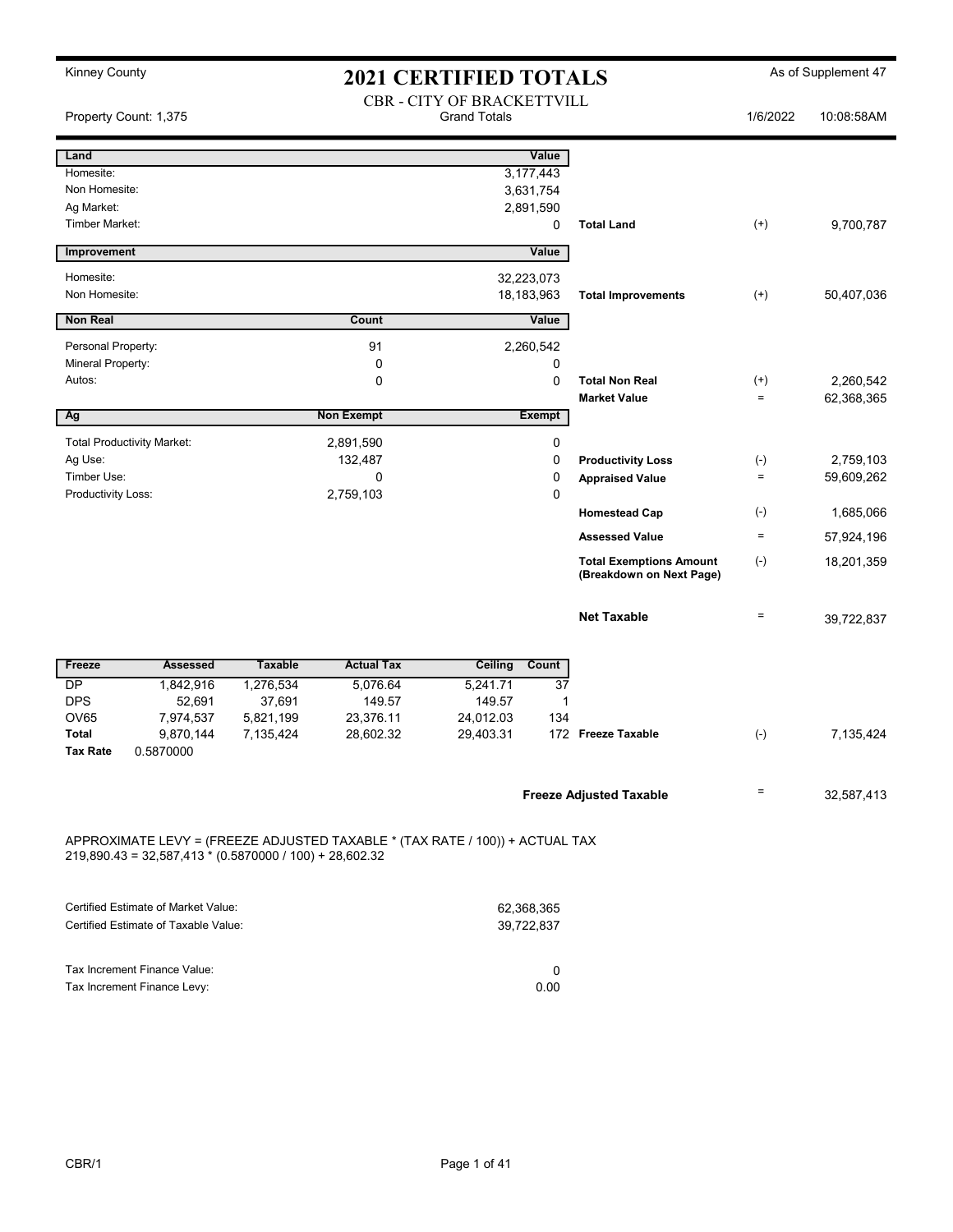#### CBR - CITY OF BRACKETTVILL Property Count: 1,375 **Property Count: 1,375** Crand Totals 1/6/2022 10:09:17AM

### Exemption Breakdown

| <b>Exemption</b> | Count         | Local     | <b>State</b> | Total      |
|------------------|---------------|-----------|--------------|------------|
| DP               | 40            | 391,574   |              | 391,574    |
| <b>DPS</b>       |               | 10,000    |              | 10,000     |
| DV <sub>1</sub>  | 6             | 0         | 44,000       | 44,000     |
| DV <sub>2</sub>  | 3             |           | 22,500       | 22,500     |
| DV <sub>3</sub>  |               | 0         | 40,000       | 40,000     |
| DV4              | 9             | 0         | 96,000       | 96,000     |
| DV4S             |               | 0         | 12,000       | 12,000     |
| <b>DVHS</b>      |               |           | 203,338      | 203,338    |
| EX               | 6             | 0         | 196,357      | 196,357    |
| EX-XN            | 2             | 0         | 75,947       | 75,947     |
| EX-XV            | 107           | 0         | 13,571,439   | 13,571,439 |
| EX366            | 10            |           | 2,412        | 2,412      |
| HS               | 410           | 1,991,856 | 0            | 1,991,856  |
| HT               |               | 0         | 0            |            |
| LVE              |               | 0         | ი            | 0          |
| <b>OV65</b>      | 156           | 1,533,936 |              | 1,533,936  |
| OV65S            |               | 10,000    | 0            | 10,000     |
|                  | <b>Totals</b> | 3,937,366 | 14,263,993   | 18,201,359 |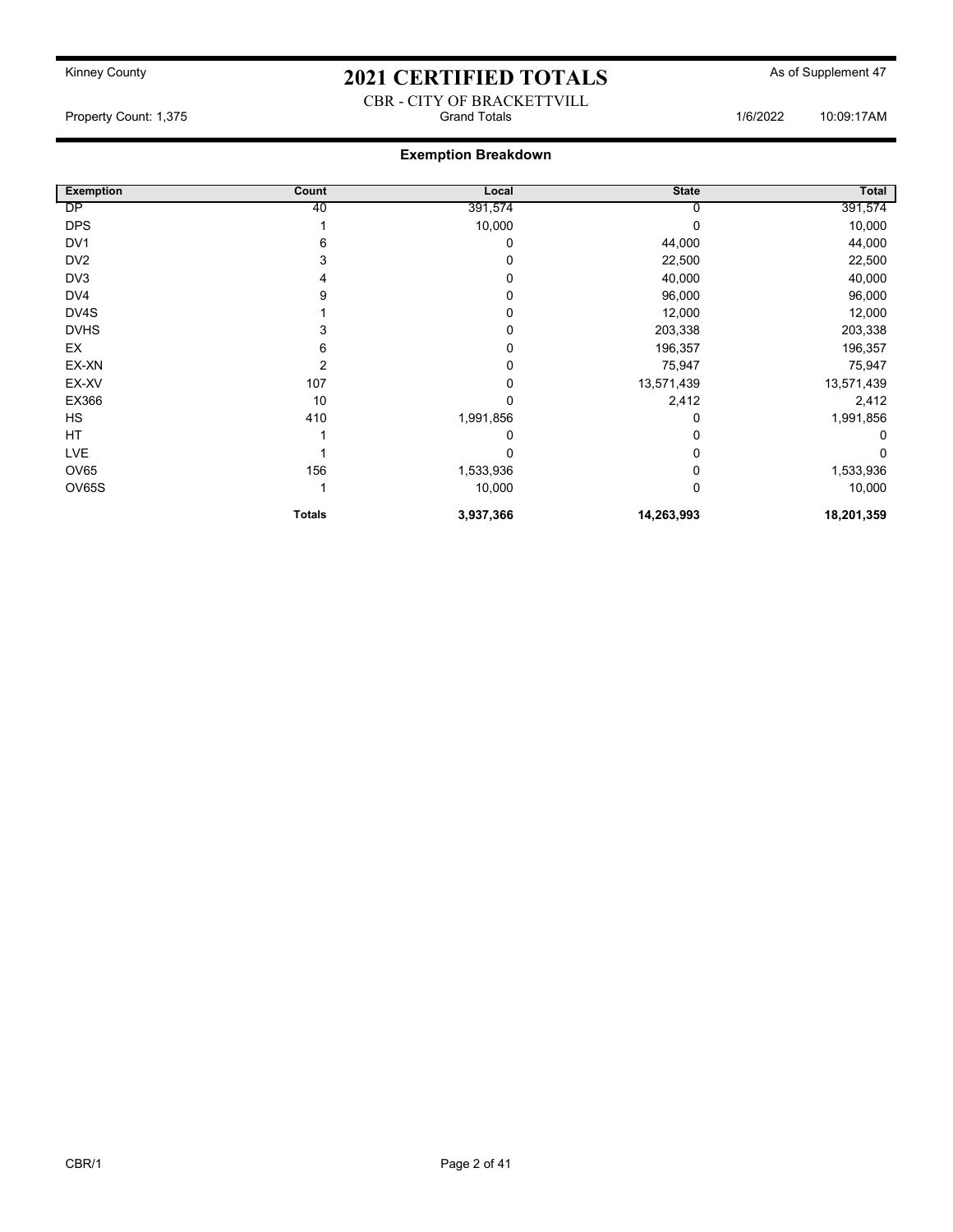#### CBR - CITY OF BRACKETTVILL Property Count: 1,375 **10:09:17AM** Grand Totals **1/6/2022 10:09:17AM**

### State Category Breakdown

|                | <b>State Code Description</b>       | Count  | <b>Acres</b> | <b>New Value</b> | <b>Market Value</b> | Taxable Value |
|----------------|-------------------------------------|--------|--------------|------------------|---------------------|---------------|
| A              | SINGLE FAMILY RESIDENCE             | 808    | 263.8448     | \$468,023        | \$35,287,853        | \$29,314,566  |
| В              | MULTIFAMILY RESIDENCE               | 3      | 2.9178       | \$0              | \$326,885           | \$326,885     |
| C <sub>1</sub> | VACANT LOTS AND LAND TRACTS         | 248    | 90.9182      | \$0              | \$1,169,235         | \$1,169,235   |
| D <sub>1</sub> | QUALIFIED OPEN-SPACE LAND           | 63     | 1.847.4894   | \$0              | \$2,891,590         | \$132,487     |
| D <sub>2</sub> | <b>IMPROVEMENTS ON QUALIFIED OP</b> |        |              | \$0              | \$2.624             | \$2,624       |
| E              | RURAL LAND, NON QUALIFIED OPE       | 29     | 127.1021     | \$0              | \$598,861           | \$565,352     |
| F <sub>1</sub> | <b>COMMERCIAL REAL PROPERTY</b>     | 91     | 31.7356      | \$0              | \$6,186,486         | \$6,174,890   |
| J3             | ELECTRIC COMPANY (INCLUDING C       | 2      |              | \$0              | \$200,053           | \$200,053     |
| J4             | TELEPHONE COMPANY (INCLUDI          | 2      |              | \$0              | \$379,311           | \$379,311     |
| L1             | COMMERCIAL PERSONAL PROPE           | 69     |              | \$2,500          | \$1,406,316         | \$1,406,316   |
| M <sub>1</sub> | TANGIBLE OTHER PERSONAL, MOB        | 8      |              | \$0              | \$64.671            | \$42,793      |
| S              | SPECIAL INVENTORY TAX               |        |              | \$0              | \$8,325             | \$8,325       |
| X              | TOTALLY EXEMPT PROPERTY             | 124    | 124.9538     | \$713,873        | \$13,846,155        | \$0           |
|                |                                     | Totals | 2.488.9617   | \$1,184,396      | \$62,368,365        | \$39.722.837  |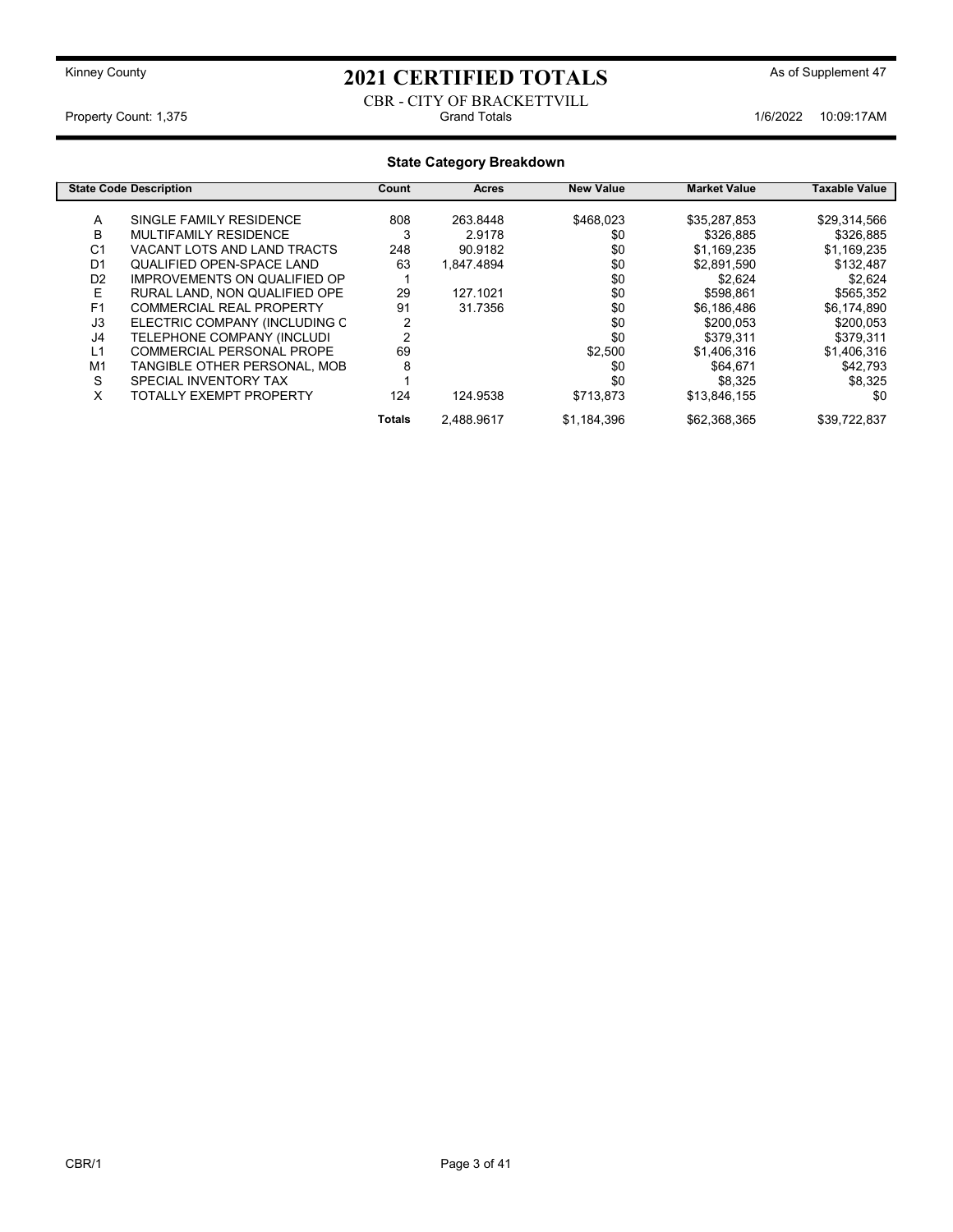CBR - CITY OF BRACKETTVILL Property Count: 1,375 **Count: 1,375** Crand Totals Count: 1,375 Crand Totals 1/6/2022 10:09:17AM

### CAD State Category Breakdown

|                | <b>State Code Description</b>        | Count          | Acres      | <b>New Value</b> | <b>Market Value</b> | Taxable Value |
|----------------|--------------------------------------|----------------|------------|------------------|---------------------|---------------|
| A              | SINGLE FAMILY RESIDENCE              | 13             | 2.3916     | \$41,512         | \$167,285           | \$164,539     |
| A <sub>1</sub> | SINGLE FAMILY RESIDENTIAL            | 801            | 260.6042   | \$426,511        | \$35,104,364        | \$29,138,350  |
| A <sub>2</sub> | SINGLE FAMILY RESIDENCE              | 3              | 0.8490     | \$0              | \$16,204            | \$11,677      |
| <b>B1</b>      | <b>MULTIFAMILY RESIDENCE</b>         | 3              | 2.9178     | \$0              | \$326,885           | \$326,885     |
| C <sub>1</sub> | <b>VACANT LOT</b>                    | 248            | 90.9182    | \$0              | \$1,169,235         | \$1,169,235   |
| D <sub>1</sub> | <b>QUALIFIED AG LAND</b>             | 63             | 1,847.4894 | \$0              | \$2,891,590         | \$132,487     |
| D <sub>2</sub> | <b>IMPROVEMENTS ON QUALIFIED LAN</b> |                |            | \$0              | \$2,624             | \$2,624       |
| E1             | E <sub>1</sub>                       | 3              | 43.5270    | \$0              | \$61,738            | \$61,738      |
| E <sub>2</sub> | <b>FARM AND RANCH IMPROVEMENT</b>    | 8              | 5.2800     | \$0              | \$289,201           | \$258,146     |
| E <sub>4</sub> | RURAL LAND NON QUALIFIED             | 24             | 78.2951    | \$0              | \$247,922           | \$245,468     |
| F <sub>1</sub> | <b>COMMERCIAL REAL PROPERTY</b>      | 91             | 31.7356    | \$0              | \$6,186,486         | \$6,174,890   |
| J3             | ELECTRIC COMPANIES                   | 2              |            | \$0              | \$200,053           | \$200,053     |
| J4             | TELEPHONE TRANSMISSION               | $\overline{2}$ |            | \$0              | \$379,311           | \$379,311     |
| L1             | <b>COMMERCIAL PERSONAL PROPER</b>    | 69             |            | \$2,500          | \$1,406,316         | \$1,406,316   |
| M <sub>1</sub> | TANGIBLE OTHER PERSONAL              | 6              |            | \$0              | \$39,054            | \$34,054      |
| M <sub>3</sub> | M <sub>3</sub>                       |                |            | \$0              | \$25,617            | \$8,739       |
| S              |                                      |                |            | \$0              | \$8,325             | \$8,325       |
| X              | TOTALLY EXEMPT PROPERTY              | 124            | 124.9538   | \$713,873        | \$13,846,155        | \$0           |
|                |                                      | <b>Totals</b>  | 2,488.9617 | \$1,184,396      | \$62,368,365        | \$39,722,837  |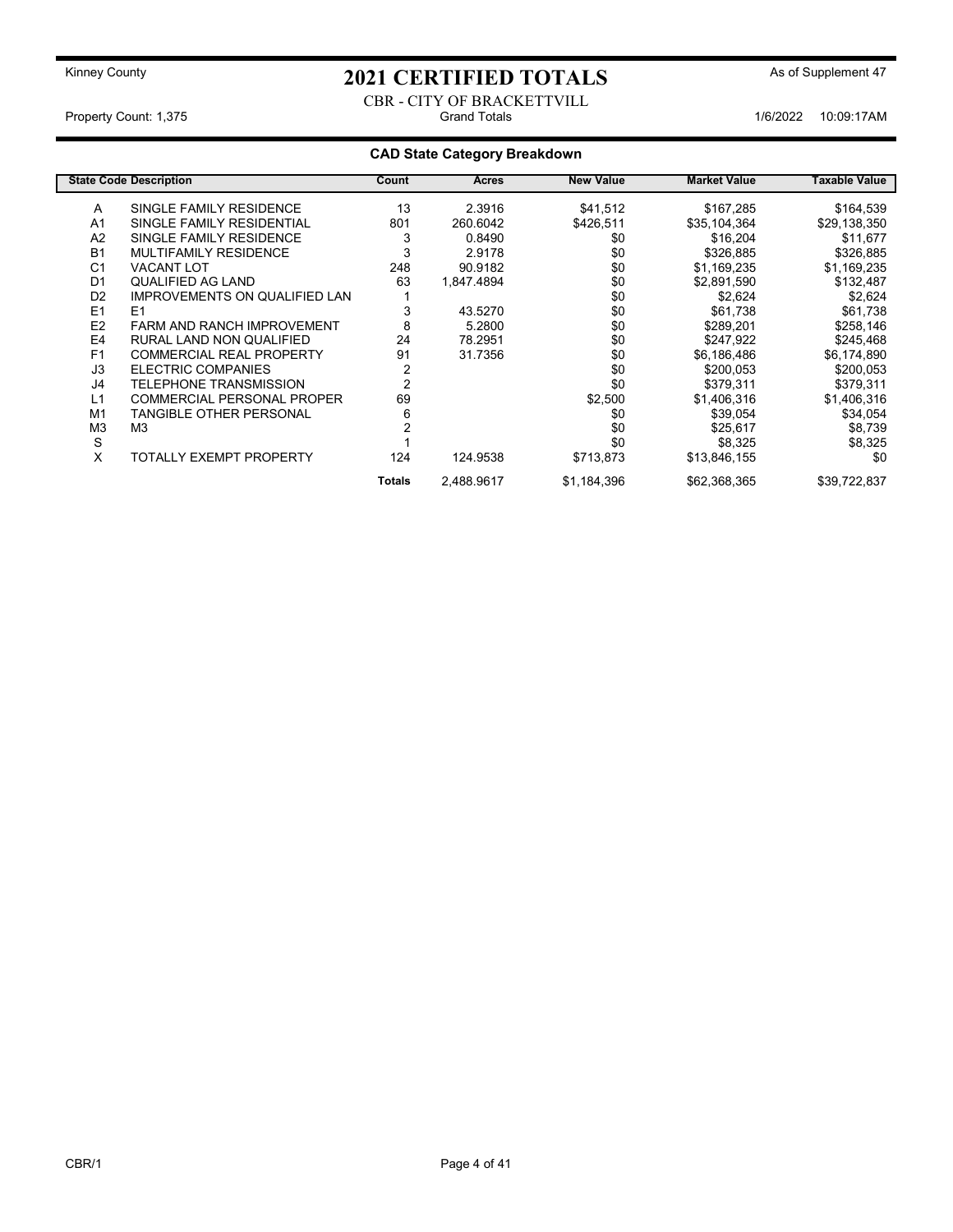CBR - CITY OF BRACKETTVILL Property Count: 1,375 **1/6/2022** 10:09:17AM

#### New Value

| TOTAL NEW VALUE MARKET:  | \$1,184,396 |
|--------------------------|-------------|
| TOTAL NEW VALUE TAXABLE: | \$465,523   |

|                  |                               | <b>New Exemptions</b>                  |                                    |                                   |
|------------------|-------------------------------|----------------------------------------|------------------------------------|-----------------------------------|
| <b>Exemption</b> | <b>Description</b>            | Count                                  |                                    |                                   |
| EX366            | <b>HOUSE BILL 366</b>         | 1                                      | 2020 Market Value                  | $\overline{50}$                   |
|                  |                               | ABSOLUTE EXEMPTIONS VALUE LOSS         |                                    |                                   |
|                  |                               |                                        |                                    | \$0                               |
| <b>Exemption</b> | <b>Description</b>            |                                        | Count                              | <b>Exemption Amount</b>           |
| <b>DP</b>        | <b>DISABILITY</b>             |                                        | 2                                  | \$20,000                          |
| DV <sub>2</sub>  | Disabled Veterans 30% - 49%   |                                        | 1                                  | \$7,500                           |
| DV <sub>4</sub>  | Disabled Veterans 70% - 100%  |                                        | 1                                  | \$12,000                          |
| <b>HS</b>        | <b>HOMESTEAD</b>              |                                        | 16                                 | \$80,000                          |
| OV65             | OVER <sub>65</sub>            |                                        | 3                                  | \$30,000                          |
|                  |                               | <b>PARTIAL EXEMPTIONS VALUE LOSS</b>   | 23                                 | \$149,500                         |
|                  |                               |                                        | <b>NEW EXEMPTIONS VALUE LOSS</b>   | \$149,500                         |
|                  |                               |                                        |                                    |                                   |
|                  |                               | <b>Increased Exemptions</b>            |                                    |                                   |
| <b>Exemption</b> | <b>Description</b>            |                                        | <b>Count</b>                       | <b>Increased Exemption Amount</b> |
|                  |                               |                                        |                                    |                                   |
|                  |                               | <b>INCREASED EXEMPTIONS VALUE LOSS</b> |                                    |                                   |
|                  |                               |                                        | <b>TOTAL EXEMPTIONS VALUE LOSS</b> | \$149,500                         |
|                  |                               | <b>New Ag / Timber Exemptions</b>      |                                    |                                   |
|                  |                               | <b>New Annexations</b>                 |                                    |                                   |
|                  |                               | <b>New Deannexations</b>               |                                    |                                   |
| Count            | <b>Market Value</b>           | <b>Taxable Value</b>                   |                                    |                                   |
| 1                |                               | \$0                                    |                                    |                                   |
|                  |                               | <b>Average Homestead Value</b>         |                                    |                                   |
|                  |                               | Category A and E                       |                                    |                                   |
|                  | <b>Count of HS Residences</b> | <b>Average Market</b>                  | <b>Average HS Exemption</b>        | <b>Average Taxable</b>            |
|                  |                               |                                        |                                    |                                   |
|                  | 408                           | \$61,255                               | \$8,983                            | \$52,272                          |
|                  |                               | <b>Category A Only</b>                 |                                    |                                   |
|                  |                               |                                        |                                    |                                   |
|                  | <b>Count of HS Residences</b> | <b>Average Market</b>                  | <b>Average HS Exemption</b>        | <b>Average Taxable</b>            |
|                  |                               |                                        |                                    |                                   |
|                  | 406                           | \$61,113                               | \$9,000                            | \$52,113                          |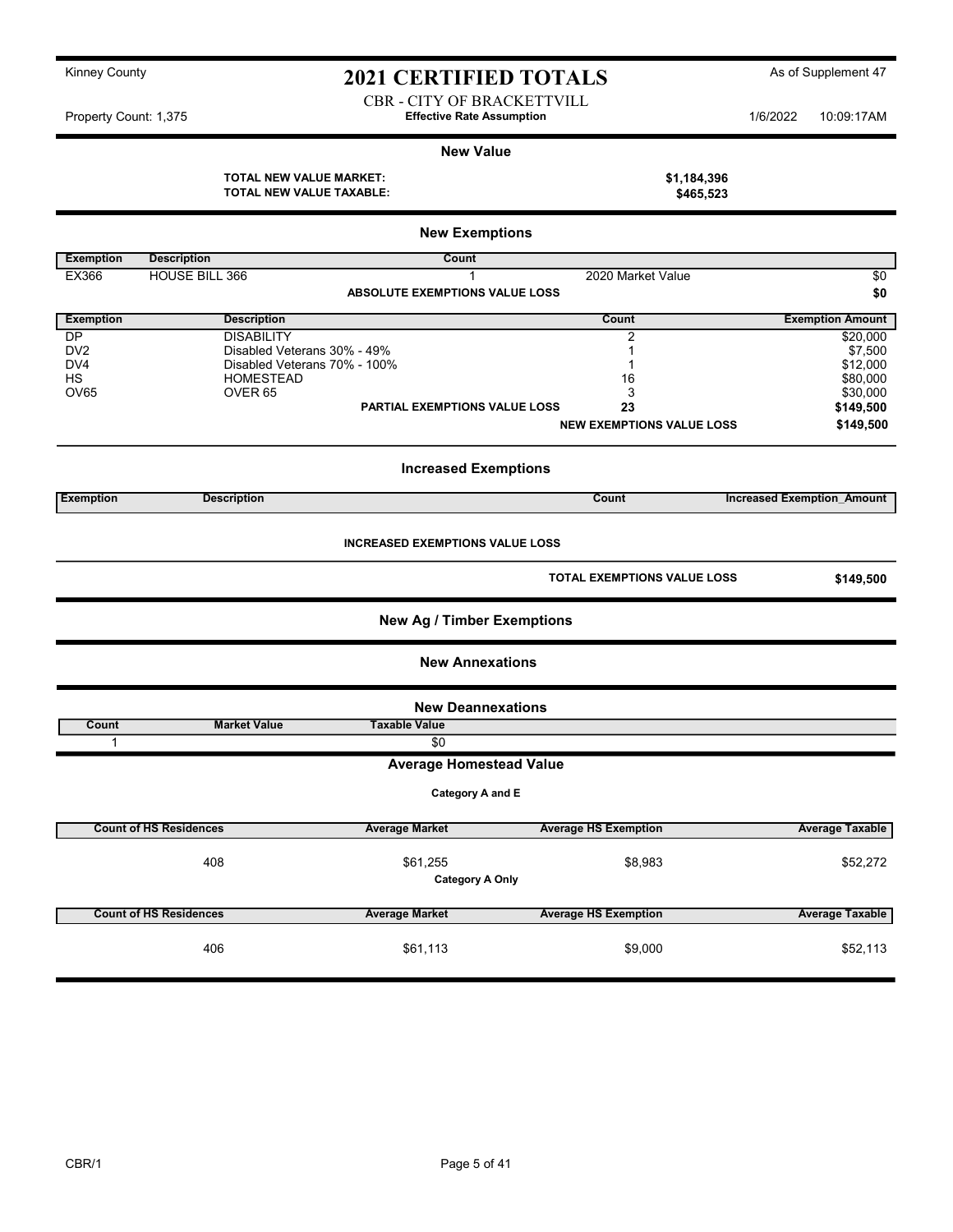CBR - CITY OF BRACKETTVILL Lower Value Used

Count of Protested Properties Total Market Value Total Market Value Total Value Used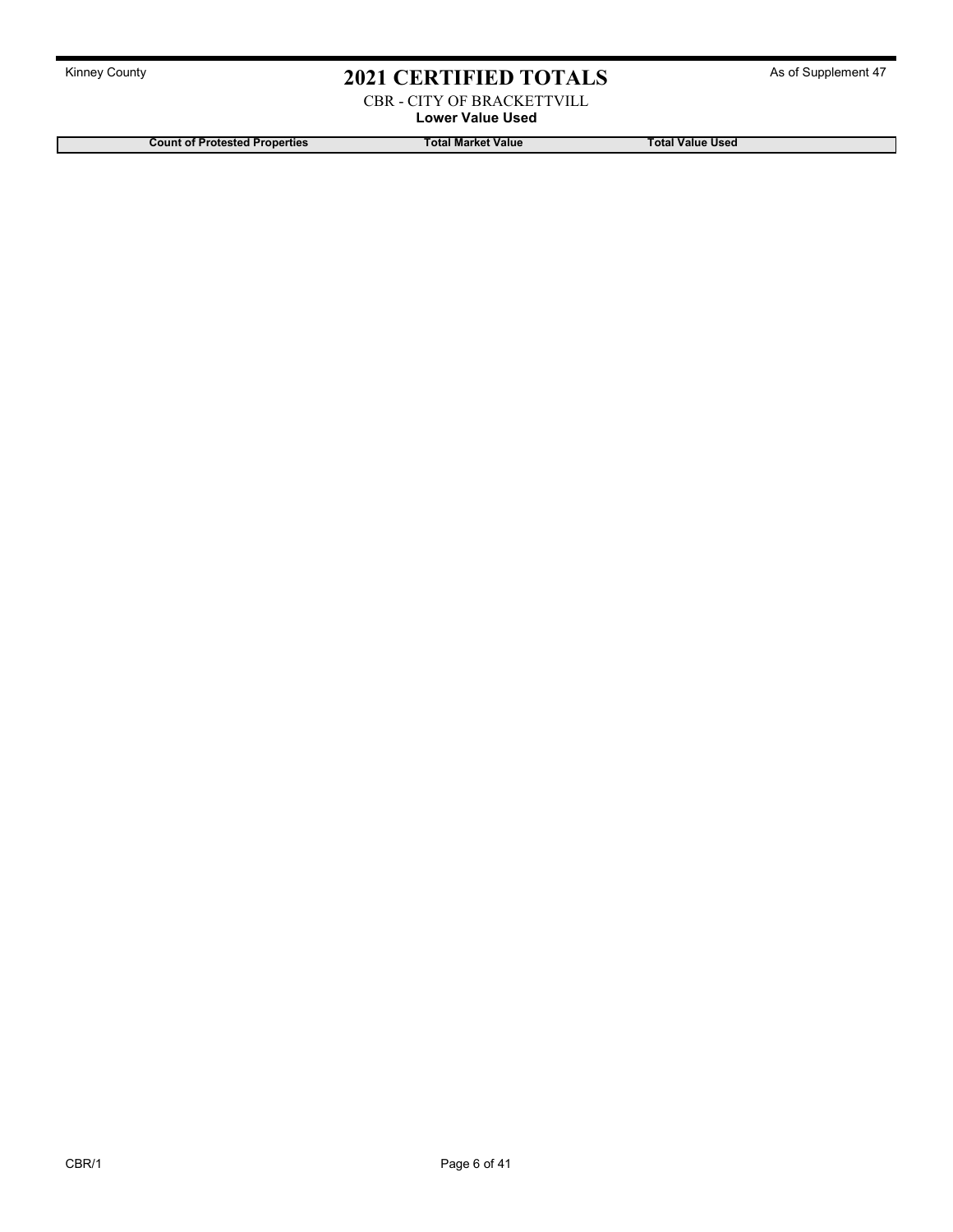| <b>Kinney County</b>              |                   | <b>2021 CERTIFIED TOTALS</b>                  |                                                            |                   | As of Supplement 47    |
|-----------------------------------|-------------------|-----------------------------------------------|------------------------------------------------------------|-------------------|------------------------|
| Property Count: 238               |                   | CSP - CITY OF SPOFFORD<br><b>Grand Totals</b> |                                                            | 1/6/2022          | 10:08:58AM             |
| Land                              |                   | Value                                         |                                                            |                   |                        |
| Homesite:                         |                   | 97,650                                        |                                                            |                   |                        |
| Non Homesite:                     |                   | 228,700                                       |                                                            |                   |                        |
| Ag Market:                        |                   | 1,151                                         |                                                            |                   |                        |
| <b>Timber Market:</b>             |                   | 0                                             | <b>Total Land</b>                                          | $(+)$             | 327,501                |
| Improvement                       |                   | Value                                         |                                                            |                   |                        |
| Homesite:                         |                   | 1,389,201                                     |                                                            |                   |                        |
| Non Homesite:                     |                   | 132,995                                       | <b>Total Improvements</b>                                  | $^{(+)}$          | 1,522,196              |
| <b>Non Real</b>                   | Count             | Value                                         |                                                            |                   |                        |
|                                   |                   |                                               |                                                            |                   |                        |
| Personal Property:                | 11                | 1,424,825                                     |                                                            |                   |                        |
| Mineral Property:<br>Autos:       | 0                 | 0                                             | <b>Total Non Real</b>                                      |                   |                        |
|                                   | 0                 | $\Omega$                                      | <b>Market Value</b>                                        | $(+)$<br>$\equiv$ | 1,424,825<br>3,274,522 |
| Ag                                | <b>Non Exempt</b> | <b>Exempt</b>                                 |                                                            |                   |                        |
|                                   |                   |                                               |                                                            |                   |                        |
| <b>Total Productivity Market:</b> | 1,151             | $\mathbf 0$                                   |                                                            |                   |                        |
| Ag Use:<br>Timber Use:            | 64                | 0                                             | <b>Productivity Loss</b>                                   | $(-)$<br>$\equiv$ | 1,087                  |
| Productivity Loss:                | 0<br>1,087        | 0<br>$\Omega$                                 | <b>Appraised Value</b>                                     |                   | 3,273,435              |
|                                   |                   |                                               | <b>Homestead Cap</b>                                       | $(-)$             | 124,098                |
|                                   |                   |                                               | <b>Assessed Value</b>                                      | $\equiv$          | 3,149,337              |
|                                   |                   |                                               | <b>Total Exemptions Amount</b><br>(Breakdown on Next Page) | $(-)$             | 254,277                |
|                                   |                   |                                               | <b>Net Taxable</b>                                         | $\equiv$          | 2,895,060              |

#### APPROXIMATE TOTAL LEVY = NET TAXABLE \* (TAX RATE / 100) 6,007.25 = 2,895,060 \* (0.207500 / 100)

| Certified Estimate of Market Value:                         | 3.274.522 |
|-------------------------------------------------------------|-----------|
| Certified Estimate of Taxable Value:                        | 2.895.060 |
| Tax Increment Finance Value:<br>Tax Increment Finance Levy: | 0.00      |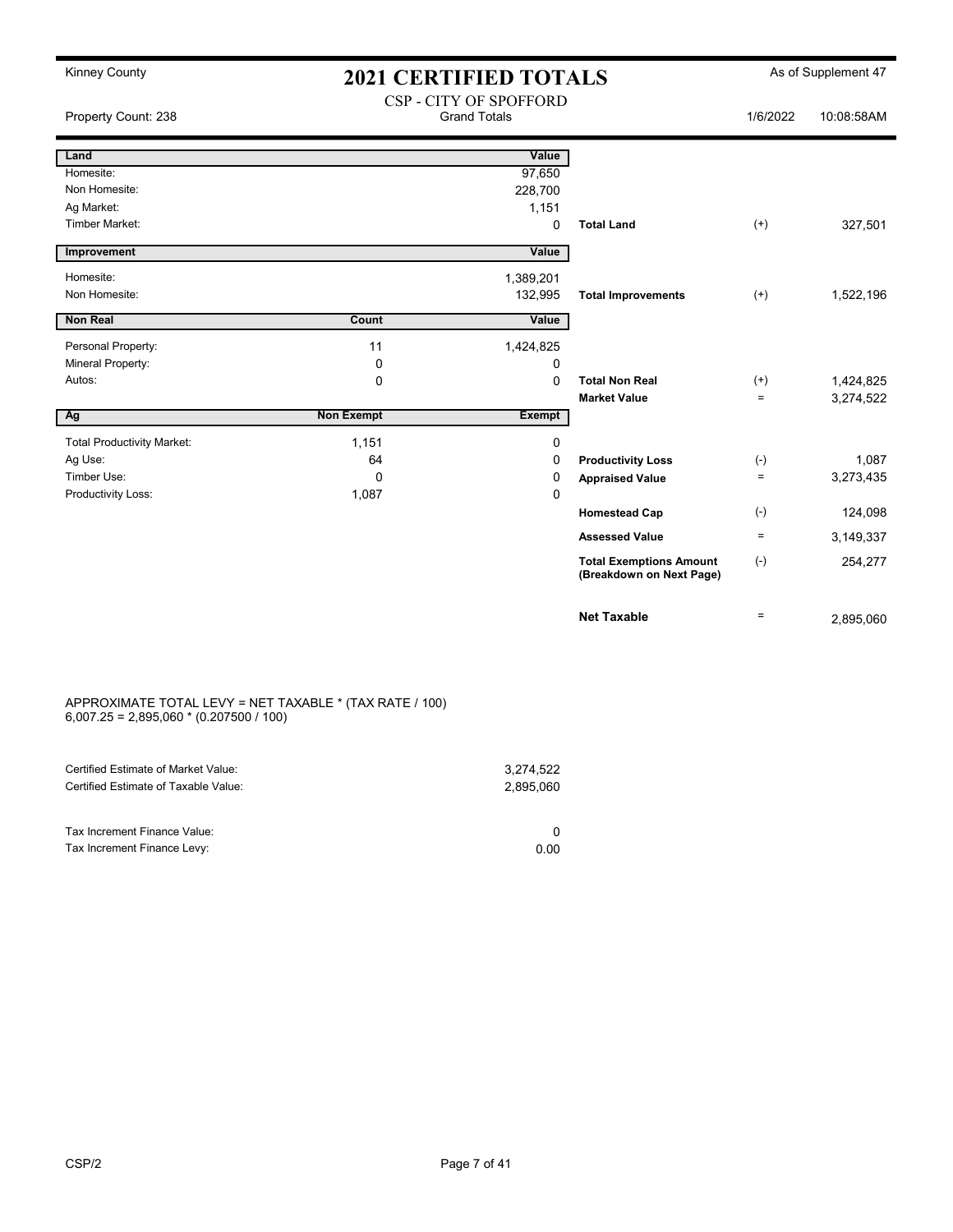#### CSP - CITY OF SPOFFORD Property Count: 238 **Property Count: 238** Crand Totals 1/6/2022 10:09:17AM

### Exemption Breakdown

| <b>Exemption</b> | Count         | Local   | <b>State</b> | <b>Total</b> |
|------------------|---------------|---------|--------------|--------------|
| DV <sub>4</sub>  |               |         |              |              |
| <b>DVHS</b>      |               |         | 60,716       | 60,716       |
| EX-XV            | 8             |         | 47,372       | 47,372       |
| EX366            |               |         | 180          | 180          |
| HS               | 20            | 86,009  |              | 86,009       |
| <b>OV65</b>      |               | 60,000  |              | 60,000       |
|                  | <b>Totals</b> | 146,009 | 108,268      | 254,277      |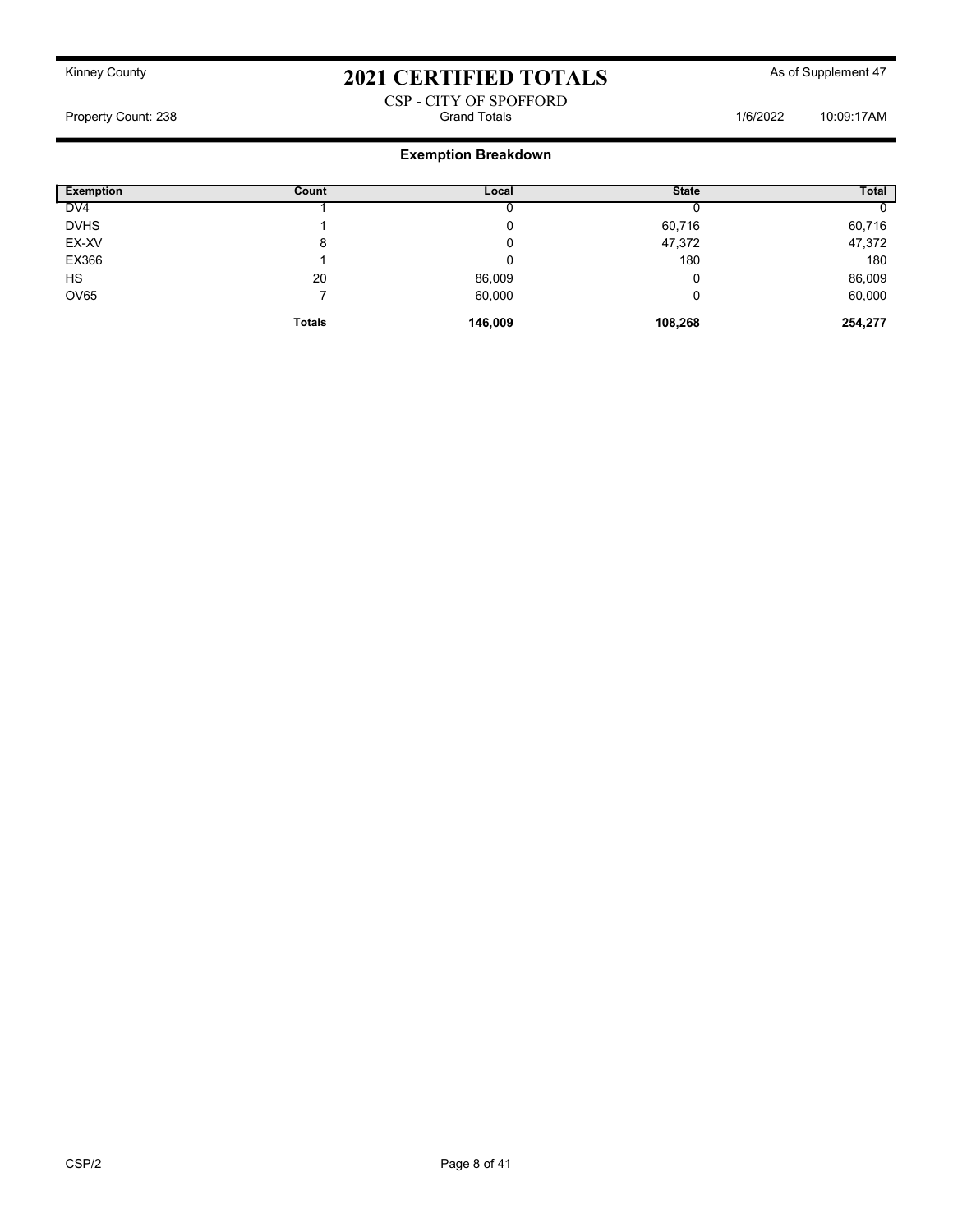#### CSP - CITY OF SPOFFORD Property Count: 238 1/6/2022 10:09:17AM Grand Totals

#### State Category Breakdown

|                | <b>State Code Description</b> | Count         | <b>Acres</b> | <b>New Value</b> | <b>Market Value</b> | Taxable Value |
|----------------|-------------------------------|---------------|--------------|------------------|---------------------|---------------|
| A              | SINGLE FAMILY RESIDENCE       | 57            | 2.5697       | \$65,520         | \$1,584,124         | \$1,253,301   |
| C1             | VACANT LOTS AND LAND TRACTS   | 161           | 3.6291       | \$0              | \$210,500           | \$210,500     |
| D1             | QUALIFIED OPEN-SPACE LAND     |               | 0.8221       | \$0              | \$1,151             | \$64          |
| Е              | RURAL LAND, NON QUALIFIED OPE |               | 0.3857       | \$0              | \$1,200             | \$1,200       |
| F <sub>1</sub> | COMMERCIAL REAL PROPERTY      |               |              | \$0              | \$3.350             | \$3,350       |
| F <sub>2</sub> | INDUSTRIAL AND MANUFACTURIN   |               |              | \$0              | \$2,000             | \$2,000       |
| J3             | ELECTRIC COMPANY (INCLUDING C |               |              | \$267            | \$25.045            | \$25,045      |
| J4             | TELEPHONE COMPANY (INCLUDI    |               |              | \$0              | \$109.420           | \$109.420     |
| J5             | RAILROAD                      | 5             |              | \$0              | \$1,290,180         | \$1,290,180   |
| x              | TOTALLY EXEMPT PROPERTY       | 9             |              | \$0              | \$47,552            | \$0           |
|                |                               | <b>Totals</b> | 7.4066       | \$65,787         | \$3,274,522         | \$2,895,060   |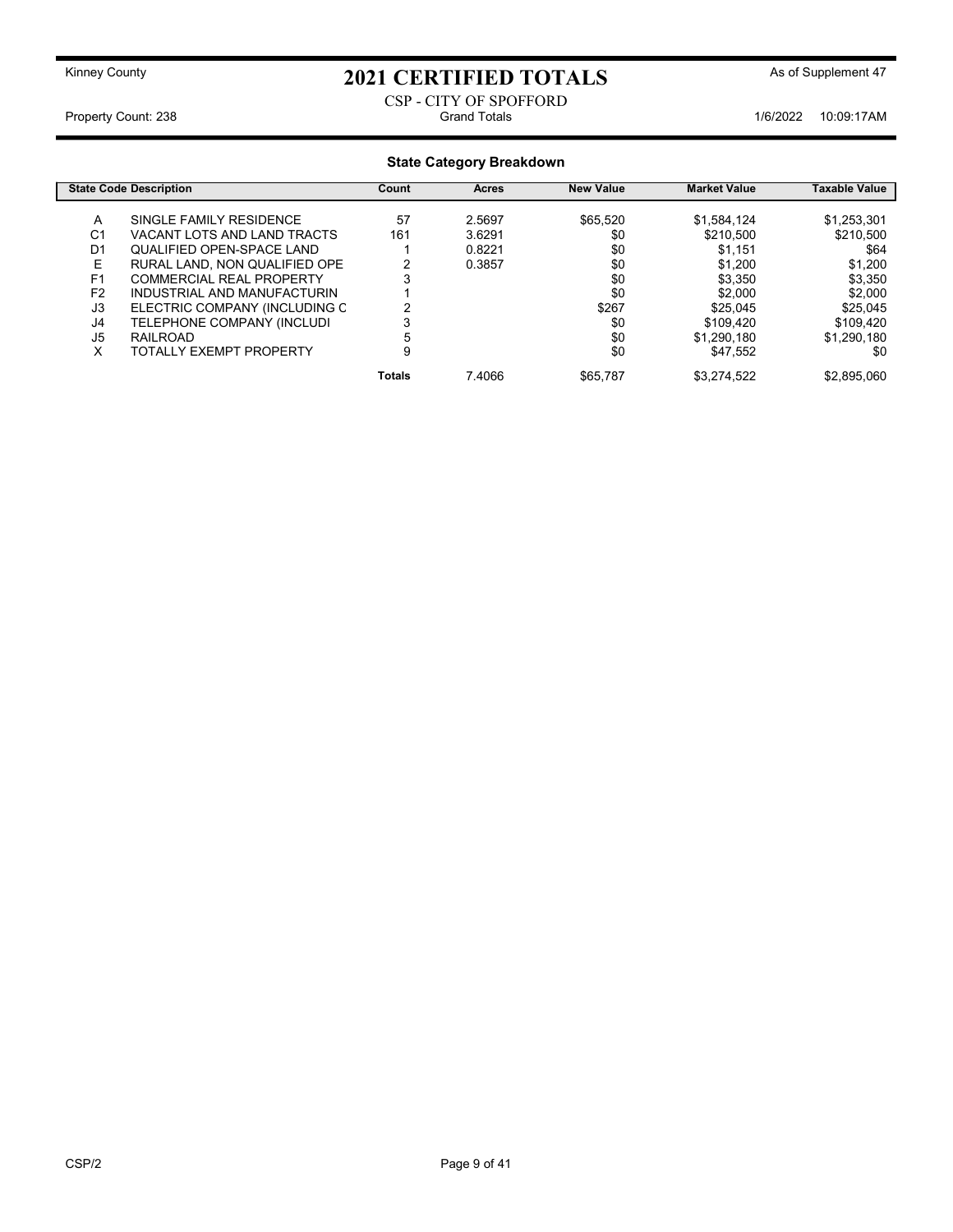#### CSP - CITY OF SPOFFORD Property Count: 238 **Property Count: 238** Crand Totals **Grand Totals** 1/6/2022 10:09:17AM

### CAD State Category Breakdown

|                | <b>State Code Description</b>     | Count         | <b>Acres</b> | <b>New Value</b> | <b>Market Value</b> | <b>Taxable Value</b> |
|----------------|-----------------------------------|---------------|--------------|------------------|---------------------|----------------------|
| A              | SINGLE FAMILY RESIDENCE           | 4             | 1.2396       | \$0              | \$29,498            | \$28,498             |
| A <sub>1</sub> | SINGLE FAMILY RESIDENTIAL         | 55            | 1.3301       | \$65,520         | \$1,554,626         | \$1.224.803          |
| C <sub>1</sub> | <b>VACANT LOT</b>                 | 161           | 3.6291       | \$0              | \$210,500           | \$210,500            |
| D <sub>1</sub> | QUALIFIED AG LAND                 |               | 0.8221       | \$0              | \$1,151             | \$64                 |
| E <sub>2</sub> | <b>FARM AND RANCH IMPROVEMENT</b> |               |              | \$0              | \$300               | \$300                |
| E4             | RURAL LAND NON QUALIFIED          |               | 0.3857       | \$0              | \$900               | \$900                |
| F <sub>1</sub> | <b>COMMERCIAL REAL PROPERTY</b>   |               |              | \$0              | \$3,350             | \$3,350              |
| F <sub>2</sub> | INDUSTRIAL REAL PROPERTY          |               |              | \$0              | \$2,000             | \$2,000              |
| J3             | ELECTRIC COMPANIES                |               |              | \$267            | \$25.045            | \$25.045             |
| J4             | TELEPHONE TRANSMISSION            |               |              | \$0              | \$109.420           | \$109.420            |
| J <sub>5</sub> | RAILROAD TRACK                    | 5             |              | \$0              | \$1,290,180         | \$1.290.180          |
| х              | TOTALLY EXEMPT PROPERTY           | 9             |              | \$0              | \$47,552            | \$0                  |
|                |                                   | <b>Totals</b> | 7.4066       | \$65.787         | \$3.274.522         | \$2.895.060          |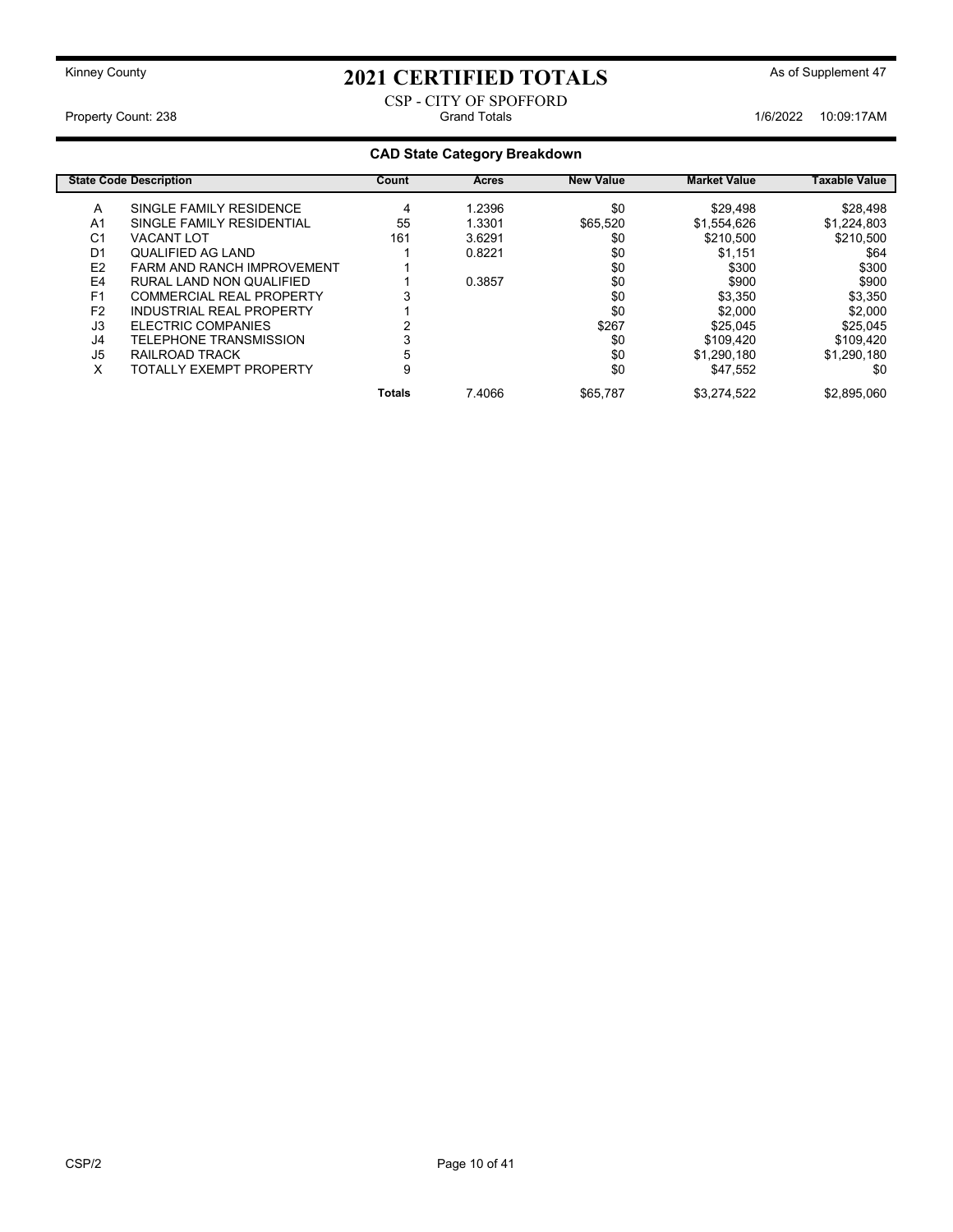| Kinney County |  |
|---------------|--|
|---------------|--|

CSP - CITY OF SPOFFORD Property Count: 238 **1/6/2022** 10:09:17AM

#### New Value

TOTAL NEW VALUE MARKET:<br>
TOTAL NEW VALUE TAXABLE: \$60,787 TOTAL NEW VALUE TAXABLE:

|                  | <b>New Exemptions</b>                |                                        |                                    |                                   |  |  |  |  |
|------------------|--------------------------------------|----------------------------------------|------------------------------------|-----------------------------------|--|--|--|--|
| <b>Exemption</b> | <b>Description</b>                   | Count                                  |                                    |                                   |  |  |  |  |
| EX366            | HOUSE BILL 366                       | $\mathbf 1$                            | 2020 Market Value                  | \$8,530                           |  |  |  |  |
|                  |                                      | ABSOLUTE EXEMPTIONS VALUE LOSS         |                                    | \$8,530                           |  |  |  |  |
| <b>Exemption</b> | <b>Description</b>                   |                                        | Count                              | <b>Exemption Amount</b>           |  |  |  |  |
| HS               | <b>HOMESTEAD</b>                     |                                        | 1                                  | \$5,000                           |  |  |  |  |
| <b>OV65</b>      | OVER <sub>65</sub>                   | PARTIAL EXEMPTIONS VALUE LOSS          | 1<br>$\overline{2}$                | \$10,000<br>\$15,000              |  |  |  |  |
|                  |                                      |                                        | <b>NEW EXEMPTIONS VALUE LOSS</b>   | \$23,530                          |  |  |  |  |
|                  |                                      | <b>Increased Exemptions</b>            |                                    |                                   |  |  |  |  |
| <b>Exemption</b> | <b>Description</b>                   |                                        | Count                              | <b>Increased Exemption Amount</b> |  |  |  |  |
|                  |                                      | <b>INCREASED EXEMPTIONS VALUE LOSS</b> |                                    |                                   |  |  |  |  |
|                  |                                      |                                        | <b>TOTAL EXEMPTIONS VALUE LOSS</b> | \$23,530                          |  |  |  |  |
|                  |                                      | <b>New Ag / Timber Exemptions</b>      |                                    |                                   |  |  |  |  |
|                  |                                      | <b>New Annexations</b>                 |                                    |                                   |  |  |  |  |
|                  |                                      | <b>New Deannexations</b>               |                                    |                                   |  |  |  |  |
|                  |                                      | <b>Average Homestead Value</b>         |                                    |                                   |  |  |  |  |
|                  |                                      | Category A and E                       |                                    |                                   |  |  |  |  |
|                  | <b>Count of HS Residences</b>        | <b>Average Market</b>                  | <b>Average HS Exemption</b>        | <b>Average Taxable</b>            |  |  |  |  |
|                  | 20                                   | \$46,871<br><b>Category A Only</b>     | \$10,505                           | \$36,366                          |  |  |  |  |
|                  | <b>Count of HS Residences</b>        | <b>Average Market</b>                  | <b>Average HS Exemption</b>        | <b>Average Taxable</b>            |  |  |  |  |
|                  | 20                                   | \$46,871                               | \$10,505                           | \$36,366                          |  |  |  |  |
|                  |                                      | <b>Lower Value Used</b>                |                                    |                                   |  |  |  |  |
|                  | <b>Count of Protested Properties</b> | <b>Total Market Value</b>              | <b>Total Value Used</b>            |                                   |  |  |  |  |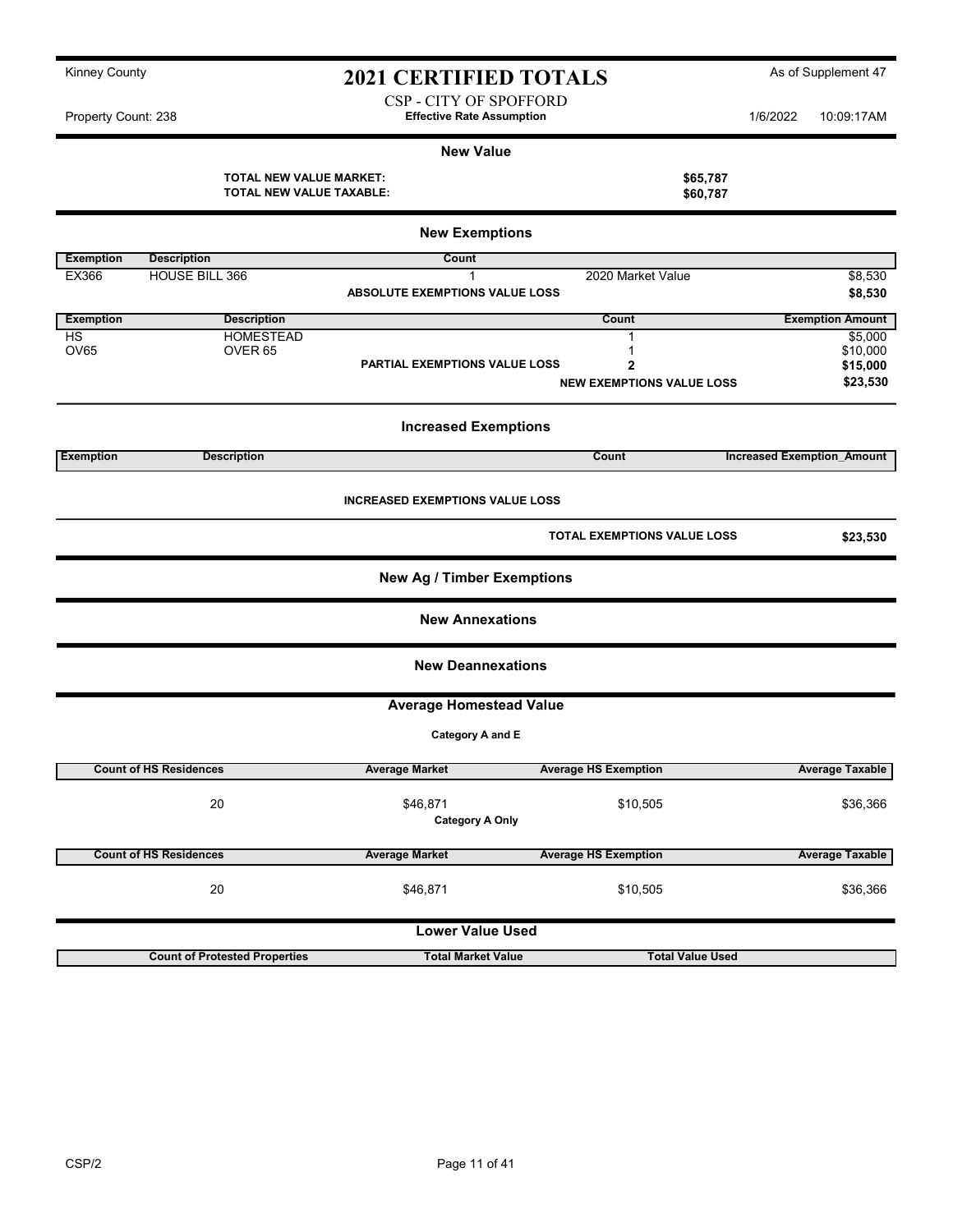| <b>Kinney County</b>    |                                                                             |                     |                                                                              | <b>2021 CERTIFIED TOTALS</b>                      |               |                                                            |           | As of Supplement 47 |
|-------------------------|-----------------------------------------------------------------------------|---------------------|------------------------------------------------------------------------------|---------------------------------------------------|---------------|------------------------------------------------------------|-----------|---------------------|
|                         | Property Count: 11,659                                                      |                     |                                                                              | <b>GKI - KINNEY COUNTY</b><br><b>Grand Totals</b> |               |                                                            | 1/6/2022  | 10:08:58AM          |
| Land                    |                                                                             |                     |                                                                              |                                                   | Value         |                                                            |           |                     |
| Homesite:               |                                                                             |                     |                                                                              |                                                   | 8,037,043     |                                                            |           |                     |
| Non Homesite:           |                                                                             |                     |                                                                              |                                                   | 55,136,320    |                                                            |           |                     |
| Ag Market:              |                                                                             |                     |                                                                              |                                                   | 1,114,181,082 |                                                            |           |                     |
| Timber Market:          |                                                                             |                     |                                                                              |                                                   | 41,760        | <b>Total Land</b>                                          | $^{(+)}$  | 1,177,396,205       |
| Improvement             |                                                                             |                     |                                                                              |                                                   | Value         |                                                            |           |                     |
| Homesite:               |                                                                             |                     |                                                                              |                                                   | 112,576,176   |                                                            |           |                     |
| Non Homesite:           |                                                                             |                     |                                                                              |                                                   | 77,879,537    | <b>Total Improvements</b>                                  | $^{(+)}$  | 190,455,713         |
| <b>Non Real</b>         |                                                                             |                     | Count                                                                        |                                                   | Value         |                                                            |           |                     |
| Personal Property:      |                                                                             |                     | 203                                                                          |                                                   | 535,468,023   |                                                            |           |                     |
| Mineral Property:       |                                                                             |                     | 0                                                                            |                                                   | 0             |                                                            |           |                     |
| Autos:                  |                                                                             |                     | 0                                                                            |                                                   | $\mathbf 0$   | <b>Total Non Real</b>                                      | $^{(+)}$  | 535,468,023         |
|                         |                                                                             |                     |                                                                              |                                                   |               | <b>Market Value</b>                                        | $\equiv$  | 1,903,319,941       |
| Ag                      |                                                                             |                     | <b>Non Exempt</b>                                                            |                                                   | <b>Exempt</b> |                                                            |           |                     |
|                         | <b>Total Productivity Market:</b>                                           |                     | 1,111,812,289                                                                |                                                   | 2,410,553     |                                                            |           |                     |
| Ag Use:                 |                                                                             |                     | 53,245,466                                                                   |                                                   | 94,166        | <b>Productivity Loss</b>                                   | $(-)$     | 1,058,566,006       |
| Timber Use:             |                                                                             |                     | 817                                                                          |                                                   | 0             | <b>Appraised Value</b>                                     | $\equiv$  | 844,753,935         |
| Productivity Loss:      |                                                                             |                     | 1,058,566,006                                                                |                                                   | 2,316,387     |                                                            |           |                     |
|                         |                                                                             |                     |                                                                              |                                                   |               | <b>Homestead Cap</b>                                       | $(\cdot)$ | 4,381,681           |
|                         |                                                                             |                     |                                                                              |                                                   |               | <b>Assessed Value</b>                                      | $\equiv$  | 840,372,254         |
|                         |                                                                             |                     |                                                                              |                                                   |               | <b>Total Exemptions Amount</b><br>(Breakdown on Next Page) | $(-)$     | 134,095,942         |
|                         |                                                                             |                     |                                                                              |                                                   |               | <b>Net Taxable</b>                                         | $\equiv$  | 706,276,312         |
|                         |                                                                             |                     |                                                                              |                                                   |               |                                                            |           |                     |
| Freeze                  | Assessed                                                                    | <b>Taxable</b>      | <b>Actual Tax</b>                                                            | Ceiling                                           | Count         |                                                            |           |                     |
| <b>DP</b><br><b>DPS</b> | 3,688,712<br>52,691                                                         | 2,420,401<br>37,691 | 9,482.17<br>202.40                                                           | 10,696.20<br>1,280.88                             | 66<br>1       |                                                            |           |                     |
| OV65                    | 35,120,528                                                                  | 26,395,519          | 105,558.75                                                                   | 113,063.47                                        | 436           |                                                            |           |                     |
| Total                   | 38,861,931                                                                  | 28,853,611          | 115,243.32                                                                   | 125,040.55                                        |               | 503 Freeze Taxable                                         | $(-)$     | 28,853,611          |
| Tax Rate                | 0.5370000                                                                   |                     |                                                                              |                                                   |               |                                                            |           |                     |
|                         |                                                                             |                     |                                                                              |                                                   |               |                                                            |           |                     |
|                         |                                                                             |                     |                                                                              |                                                   |               | <b>Freeze Adjusted Taxable</b>                             | $=$       | 677,422,701         |
|                         | $3,753,003.22 = 677,422,701 * (0.5370000 / 100) + 115,243.32$               |                     | APPROXIMATE LEVY = (FREEZE ADJUSTED TAXABLE * (TAX RATE / 100)) + ACTUAL TAX |                                                   |               |                                                            |           |                     |
|                         |                                                                             |                     |                                                                              |                                                   |               |                                                            |           |                     |
|                         | Certified Estimate of Market Value:<br>Certified Estimate of Taxable Value: |                     |                                                                              |                                                   | 1,903,312,794 |                                                            |           |                     |
|                         |                                                                             |                     |                                                                              |                                                   | 706,158,379   |                                                            |           |                     |
|                         | Tax Increment Finance Value:                                                |                     |                                                                              |                                                   |               |                                                            |           |                     |
|                         | Tax Increment Finance Levy:                                                 |                     |                                                                              |                                                   | 0<br>0.00     |                                                            |           |                     |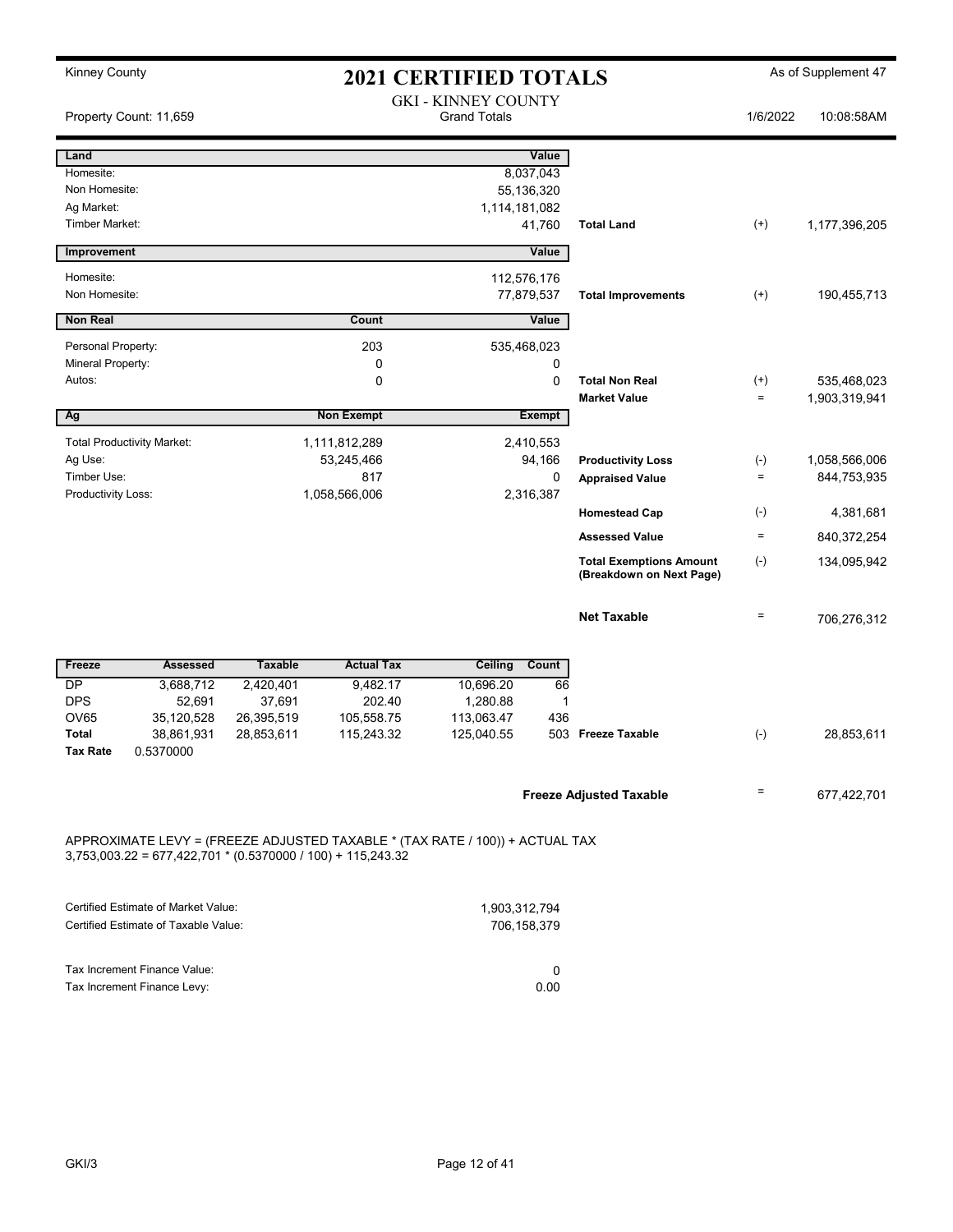GKI - KINNEY COUNTY Property Count: 11,659 **Count: 11,659** Crand Totals 1/6/2022 10:09:17AM

### Exemption Breakdown

| <b>Exemption</b> | Count          | Local      | <b>State</b> | Total       |
|------------------|----------------|------------|--------------|-------------|
| AB               | 2              | 57,260,000 | 0            | 57,260,000  |
| <b>DP</b>        | 71             | 679,120    | 0            | 679,120     |
| <b>DPS</b>       |                | 10,000     | ი            | 10,000      |
| DV1              | 14             | 0          | 100,300      | 100,300     |
| DV <sub>2</sub>  | 11             | 0          | 100,500      | 100,500     |
| DV3              | 8              | 0          | 74,154       | 74,154      |
| DV4              | 65             | 0          | 626,182      | 626,182     |
| DV4S             | 5              | 0          | 60,000       | 60,000      |
| <b>DVHS</b>      | 39             | 0          | 3,954,111    | 3,954,111   |
| <b>DVHSS</b>     |                | 0          | 99,410       | 99,410      |
| EX               | 101            | 0          | 356,623      | 356,623     |
| EX-XN            |                | 0          | 135,067      | 135,067     |
| EX-XU            |                | 0          | 187,315      | 187,315     |
| EX-XV            | 202            | 0          | 39,015,811   | 39,015,811  |
| EX366            | 12             | 0          | 3,028        | 3,028       |
| HS               | 957            | 4,508,755  | 0            | 4,508,755   |
| HT               | 22             | 831,880    | 0            | 831,880     |
| LVE              | 2              | 0          | 0            | $\Omega$    |
| OV65             | 469            | 4,392,476  | 0            | 4,392,476   |
| OV65S            |                | 10,000     | 0            | 10,000      |
| PC               | $\overline{2}$ | 21,691,210 | 0            | 21,691,210  |
| PPV              |                | 0          | 0            | $\Omega$    |
|                  | <b>Totals</b>  | 89,383,441 | 44,712,501   | 134,095,942 |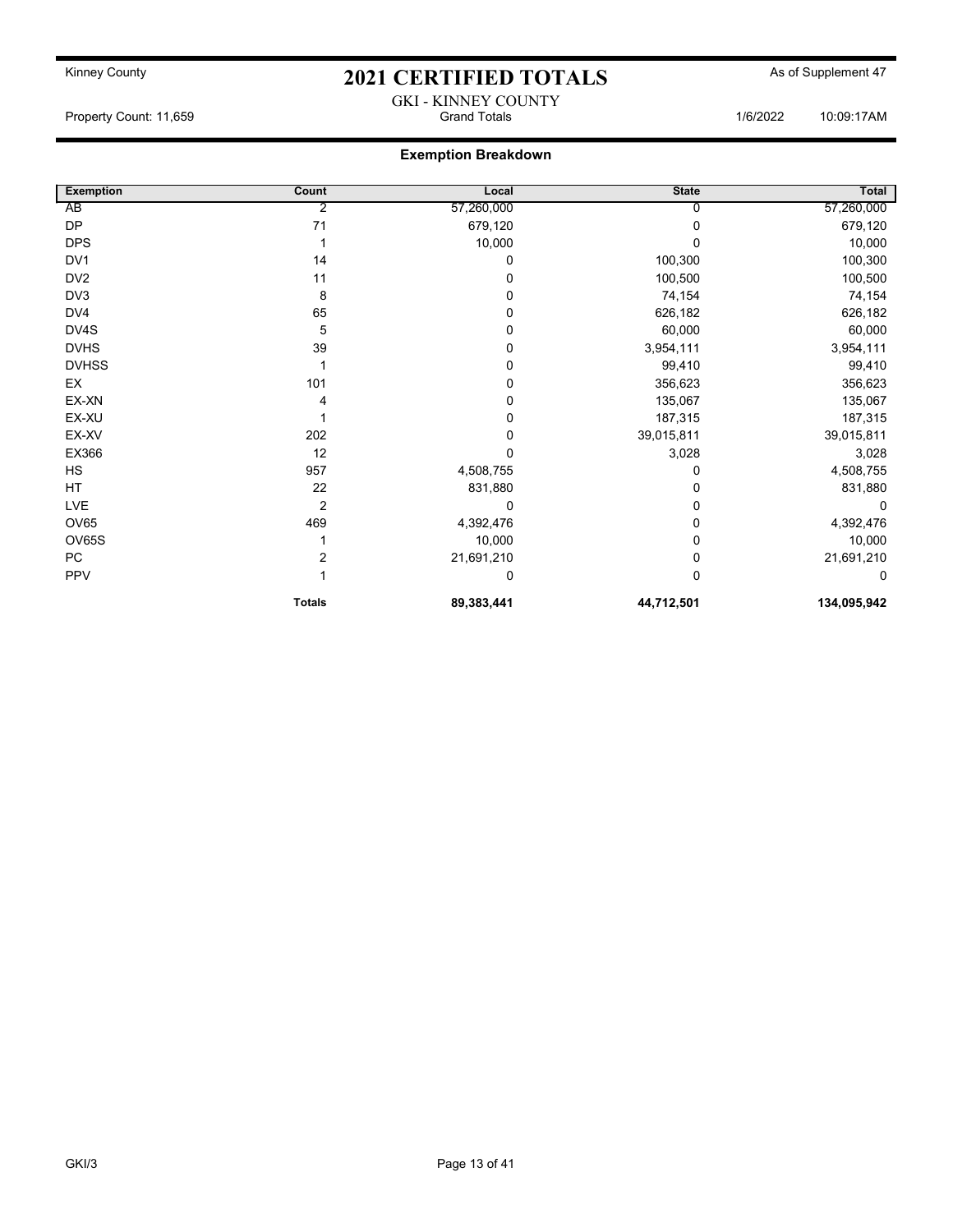#### GKI - KINNEY COUNTY<br>Grand Totals Property Count: 11,659 **1/6/2022** 10:09:17AM

| <b>State Category Breakdown</b> |                                     |                |              |                  |                     |               |  |  |
|---------------------------------|-------------------------------------|----------------|--------------|------------------|---------------------|---------------|--|--|
|                                 | <b>State Code Description</b>       | Count          | <b>Acres</b> | <b>New Value</b> | <b>Market Value</b> | Taxable Value |  |  |
| A                               | SINGLE FAMILY RESIDENCE             | 1,812          | 506.0881     | \$1,557,418      | \$107,733,607       | \$89,557,080  |  |  |
| B                               | <b>MULTIFAMILY RESIDENCE</b>        | 28             | 4.5896       | \$0              | \$1,668,412         | \$1,503,238   |  |  |
| C <sub>1</sub>                  | VACANT LOTS AND LAND TRACTS         | 5,094          | 170.6712     | \$0              | \$4,000,716         | \$3,987,616   |  |  |
| D <sub>1</sub>                  | <b>QUALIFIED OPEN-SPACE LAND</b>    | 3,444          | 834,059.8520 | \$0              | \$1,111,812,289     | \$53,246,283  |  |  |
| D <sub>2</sub>                  | <b>IMPROVEMENTS ON QUALIFIED OP</b> | 189            |              | \$0              | \$13,541,929        | \$13,541,929  |  |  |
| Е                               | RURAL LAND, NON QUALIFIED OPE       | 960            | 27,142.9222  | \$90,730         | \$78,241,133        | \$77,036,947  |  |  |
| F <sub>1</sub>                  | <b>COMMERCIAL REAL PROPERTY</b>     | 138            | 82.5878      | \$0              | \$10,179,533        | \$9,931,829   |  |  |
| F <sub>2</sub>                  | INDUSTRIAL AND MANUFACTURIN         | 3              |              | \$0              | \$21,670            | \$21,670      |  |  |
| J3                              | ELECTRIC COMPANY (INCLUDING C       | 16             |              | \$1,490          | \$20,893,878        | \$20,893,878  |  |  |
| J4                              | TELEPHONE COMPANY (INCLUDI          | 26             | 0.5500       | \$0              | \$4,915,765         | \$4,915,765   |  |  |
| J5                              | <b>RAILROAD</b>                     | 8              |              | \$0              | \$44,139,570        | \$44,139,570  |  |  |
| J6                              | PIPELAND COMPANY                    | 10             |              | \$31,196,170     | \$360,719,200       | \$339,027,990 |  |  |
| J8                              | OTHER TYPE OF UTILITY               | $\overline{2}$ |              | \$0              | \$81,800,000        | \$24,540,000  |  |  |
| L1                              | <b>COMMERCIAL PERSONAL PROPE</b>    | 121            |              | \$2,500          | \$23,881,399        | \$23,881,399  |  |  |
| M1                              | TANGIBLE OTHER PERSONAL, MOB        | 8              |              | \$0              | \$64,671            | \$42,793      |  |  |
| S                               | SPECIAL INVENTORY TAX               |                |              | \$0              | \$8,325             | \$8,325       |  |  |
| X                               | TOTALLY EXEMPT PROPERTY             | 319            | 6,315.5932   | \$713,873        | \$39,697,844        | \$0           |  |  |
|                                 |                                     | Totals         | 868,282.8541 | \$33,562,181     | \$1,903,319,941     | \$706,276,312 |  |  |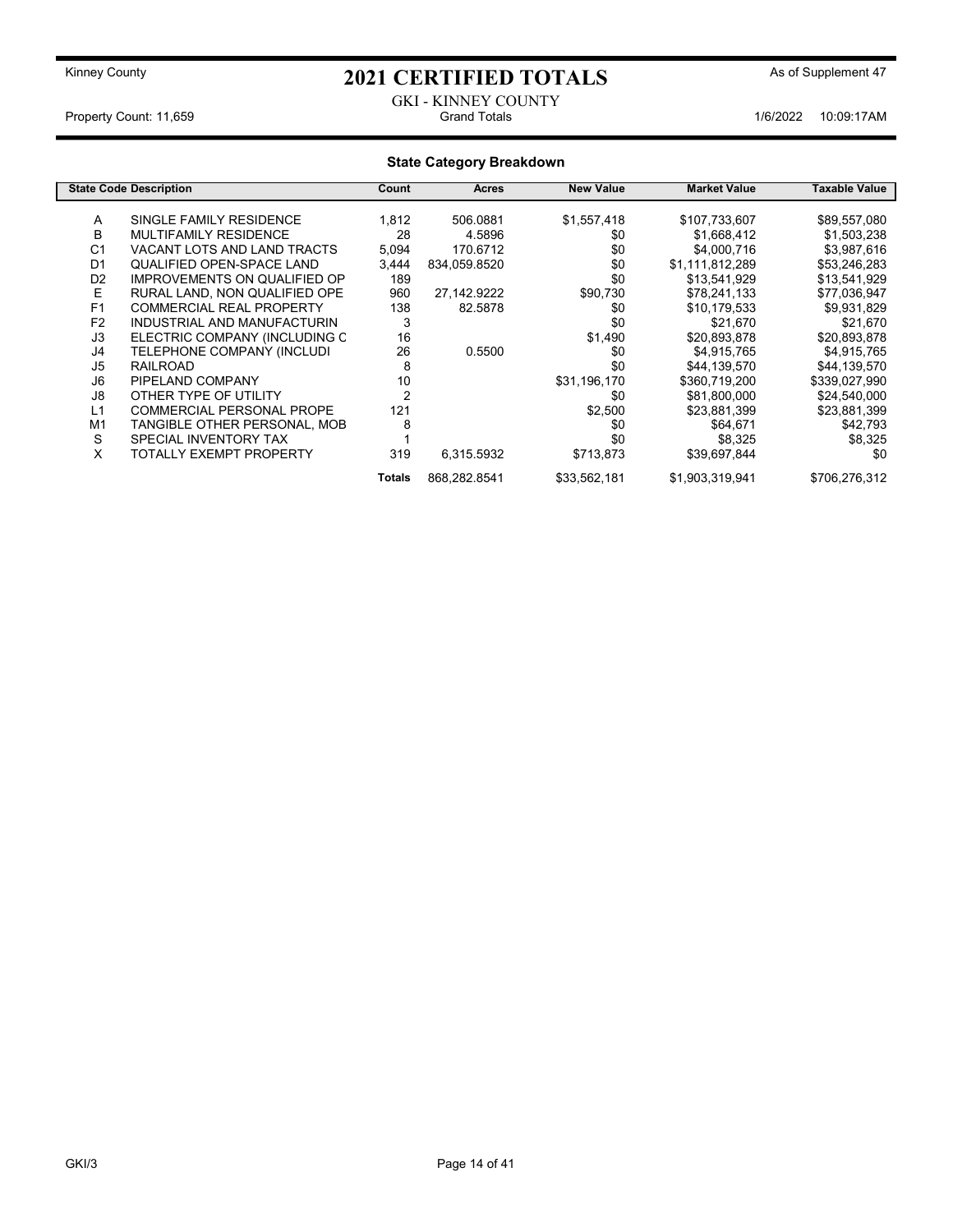GKI - KINNEY COUNTY<br>Grand Totals Property Count: 11,659 **Accord Property Count: 11,659** Grand Totals 1/6/2022 10:09:17AM

### CAD State Category Breakdown

|                | <b>State Code Description</b>        | Count          | Acres        | <b>New Value</b> | <b>Market Value</b> | <b>Taxable Value</b> |
|----------------|--------------------------------------|----------------|--------------|------------------|---------------------|----------------------|
| A              | SINGLE FAMILY RESIDENCE              | 37             | 10.2215      | \$167,109        | \$1,118,533         | \$1,067,335          |
| A <sub>1</sub> | SINGLE FAMILY RESIDENTIAL            | 1,790          | 493.1193     | \$1,390,309      | \$106,450,314       | \$88,344,573         |
| A2             | SINGLE FAMILY RESIDENCE              | 22             | 2.7473       | \$0              | \$164,760           | \$145,172            |
| <b>B1</b>      | <b>MULTIFAMILY RESIDENCE</b>         | 28             | 4.5896       | \$0              | \$1,668,412         | \$1,503,238          |
| C <sub>1</sub> | <b>VACANT LOT</b>                    | 5,094          | 170.6712     | \$0              | \$4,000,716         | \$3,987,616          |
| D <sub>1</sub> | QUALIFIED AG LAND                    | 3,449          | 834,066.2270 | \$0              | \$1,111,821,214     | \$53,255,208         |
| D <sub>2</sub> | <b>IMPROVEMENTS ON QUALIFIED LAN</b> | 189            |              | \$0              | \$13,541,929        | \$13,541,929         |
| E1             | E1                                   | 78             | 710.1709     | \$0              | \$2,044,337         | \$1,917,312          |
| E <sub>2</sub> | <b>FARM AND RANCH IMPROVEMENT</b>    | 216            | 248.7900     | \$85,000         | \$23,974,676        | \$23,326,632         |
| E <sub>3</sub> | E <sub>3</sub>                       | 6              |              | \$0              | \$575,855           | \$547,260            |
| E <sub>4</sub> | RURAL LAND NON QUALIFIED             | 788            | 26,177.5863  | \$5,730          | \$51,637,340        | \$51,236,818         |
| F1             | <b>COMMERCIAL REAL PROPERTY</b>      | 138            | 82.5878      | \$0              | \$10,179,533        | \$9,931,829          |
| F <sub>2</sub> | <b>INDUSTRIAL REAL PROPERTY</b>      | 3              |              | \$0              | \$21,670            | \$21,670             |
| J3             | ELECTRIC COMPANIES                   | 16             |              | \$1,490          | \$20,893,878        | \$20,893,878         |
| J4             | <b>TELEPHONE TRANSMISSION</b>        | 26             | 0.5500       | \$0              | \$4,915,765         | \$4,915,765          |
| J <sub>5</sub> | RAILROAD TRACK                       | 8              |              | \$0              | \$44,139,570        | \$44,139,570         |
| J6             | PIPELINE COMPANY                     | 10             |              | \$31,196,170     | \$360,719,200       | \$339,027,990        |
| J8             | UTILITY, OTHER                       | $\overline{2}$ |              | \$0              | \$81,800,000        | \$24,540,000         |
| L1             | <b>COMMERCIAL PERSONAL PROPER</b>    | 121            |              | \$2,500          | \$23,881,399        | \$23,881,399         |
| M <sub>1</sub> | <b>TANGIBLE OTHER PERSONAL</b>       | 6              |              | \$0              | \$39,054            | \$34,054             |
| M <sub>3</sub> | M3                                   |                |              | \$0              | \$25,617            | \$8,739              |
| S              |                                      |                |              | \$0              | \$8,325             | \$8,325              |
| X              | <b>TOTALLY EXEMPT PROPERTY</b>       | 319            | 6,315.5932   | \$713,873        | \$39,697,844        | \$0                  |
|                |                                      | <b>Totals</b>  | 868,282.8541 | \$33,562,181     | \$1,903,319,941     | \$706,276,312        |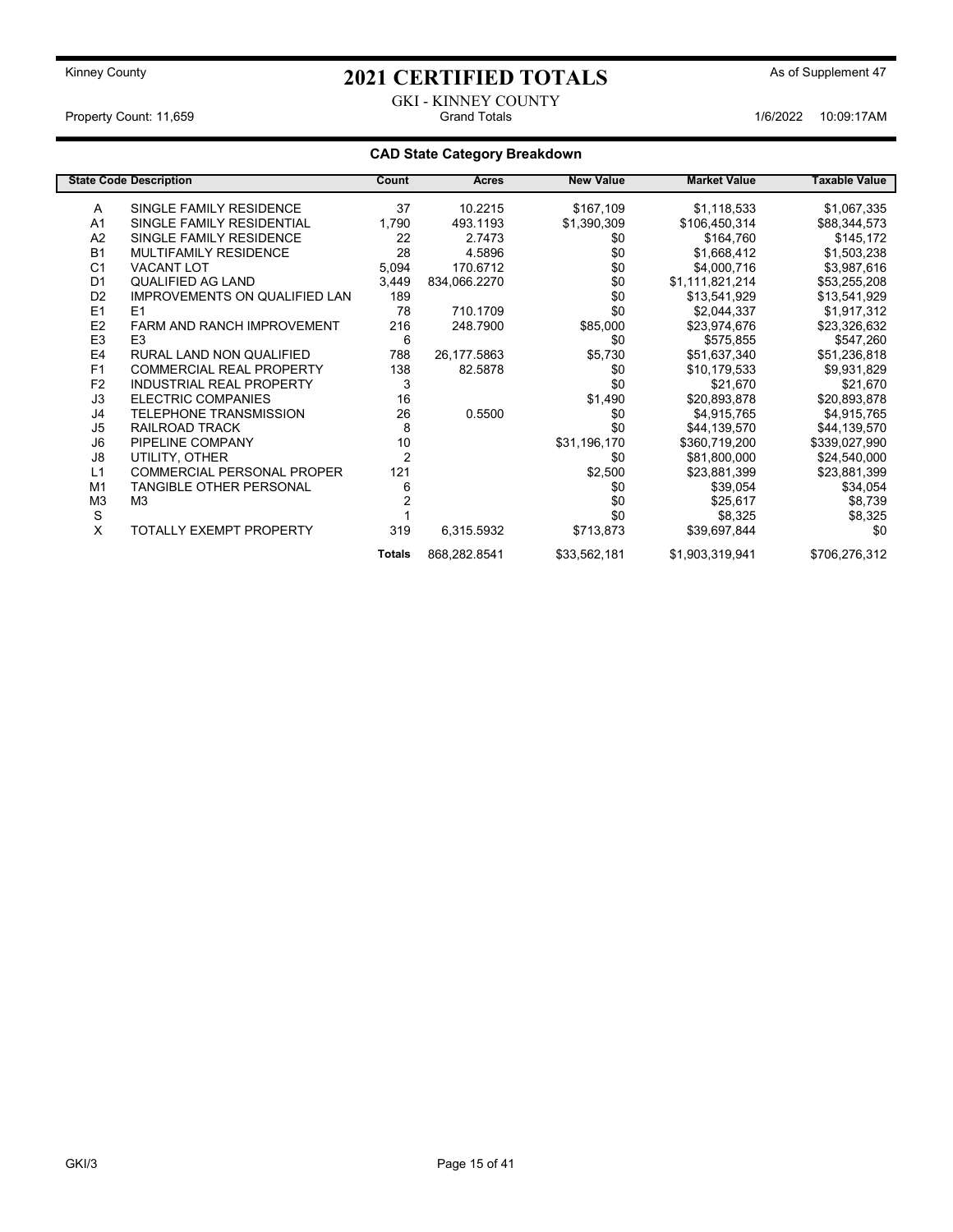| Kinney County |  |
|---------------|--|
|---------------|--|

### 2021 CERTIFIED TOTALS As of Supplement 47

GKI - KINNEY COUNTY Property Count: 11,659 **1/6/2022** 10:09:17AM

#### New Value

TOTAL NEW VALUE MARKET: \$33,562,181<br>TOTAL NEW VALUE TAXABLE: \$32,818,308 TOTAL NEW VALUE TAXABLE:

|                  |                                               | <b>New Exemptions</b>              |                                  |                                   |
|------------------|-----------------------------------------------|------------------------------------|----------------------------------|-----------------------------------|
| <b>Exemption</b> | <b>Description</b>                            | <b>Count</b>                       |                                  |                                   |
| <b>EX</b>        | <b>TOTAL EXEMPTION</b>                        | 33                                 | 2020 Market Value                | \$17,050                          |
| EX-XN            | 11.252 Motor vehicles leased for personal use | $\mathbf{1}$                       | 2020 Market Value                | \$32,500                          |
| <b>EX366</b>     | <b>HOUSE BILL 366</b>                         | 1                                  | 2020 Market Value                | \$690                             |
|                  |                                               | ABSOLUTE EXEMPTIONS VALUE LOSS     |                                  | \$50,240                          |
| <b>Exemption</b> | <b>Description</b>                            |                                    | Count                            | <b>Exemption Amount</b>           |
| <b>DP</b>        | <b>DISABILITY</b>                             |                                    | 3                                | \$30,000                          |
| DV <sub>2</sub>  | Disabled Veterans 30% - 49%                   |                                    | $\overline{2}$                   | \$19,500                          |
| DV3              | Disabled Veterans 50% - 69%                   |                                    | 2                                | \$20,000                          |
| DV4              | Disabled Veterans 70% - 100%                  |                                    | 8                                | \$81,500                          |
| <b>DVHS</b>      | Disabled Veteran Homestead                    |                                    | $\overline{2}$                   | \$512,754                         |
| <b>HS</b>        | <b>HOMESTEAD</b>                              |                                    | 50                               | \$237,800                         |
| OV65             | OVER <sub>65</sub>                            |                                    | 22                               | \$207,600                         |
|                  |                                               | PARTIAL EXEMPTIONS VALUE LOSS      | 89                               | \$1,109,154                       |
|                  |                                               |                                    | <b>NEW EXEMPTIONS VALUE LOSS</b> | \$1,159,394                       |
|                  |                                               | <b>Increased Exemptions</b>        |                                  |                                   |
| <b>Exemption</b> | <b>Description</b>                            |                                    | Count                            | <b>Increased Exemption Amount</b> |
|                  |                                               | <b>New Ag / Timber Exemptions</b>  | TOTAL EXEMPTIONS VALUE LOSS      | \$1,159,394                       |
|                  |                                               | <b>New Annexations</b>             |                                  |                                   |
|                  |                                               | <b>New Deannexations</b>           |                                  |                                   |
|                  |                                               | <b>Average Homestead Value</b>     |                                  |                                   |
|                  |                                               | Category A and E                   |                                  |                                   |
|                  | <b>Count of HS Residences</b>                 | <b>Average Market</b>              | <b>Average HS Exemption</b>      | <b>Average Taxable</b>            |
|                  |                                               |                                    |                                  |                                   |
|                  | 947                                           | \$83,225<br><b>Category A Only</b> | \$9,333                          | \$73,892                          |
|                  | <b>Count of HS Residences</b>                 | <b>Average Market</b>              | <b>Average HS Exemption</b>      | <b>Average Taxable</b>            |
|                  | 897                                           | \$81,348                           | \$9,197                          | \$72,151                          |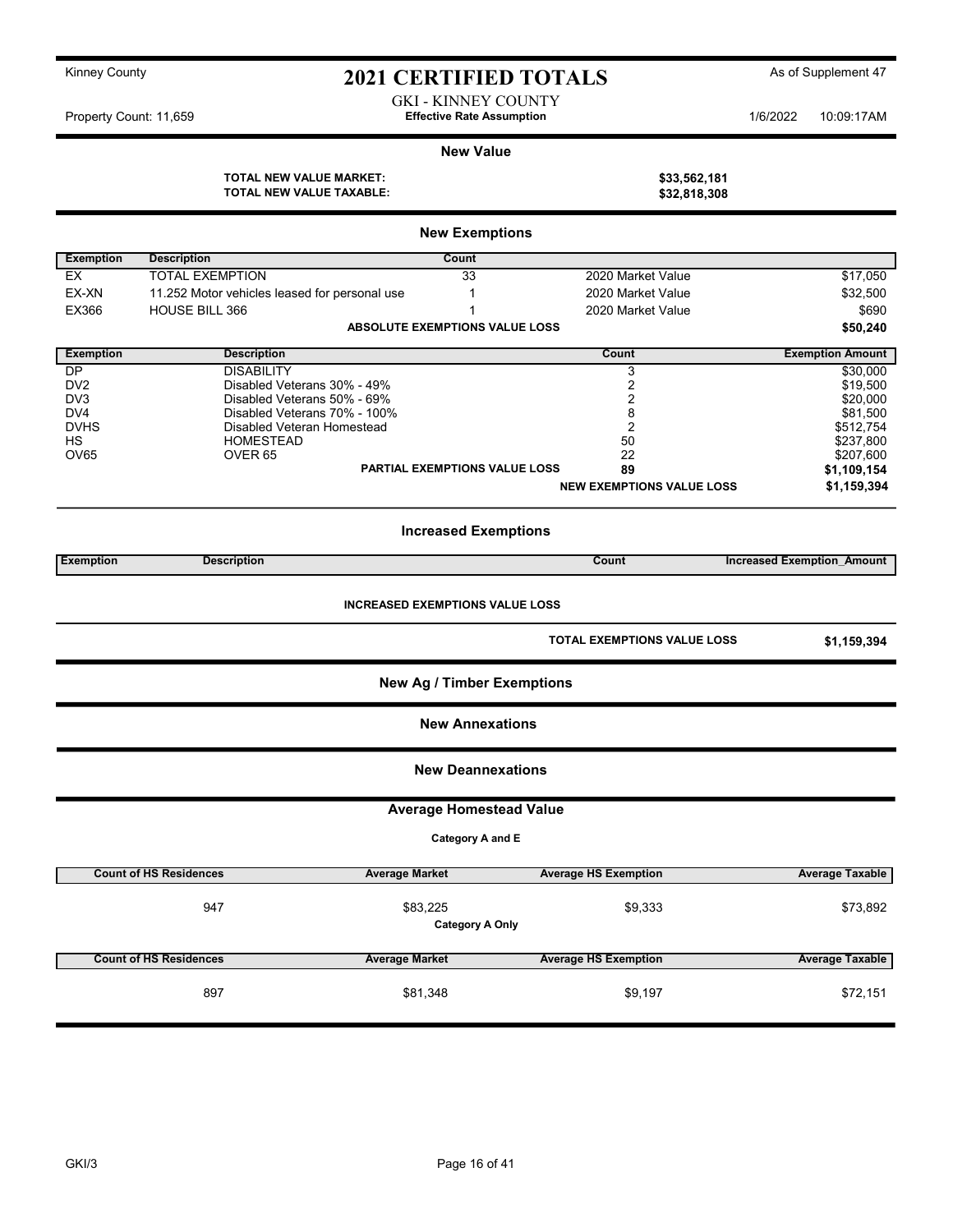### GKI - KINNEY COUNTY

Lower Value Used

Count of Protested Properties Total Market Value Total Value Used

3 \$150,714.00 \$32,781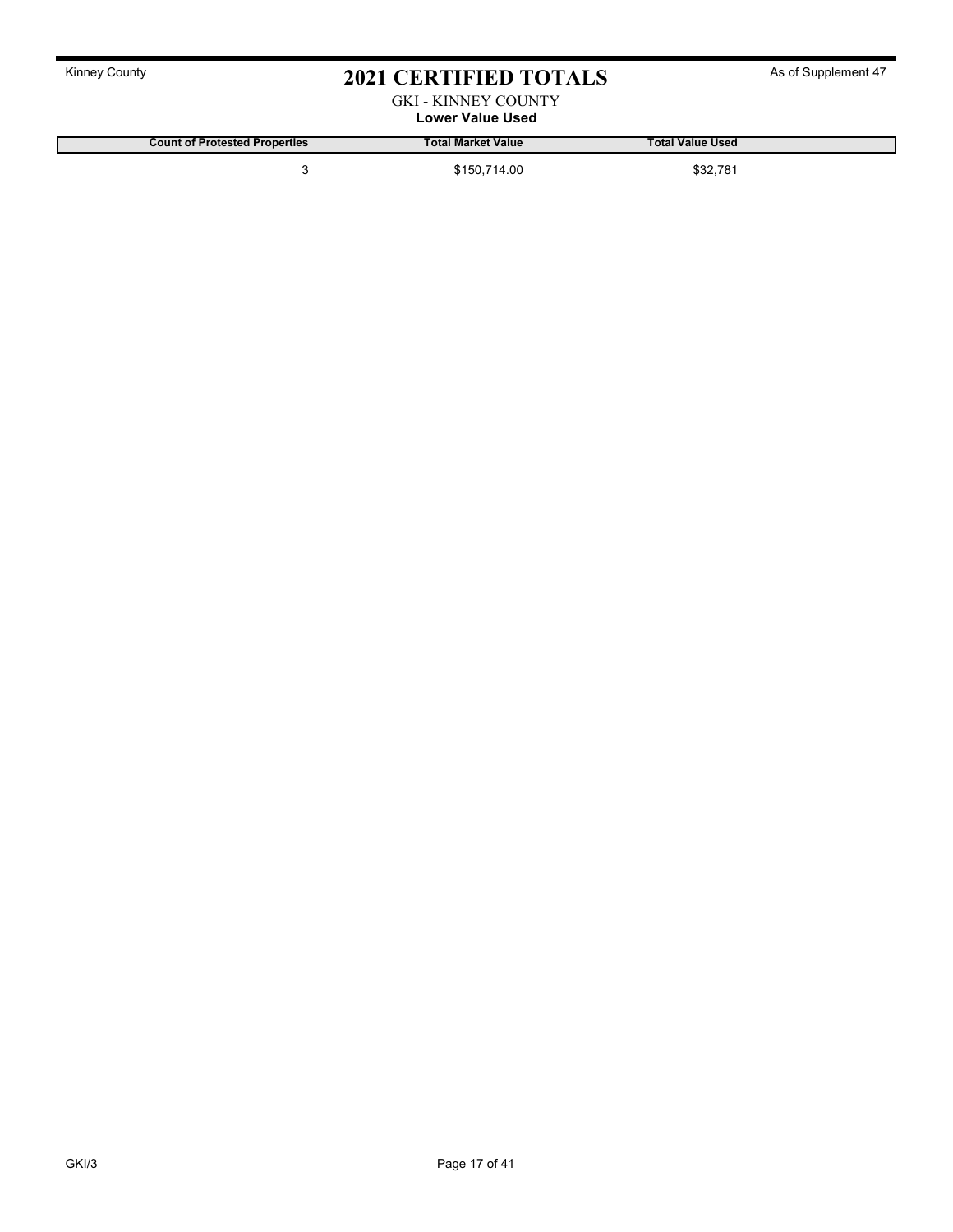| <b>Kinney County</b>                    |                                                                             |                                                    |                                                                              | <b>2021 CERTIFIED TOTALS</b> |                         |                                                            |                    | As of Supplement 47 |
|-----------------------------------------|-----------------------------------------------------------------------------|----------------------------------------------------|------------------------------------------------------------------------------|------------------------------|-------------------------|------------------------------------------------------------|--------------------|---------------------|
|                                         | Property Count: 11,658                                                      | <b>RFM - FARM TO MARKET</b><br><b>Grand Totals</b> |                                                                              |                              |                         |                                                            | 1/6/2022           | 10:08:58AM          |
| Land                                    |                                                                             |                                                    |                                                                              |                              | Value                   |                                                            |                    |                     |
| Homesite:<br>Non Homesite:              |                                                                             |                                                    |                                                                              |                              | 8,037,043<br>55,136,320 |                                                            |                    |                     |
| Ag Market:                              |                                                                             |                                                    |                                                                              | 1,114,181,082                |                         |                                                            |                    |                     |
| <b>Timber Market:</b>                   |                                                                             |                                                    |                                                                              |                              | 41,760                  | <b>Total Land</b>                                          | $^{(+)}$           | 1,177,396,205       |
| Improvement                             |                                                                             |                                                    |                                                                              |                              | Value                   |                                                            |                    |                     |
| Homesite:                               |                                                                             |                                                    |                                                                              |                              | 112,576,176             |                                                            |                    |                     |
| Non Homesite:                           |                                                                             |                                                    |                                                                              |                              | 77,879,537              | <b>Total Improvements</b>                                  | $^{(+)}$           | 190,455,713         |
| <b>Non Real</b>                         |                                                                             |                                                    | Count                                                                        |                              | Value                   |                                                            |                    |                     |
| Personal Property:<br>Mineral Property: |                                                                             |                                                    | 202<br>0                                                                     |                              | 535,462,623<br>0        |                                                            |                    |                     |
| Autos:                                  |                                                                             |                                                    | 0                                                                            |                              | 0                       | <b>Total Non Real</b>                                      | $^{(+)}$           | 535,462,623         |
|                                         |                                                                             |                                                    |                                                                              |                              |                         | <b>Market Value</b>                                        | $\equiv$           | 1,903,314,541       |
| Ag                                      |                                                                             |                                                    | <b>Non Exempt</b>                                                            |                              | <b>Exempt</b>           |                                                            |                    |                     |
| Ag Use:                                 | <b>Total Productivity Market:</b>                                           |                                                    | 1,111,812,289<br>53,245,466                                                  |                              | 2,410,553<br>94,166     | <b>Productivity Loss</b>                                   | $(\textnormal{-})$ | 1,058,566,006       |
| Timber Use:                             |                                                                             |                                                    | 817                                                                          | 0                            |                         | <b>Appraised Value</b>                                     | $\equiv$           | 844,748,535         |
| Productivity Loss:                      |                                                                             |                                                    | 1,058,566,006                                                                | 2,316,387                    |                         |                                                            |                    |                     |
|                                         |                                                                             |                                                    |                                                                              |                              |                         | <b>Homestead Cap</b>                                       | $(\textnormal{-})$ | 4,381,681           |
|                                         |                                                                             |                                                    |                                                                              |                              |                         | <b>Assessed Value</b>                                      | $\equiv$           | 840,366,854         |
|                                         |                                                                             |                                                    |                                                                              |                              |                         | <b>Total Exemptions Amount</b><br>(Breakdown on Next Page) | $(\cdot)$          | 132,611,931         |
|                                         |                                                                             |                                                    |                                                                              |                              |                         | <b>Net Taxable</b>                                         | $\equiv$           | 707,754,923         |
| Freeze                                  | <b>Assessed</b>                                                             | <b>Taxable</b>                                     | <b>Actual Tax</b>                                                            | Ceiling                      | Count                   |                                                            |                    |                     |
| DP                                      | 3,688,712                                                                   | 2,589,323                                          | 468.87                                                                       | 535.24                       | 66                      |                                                            |                    |                     |
| <b>DPS</b><br><b>OV65</b>               | 52,691<br>35,101,690                                                        | 40,691<br>27,588,770                               | 6.33<br>4,951.33                                                             | 6.33<br>5,453.57             | $\mathbf 1$<br>435      |                                                            |                    |                     |
| <b>Total</b>                            | 38,843,093                                                                  | 30,218,784                                         | 5,426.53                                                                     | 5,995.14                     |                         | 502 Freeze Taxable                                         | $(\textnormal{-})$ | 30,218,784          |
| Tax Rate                                | 0.0220000                                                                   |                                                    |                                                                              |                              |                         |                                                            |                    |                     |
|                                         |                                                                             |                                                    |                                                                              |                              |                         | <b>Freeze Adjusted Taxable</b>                             | $=$                | 677,536,139         |
|                                         | $154,484.48 = 677,536,139 * (0.0220000 / 100) + 5,426.53$                   |                                                    | APPROXIMATE LEVY = (FREEZE ADJUSTED TAXABLE * (TAX RATE / 100)) + ACTUAL TAX |                              |                         |                                                            |                    |                     |
|                                         | Certified Estimate of Market Value:<br>Certified Estimate of Taxable Value: |                                                    |                                                                              | 1,903,307,394                | 707,636,990             |                                                            |                    |                     |
|                                         |                                                                             |                                                    |                                                                              |                              |                         |                                                            |                    |                     |

| Tax Increment Finance Value: |      |
|------------------------------|------|
| Tax Increment Finance Levy:  | 0.00 |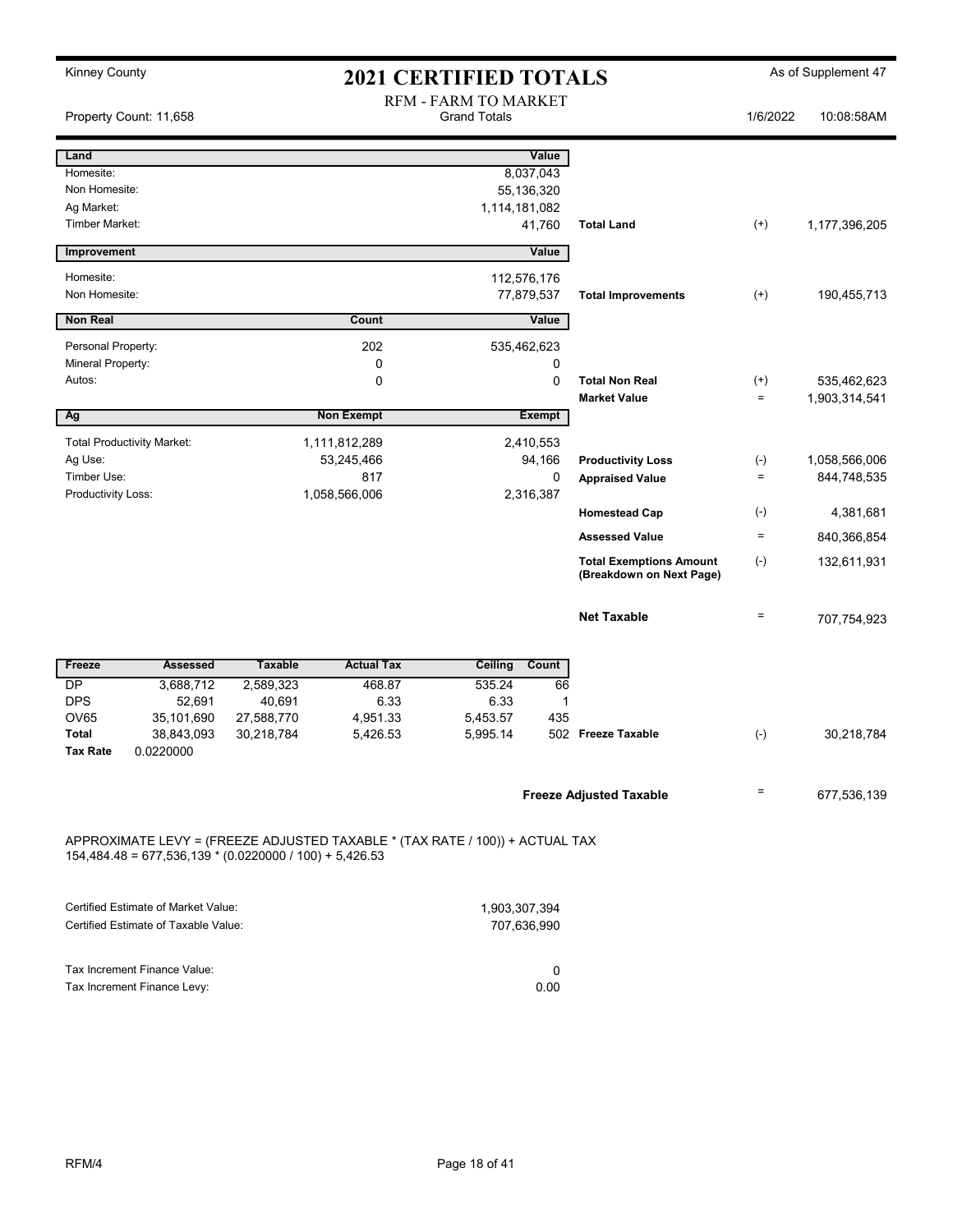RFM - FARM TO MARKET

Property Count: 11,658 **Count: 11,658** Crand Totals 1/6/2022 10:09:17AM

### Exemption Breakdown

| <b>Exemption</b> | Count          | Local      | <b>State</b> | <b>Total</b> |
|------------------|----------------|------------|--------------|--------------|
| AB               | 2              | 57,260,000 |              | 57,260,000   |
| <b>DP</b>        | 71             | 493,049    | 0            | 493,049      |
| <b>DPS</b>       |                | 7,000      |              | 7,000        |
| DV1              | 14             | 0          | 100,300      | 100,300      |
| DV <sub>2</sub>  | 11             | 0          | 97,025       | 97,025       |
| DV3              | 8              | 0          | 74,154       | 74,154       |
| DV4              | 65             | 0          | 603,552      | 603,552      |
| DV4S             | 5              | 0          | 60,000       | 60,000       |
| <b>DVHS</b>      | 39             | 0          | 3,612,111    | 3,612,111    |
| <b>DVHSS</b>     |                | 0          | 99,410       | 99,410       |
| EX               | 101            | 0          | 356,623      | 356,623      |
| EX-XN            |                | 0          | 135,067      | 135,067      |
| EX-XU            |                | 0          | 187,315      | 187,315      |
| EX-XV            | 202            | 0          | 39,015,811   | 39,015,811   |
| EX366            | 12             | 0          | 3,028        | 3,028        |
| HS               | 957            | 4,721,092  | 0            | 4,721,092    |
| HT               | 22             | 831,880    | 0            | 831,880      |
| <b>LVE</b>       | 2              | 0          | 0            | $\Omega$     |
| OV65             | 469            | 3,263,304  | 0            | 3,263,304    |
| PC               | $\overline{2}$ | 21,691,210 | 0            | 21,691,210   |
| PPV              |                | 0          | 0            | 0            |
|                  | <b>Totals</b>  | 88,267,535 | 44,344,396   | 132,611,931  |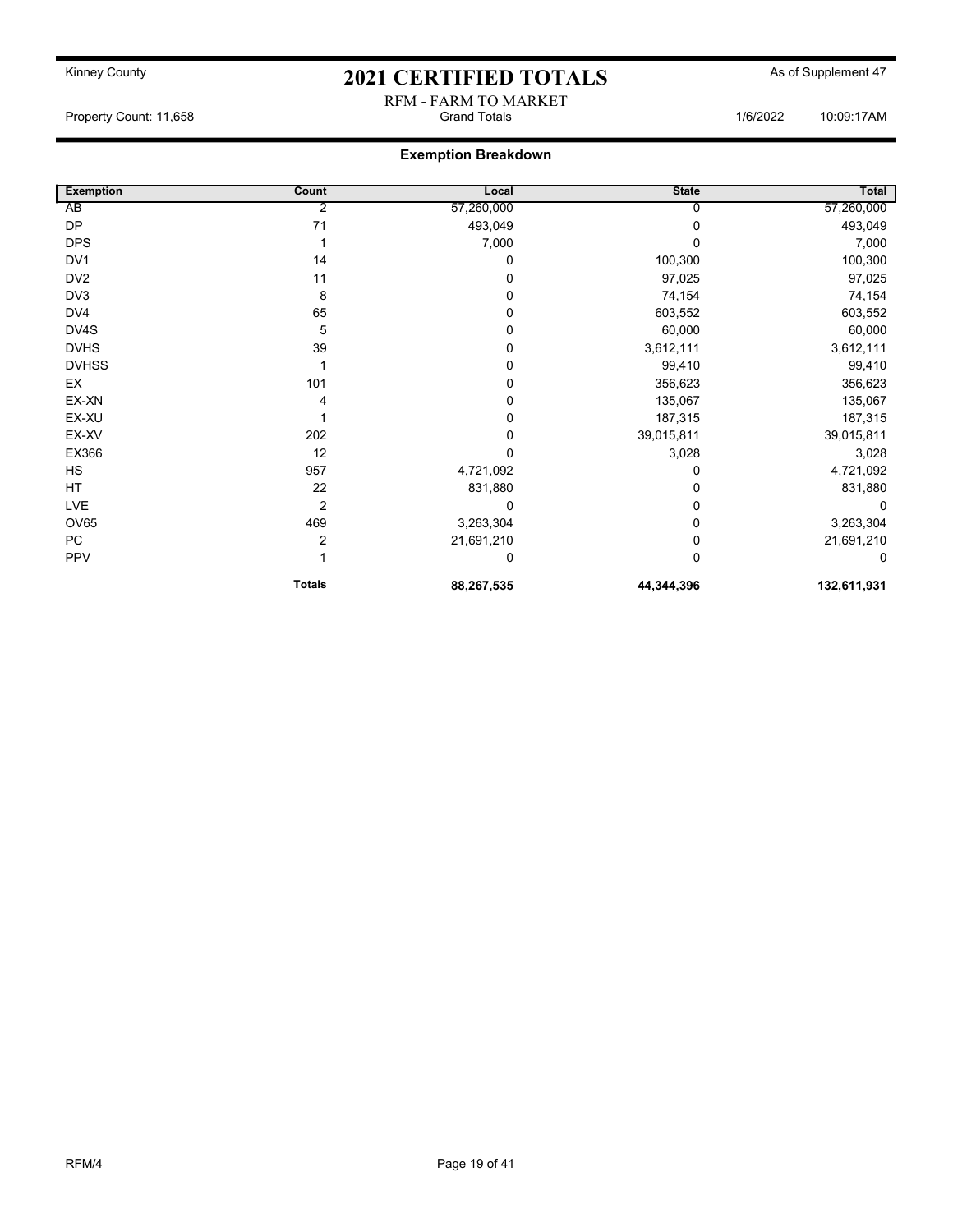#### RFM - FARM TO MARKET<br>Grand Totals Property Count: 11,658 **1/6/2022** 10:09:17AM

| <b>State Category Breakdown</b> |                                     |        |              |                  |                     |               |  |
|---------------------------------|-------------------------------------|--------|--------------|------------------|---------------------|---------------|--|
|                                 | <b>State Code Description</b>       | Count  | Acres        | <b>New Value</b> | <b>Market Value</b> | Taxable Value |  |
| Α                               | SINGLE FAMILY RESIDENCE             | 1,812  | 506.0881     | \$1,557,418      | \$107,733,607       | \$90,912,557  |  |
| B                               | <b>MULTIFAMILY RESIDENCE</b>        | 28     | 4.5896       | \$0              | \$1,668,412         | \$1,527,238   |  |
| C <sub>1</sub>                  | VACANT LOTS AND LAND TRACTS         | 5,094  | 170.6712     | \$0              | \$4,000,716         | \$3,987,616   |  |
| D <sub>1</sub>                  | <b>QUALIFIED OPEN-SPACE LAND</b>    | 3,444  | 834,059.8520 | \$0              | \$1,111,812,289     | \$53,246,283  |  |
| D <sub>2</sub>                  | <b>IMPROVEMENTS ON QUALIFIED OP</b> | 189    |              | \$0              | \$13,541,929        | \$13,541,929  |  |
| E                               | RURAL LAND, NON QUALIFIED OPE       | 960    | 27,142.9222  | \$90,730         | \$78,241,133        | \$77,138,481  |  |
| F1                              | <b>COMMERCIAL REAL PROPERTY</b>     | 138    | 82.5878      | \$0              | \$10,179,533        | \$9,931,829   |  |
| F <sub>2</sub>                  | INDUSTRIAL AND MANUFACTURIN         | 3      |              | \$0              | \$21,670            | \$21,670      |  |
| J3                              | ELECTRIC COMPANY (INCLUDING C       | 16     |              | \$1,490          | \$20,893,878        | \$20,893,878  |  |
| J4                              | TELEPHONE COMPANY (INCLUDI          | 26     | 0.5500       | \$0              | \$4,915,765         | \$4,915,765   |  |
| J5                              | <b>RAILROAD</b>                     | 8      |              | \$0              | \$44,139,570        | \$44,139,570  |  |
| J6                              | PIPELAND COMPANY                    | 10     |              | \$31,196,170     | \$360,719,200       | \$339,027,990 |  |
| J8                              | OTHER TYPE OF UTILITY               | 2      |              | \$0              | \$81,800,000        | \$24,540,000  |  |
| L1                              | <b>COMMERCIAL PERSONAL PROPE</b>    | 120    |              | \$2,500          | \$23,875,999        | \$23,875,999  |  |
| M1                              | TANGIBLE OTHER PERSONAL, MOB        | 8      |              | \$0              | \$64,671            | \$45,793      |  |
| S                               | SPECIAL INVENTORY TAX               |        |              | \$0              | \$8,325             | \$8,325       |  |
| X                               | <b>TOTALLY EXEMPT PROPERTY</b>      | 319    | 6,315.5932   | \$713,873        | \$39,697,844        | \$0           |  |
|                                 |                                     | Totals | 868,282.8541 | \$33,562,181     | \$1,903,314,541     | \$707,754,923 |  |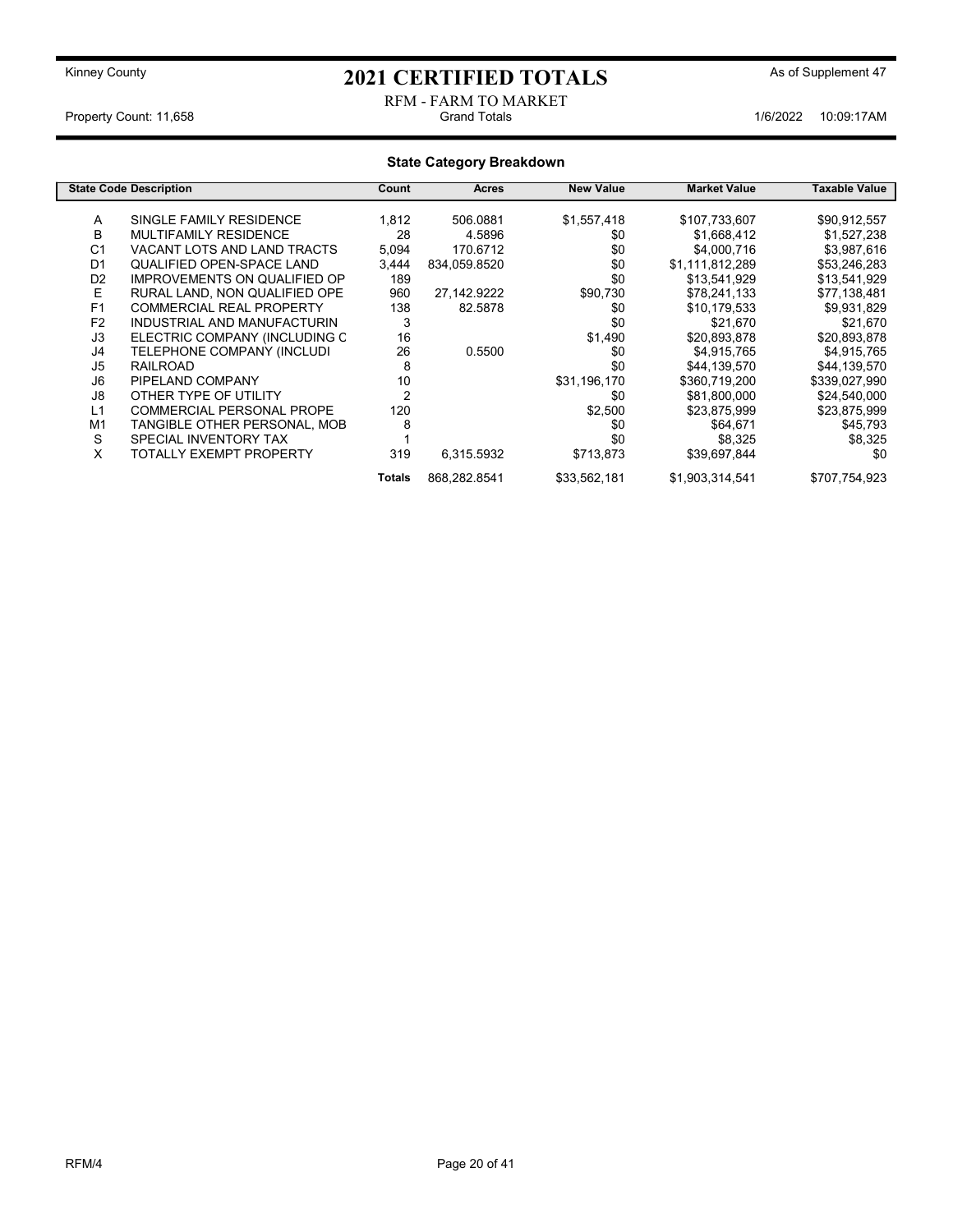#### RFM - FARM TO MARKET Property Count: 11,658 **Accord Property Count: 11,658** Grand Totals 1/6/2022 10:09:17AM

### CAD State Category Breakdown

|                | <b>State Code Description</b>        | Count          | Acres        | <b>New Value</b> | <b>Market Value</b> | <b>Taxable Value</b> |
|----------------|--------------------------------------|----------------|--------------|------------------|---------------------|----------------------|
| Α              | SINGLE FAMILY RESIDENCE              | 37             | 10.2215      | \$167,109        | \$1,118,533         | \$1,068,661          |
| A <sub>1</sub> | SINGLE FAMILY RESIDENTIAL            | 1,790          | 493.1193     | \$1,390,309      | \$106,450,314       | \$89,697,006         |
| A2             | SINGLE FAMILY RESIDENCE              | 22             | 2.7473       | \$0              | \$164,760           | \$146,890            |
| <b>B1</b>      | <b>MULTIFAMILY RESIDENCE</b>         | 28             | 4.5896       | \$0              | \$1,668,412         | \$1,527,238          |
| C <sub>1</sub> | <b>VACANT LOT</b>                    | 5,094          | 170.6712     | \$0              | \$4,000,716         | \$3,987,616          |
| D <sub>1</sub> | QUALIFIED AG LAND                    | 3,449          | 834,066.2270 | \$0              | \$1,111,821,214     | \$53,255,208         |
| D <sub>2</sub> | <b>IMPROVEMENTS ON QUALIFIED LAN</b> | 189            |              | \$0              | \$13,541,929        | \$13,541,929         |
| E1             | E1                                   | 78             | 710.1709     | \$0              | \$2,044,337         | \$1,926,006          |
| E <sub>2</sub> | <b>FARM AND RANCH IMPROVEMENT</b>    | 216            | 248.7900     | \$85,000         | \$23,974,676        | \$23,386,191         |
| E <sub>3</sub> | E <sub>3</sub>                       | 6              |              | \$0              | \$575,855           | \$552,979            |
| E <sub>4</sub> | RURAL LAND NON QUALIFIED             | 788            | 26,177.5863  | \$5,730          | \$51,637,340        | \$51,264,380         |
| F1             | <b>COMMERCIAL REAL PROPERTY</b>      | 138            | 82.5878      | \$0              | \$10,179,533        | \$9,931,829          |
| F <sub>2</sub> | <b>INDUSTRIAL REAL PROPERTY</b>      | 3              |              | \$0              | \$21,670            | \$21,670             |
| J3             | <b>ELECTRIC COMPANIES</b>            | 16             |              | \$1,490          | \$20,893,878        | \$20,893,878         |
| J4             | <b>TELEPHONE TRANSMISSION</b>        | 26             | 0.5500       | \$0              | \$4,915,765         | \$4,915,765          |
| J5             | RAILROAD TRACK                       | 8              |              | \$0              | \$44,139,570        | \$44,139,570         |
| J6             | PIPELINE COMPANY                     | 10             |              | \$31,196,170     | \$360,719,200       | \$339,027,990        |
| J8             | UTILITY, OTHER                       | $\overline{2}$ |              | \$0              | \$81,800,000        | \$24,540,000         |
| L1             | <b>COMMERCIAL PERSONAL PROPER</b>    | 120            |              | \$2,500          | \$23,875,999        | \$23,875,999         |
| M <sub>1</sub> | TANGIBLE OTHER PERSONAL              | 6              |              | \$0              | \$39,054            | \$34,054             |
| M <sub>3</sub> | M3                                   |                |              | \$0              | \$25,617            | \$11,739             |
| S              |                                      |                |              | \$0              | \$8,325             | \$8,325              |
| X              | <b>TOTALLY EXEMPT PROPERTY</b>       | 319            | 6,315.5932   | \$713,873        | \$39,697,844        | \$0                  |
|                |                                      | <b>Totals</b>  | 868,282.8541 | \$33,562,181     | \$1,903,314,541     | \$707,754,923        |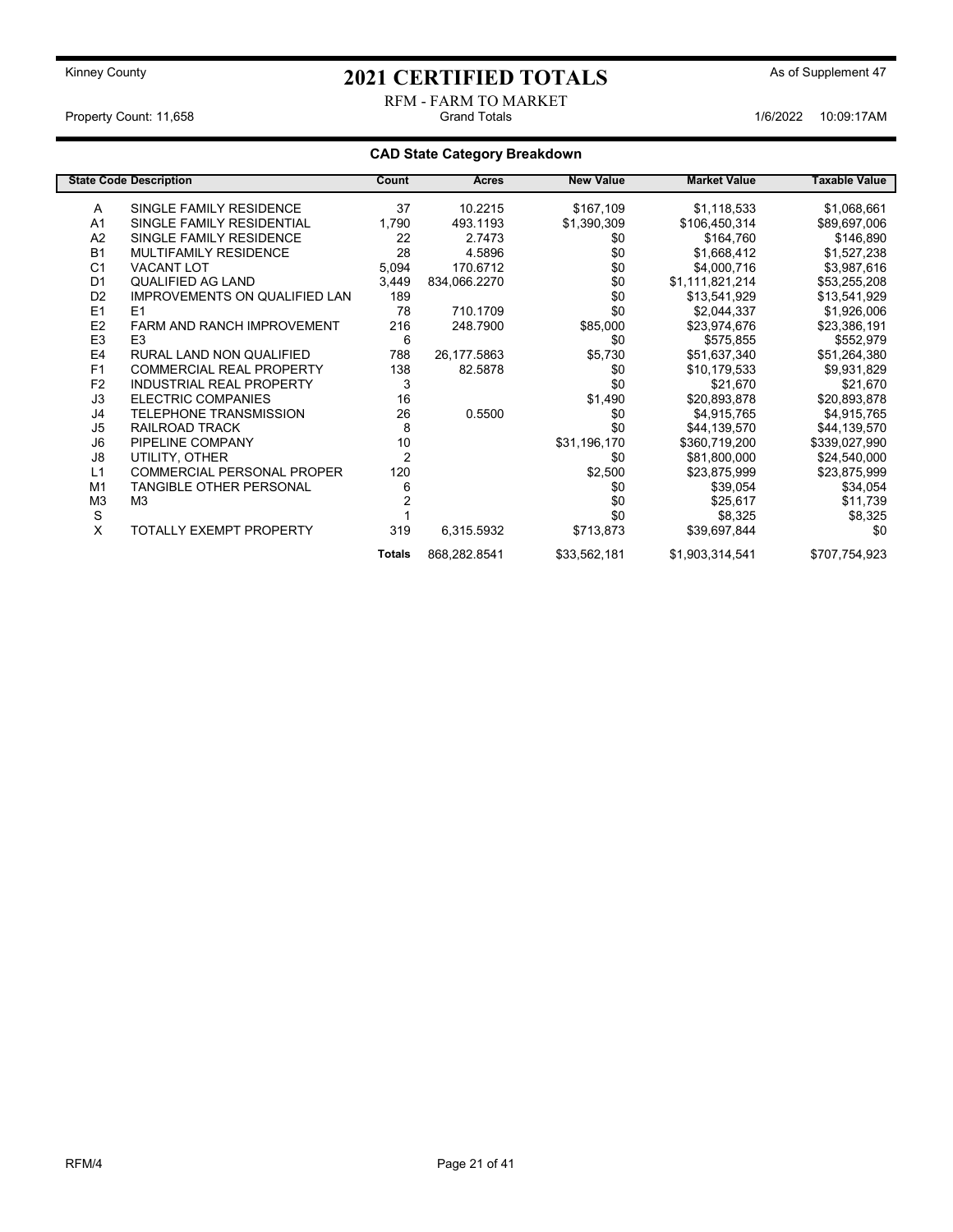| Kinney County |  |
|---------------|--|
|---------------|--|

## 2021 CERTIFIED TOTALS As of Supplement 47

RFM - FARM TO MARKET Property Count: 11,658 **1/6/2022** 10:09:17AM

#### New Value

TOTAL NEW VALUE MARKET: \$33,562,181<br>TOTAL NEW VALUE TAXABLE: \$32,821,308 TOTAL NEW VALUE TAXABLE:

| <b>New Exemptions</b> |                                               |                                        |                                  |                                   |
|-----------------------|-----------------------------------------------|----------------------------------------|----------------------------------|-----------------------------------|
| <b>Exemption</b>      | <b>Description</b>                            | Count                                  |                                  |                                   |
| EX                    | <b>TOTAL EXEMPTION</b>                        | 33                                     | 2020 Market Value                | \$17,050                          |
| EX-XN                 | 11.252 Motor vehicles leased for personal use | $\mathbf{1}$                           | 2020 Market Value                | \$32,500                          |
| EX366                 | <b>HOUSE BILL 366</b>                         | 1                                      | 2020 Market Value                | \$690                             |
|                       |                                               | ABSOLUTE EXEMPTIONS VALUE LOSS         |                                  | \$50,240                          |
|                       |                                               |                                        |                                  |                                   |
| <b>Exemption</b>      | <b>Description</b>                            |                                        | Count                            | <b>Exemption Amount</b>           |
| <b>DP</b>             | <b>DISABILITY</b>                             |                                        | 3                                | \$21,000                          |
| DV <sub>2</sub>       | Disabled Veterans 30% - 49%                   |                                        | $\overline{2}$                   | \$19,500                          |
| DV <sub>3</sub>       | Disabled Veterans 50% - 69%                   |                                        | $\overline{2}$                   | \$20,000                          |
| DV4                   | Disabled Veterans 70% - 100%                  |                                        | 8                                | \$81,500                          |
| <b>DVHS</b>           | Disabled Veteran Homestead                    |                                        | $\overline{2}$                   | \$495,754                         |
| <b>HS</b>             | <b>HOMESTEAD</b>                              |                                        | 50                               | \$247,800                         |
| OV65                  | OVER <sub>65</sub>                            |                                        | 22                               | \$154,000                         |
|                       |                                               | <b>PARTIAL EXEMPTIONS VALUE LOSS</b>   | 89                               | \$1,039,554                       |
|                       |                                               |                                        | <b>NEW EXEMPTIONS VALUE LOSS</b> | \$1,089,794                       |
|                       |                                               | <b>Increased Exemptions</b>            |                                  |                                   |
| <b>Exemption</b>      | <b>Description</b>                            |                                        | Count                            | <b>Increased Exemption Amount</b> |
|                       |                                               | <b>INCREASED EXEMPTIONS VALUE LOSS</b> | TOTAL EXEMPTIONS VALUE LOSS      | \$1,089,794                       |
|                       |                                               | <b>New Ag / Timber Exemptions</b>      |                                  |                                   |
|                       |                                               | <b>New Annexations</b>                 |                                  |                                   |
|                       |                                               | <b>New Deannexations</b>               |                                  |                                   |
|                       |                                               | <b>Average Homestead Value</b>         |                                  |                                   |
|                       |                                               | Category A and E                       |                                  |                                   |
|                       | <b>Count of HS Residences</b>                 | <b>Average Market</b>                  | <b>Average HS Exemption</b>      | <b>Average Taxable</b>            |
|                       | 947                                           | \$83,225                               | \$9,557                          |                                   |
|                       |                                               | <b>Category A Only</b>                 |                                  | \$73,668                          |
|                       | <b>Count of HS Residences</b>                 | <b>Average Market</b>                  | <b>Average HS Exemption</b>      | Average Taxable                   |
|                       | 897                                           | \$81,348                               | \$9,428                          | \$71,920                          |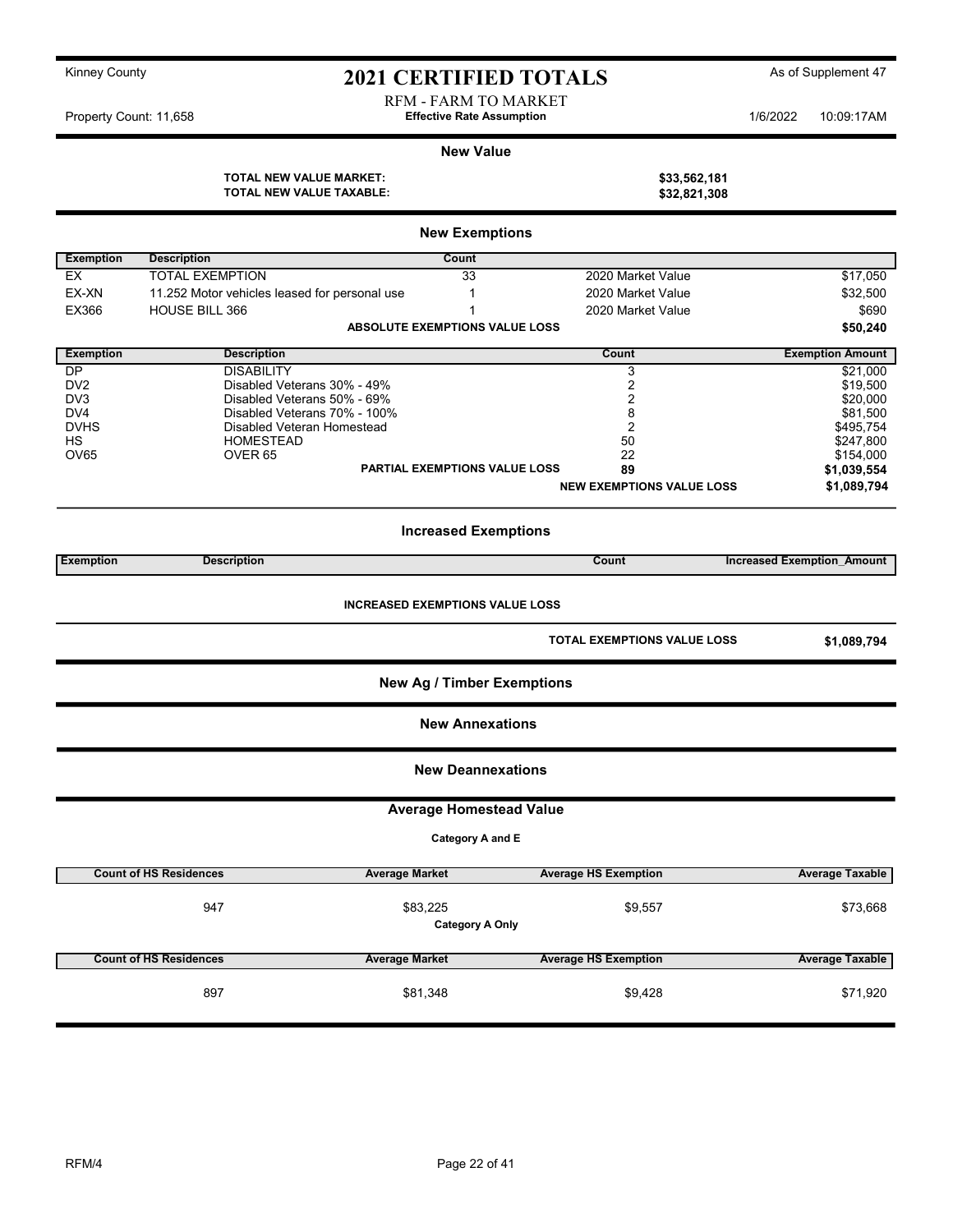#### RFM - FARM TO MARKET Lower Value Used

Count of Protested Properties **Total Market Value Count of Protested Properties** Total Value Used

3 \$150,714.00 \$32,781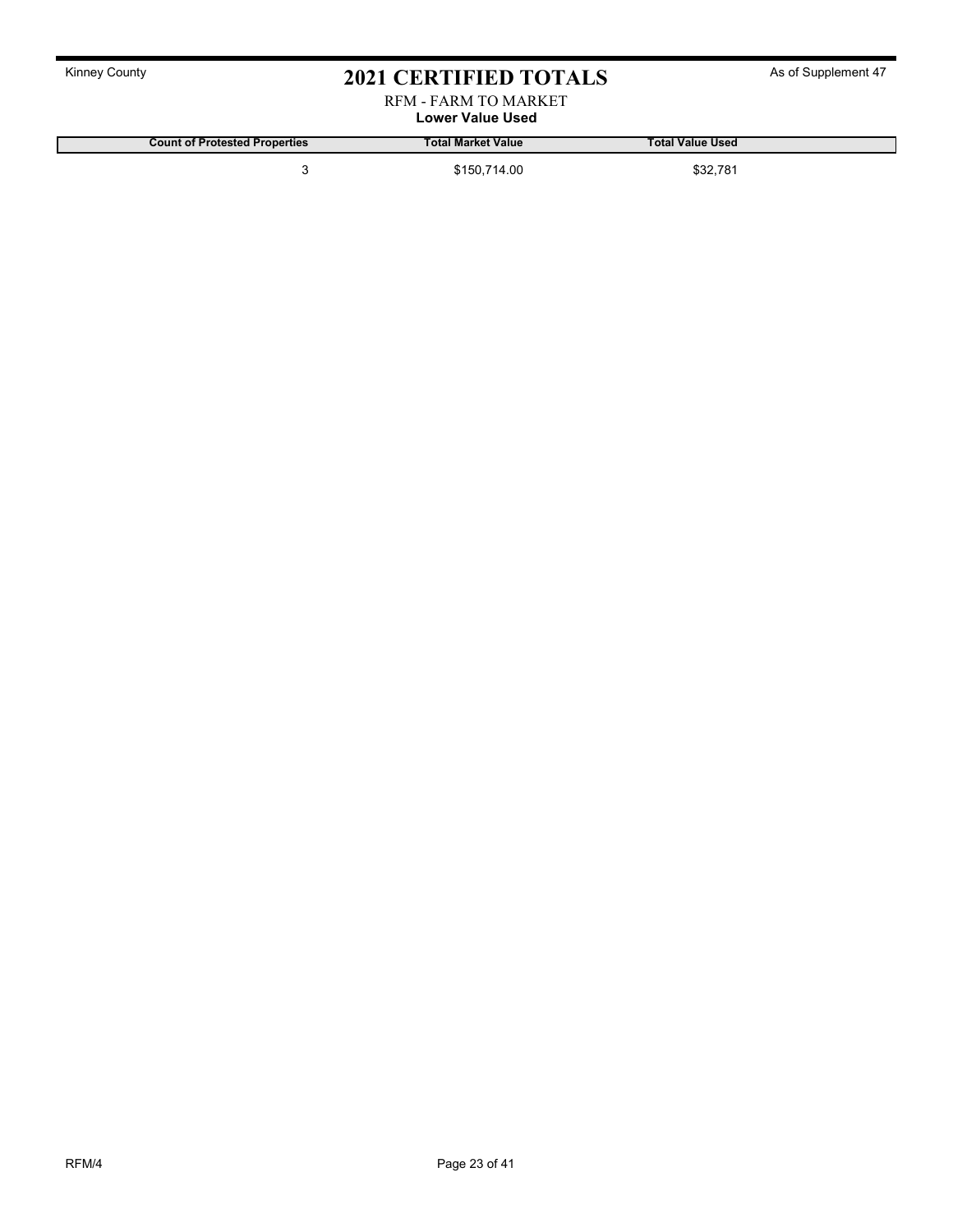| <b>Kinney County</b>                                                                                                             |                |                   | <b>2021 CERTIFIED TOTALS</b>                     |               |                                                                                                                   |                    | As of Supplement 47        |
|----------------------------------------------------------------------------------------------------------------------------------|----------------|-------------------|--------------------------------------------------|---------------|-------------------------------------------------------------------------------------------------------------------|--------------------|----------------------------|
| Property Count: 11,656                                                                                                           |                |                   | <b>SBR - BRACKETT ISD</b><br><b>Grand Totals</b> |               |                                                                                                                   | 1/6/2022           | 10:08:58AM                 |
|                                                                                                                                  |                |                   |                                                  |               |                                                                                                                   |                    |                            |
| Land                                                                                                                             |                |                   |                                                  | Value         |                                                                                                                   |                    |                            |
| Homesite:                                                                                                                        |                |                   |                                                  | 8,037,043     |                                                                                                                   |                    |                            |
| Non Homesite:                                                                                                                    |                |                   |                                                  | 55,136,320    |                                                                                                                   |                    |                            |
| Ag Market:                                                                                                                       |                |                   | 1,113,998,213                                    |               |                                                                                                                   |                    |                            |
| Timber Market:                                                                                                                   |                |                   |                                                  | 41,760        | <b>Total Land</b>                                                                                                 | $^{(+)}$           | 1, 177, 213, 336           |
| Improvement                                                                                                                      |                |                   |                                                  | Value         |                                                                                                                   |                    |                            |
| Homesite:                                                                                                                        |                |                   |                                                  | 112,576,176   |                                                                                                                   |                    |                            |
| Non Homesite:                                                                                                                    |                |                   |                                                  | 77,879,537    | <b>Total Improvements</b>                                                                                         | $^{(+)}$           | 190,455,713                |
| <b>Non Real</b>                                                                                                                  |                | Count             |                                                  | Value         |                                                                                                                   |                    |                            |
| Personal Property:                                                                                                               |                | 202               |                                                  | 525,503,024   |                                                                                                                   |                    |                            |
| Mineral Property:                                                                                                                |                | 0                 |                                                  | 0             |                                                                                                                   |                    |                            |
| Autos:                                                                                                                           |                | $\mathbf 0$       |                                                  | 0             | <b>Total Non Real</b>                                                                                             | $^{(+)}$           | 525,503,024                |
|                                                                                                                                  |                |                   |                                                  |               | <b>Market Value</b>                                                                                               | $\equiv$           | 1,893,172,073              |
| Ag                                                                                                                               |                | <b>Non Exempt</b> |                                                  | <b>Exempt</b> |                                                                                                                   |                    |                            |
| <b>Total Productivity Market:</b>                                                                                                |                | 1,111,629,420     |                                                  | 2,410,553     |                                                                                                                   |                    |                            |
| Ag Use:                                                                                                                          |                | 53,238,304        |                                                  | 94,166        | <b>Productivity Loss</b>                                                                                          | $(\textnormal{-})$ | 1,058,390,299              |
| Timber Use:                                                                                                                      |                | 817               |                                                  | 0             | <b>Appraised Value</b>                                                                                            | $\equiv$           | 834,781,774                |
| Productivity Loss:                                                                                                               |                | 1,058,390,299     |                                                  | 2,316,387     |                                                                                                                   |                    |                            |
|                                                                                                                                  |                |                   |                                                  |               | <b>Homestead Cap</b>                                                                                              | $(-)$              | 4,381,681                  |
|                                                                                                                                  |                |                   |                                                  |               | <b>Assessed Value</b>                                                                                             | $\quad =$          | 830,400,093                |
|                                                                                                                                  |                |                   |                                                  |               | <b>Total Exemptions Amount</b><br>(Breakdown on Next Page)                                                        | $(-)$              | 119,807,026                |
|                                                                                                                                  |                |                   |                                                  |               | This Jurisdiction is affected by ECO and /or ABMNO exemptions which apply only to the M&O rate.                   |                    |                            |
|                                                                                                                                  |                |                   |                                                  |               | <b>M&amp;O Net Taxable</b>                                                                                        | $=$                | 710,593,067                |
|                                                                                                                                  |                |                   |                                                  |               | <b>I&amp;S Net Taxable</b>                                                                                        | $\equiv$           | 737,393,067                |
| Freeze<br><b>Assessed</b>                                                                                                        | <b>Taxable</b> | <b>Actual Tax</b> | Ceiling                                          | Count         |                                                                                                                   |                    |                            |
| <b>DP</b><br>3,688,712                                                                                                           | 1,518,724      | 7,670.20          | 7,833.04                                         | 66            |                                                                                                                   |                    |                            |
| <b>DPS</b><br>52,691                                                                                                             | 17,691         | 20.37             | 20.37                                            | 1             |                                                                                                                   |                    |                            |
| OV65<br>35,326,760                                                                                                               | 19,402,703     | 103,741.08        | 108,856.42                                       | 438           |                                                                                                                   |                    |                            |
| Total<br>39,068,163                                                                                                              | 20,939,118     | 111,431.65        | 116,709.83                                       |               | 505 Freeze Taxable                                                                                                | $(\text{-})$       | 20,939,118                 |
| 0.8720000<br>Tax Rate                                                                                                            |                |                   |                                                  |               |                                                                                                                   |                    |                            |
|                                                                                                                                  |                |                   |                                                  |               |                                                                                                                   |                    |                            |
|                                                                                                                                  |                |                   |                                                  |               | Freeze Adjusted M&O Net Taxable                                                                                   | Ξ<br>Ξ             | 689,653,949<br>716,453,949 |
|                                                                                                                                  |                |                   |                                                  |               | Freeze Adjusted I&S Net Taxable                                                                                   |                    |                            |
| RATE / 100)) + ACTUAL TAX<br>$6,125,214.09 = (689,653,949 * (0.8720000 / 100)) + (716,453,949 * (0.0000000 / 100)) + 111,431.65$ |                |                   |                                                  |               | APPROXIMATE LEVY = (FREEZE ADJUSTED MNO TAXABLE * (MNO TAX RATE / 100)) + (FREEZE ADJUSTED INS TAXABLE * (INS TAX |                    |                            |
| <b>Certified Estimate of Market Value:</b>                                                                                       |                |                   |                                                  |               |                                                                                                                   |                    |                            |
| Certified Estimate of Taxable Value:                                                                                             |                |                   | 1,893,164,926                                    | 710,475,134   |                                                                                                                   |                    |                            |
|                                                                                                                                  |                |                   |                                                  |               |                                                                                                                   |                    |                            |

Tax Increment Finance Value: 0<br>
Tax Increment Finance Levy: 0<br>
0.00 Tax Increment Finance Levy: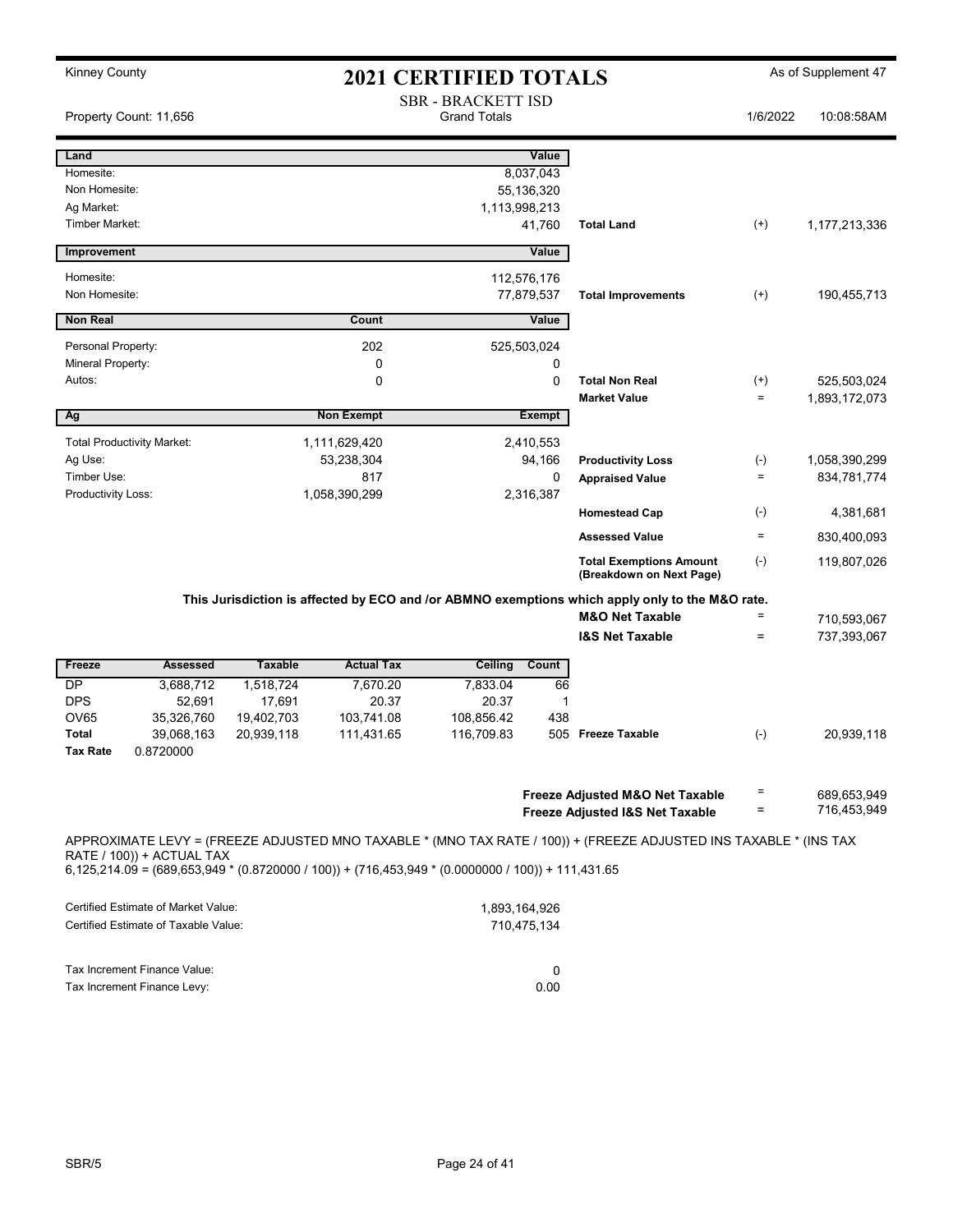SBR - BRACKETT ISD

Property Count: 11,656 **Count: 11,656** Crand Totals 1/6/2022 10:09:17AM

### Exemption Breakdown

| <b>Exemption</b> | Count          | Local      | <b>State</b> | Total       |
|------------------|----------------|------------|--------------|-------------|
| DP               | 71             | 0          | 469,806      | 469,806     |
| <b>DPS</b>       |                | O          | 10,000       | 10,000      |
| DV1              | 14             |            | 76,677       | 76,677      |
| DV <sub>2</sub>  | 11             |            | 76,935       | 76,935      |
| DV3              | 8              | 0          | 64,154       | 64,154      |
| DV4              | 65             | 0          | 494,869      | 494,869     |
| DV4S             | 5              | 0          | 37,515       | 37,515      |
| <b>DVHS</b>      | 39             | 0          | 2,896,882    | 2,896,882   |
| <b>DVHSS</b>     |                | n          | 99,410       | 99,410      |
| ECO              |                | 26,800,000 | 0            | 26,800,000  |
| EX               | 101            | O          | 356,623      | 356,623     |
| EX-XN            |                |            | 135,067      | 135,067     |
| EX-XU            |                | 0          | 187,315      | 187,315     |
| EX-XV            | 202            | 0          | 39,015,811   | 39,015,811  |
| EX366            | 12             |            | 3,028        | 3,028       |
| HS               | 957            | 0          | 22,710,321   | 22,710,321  |
| HT               | 22             | 831,880    |              | 831,880     |
| <b>LVE</b>       | $\overline{2}$ | 0          |              | 0           |
| <b>OV65</b>      | 469            | 0          | 3,849,523    | 3,849,523   |
| PC               | 2              | 21,691,210 |              | 21,691,210  |
| PPV              |                | 0          |              | 0           |
|                  | <b>Totals</b>  | 49,323,090 | 70,483,936   | 119,807,026 |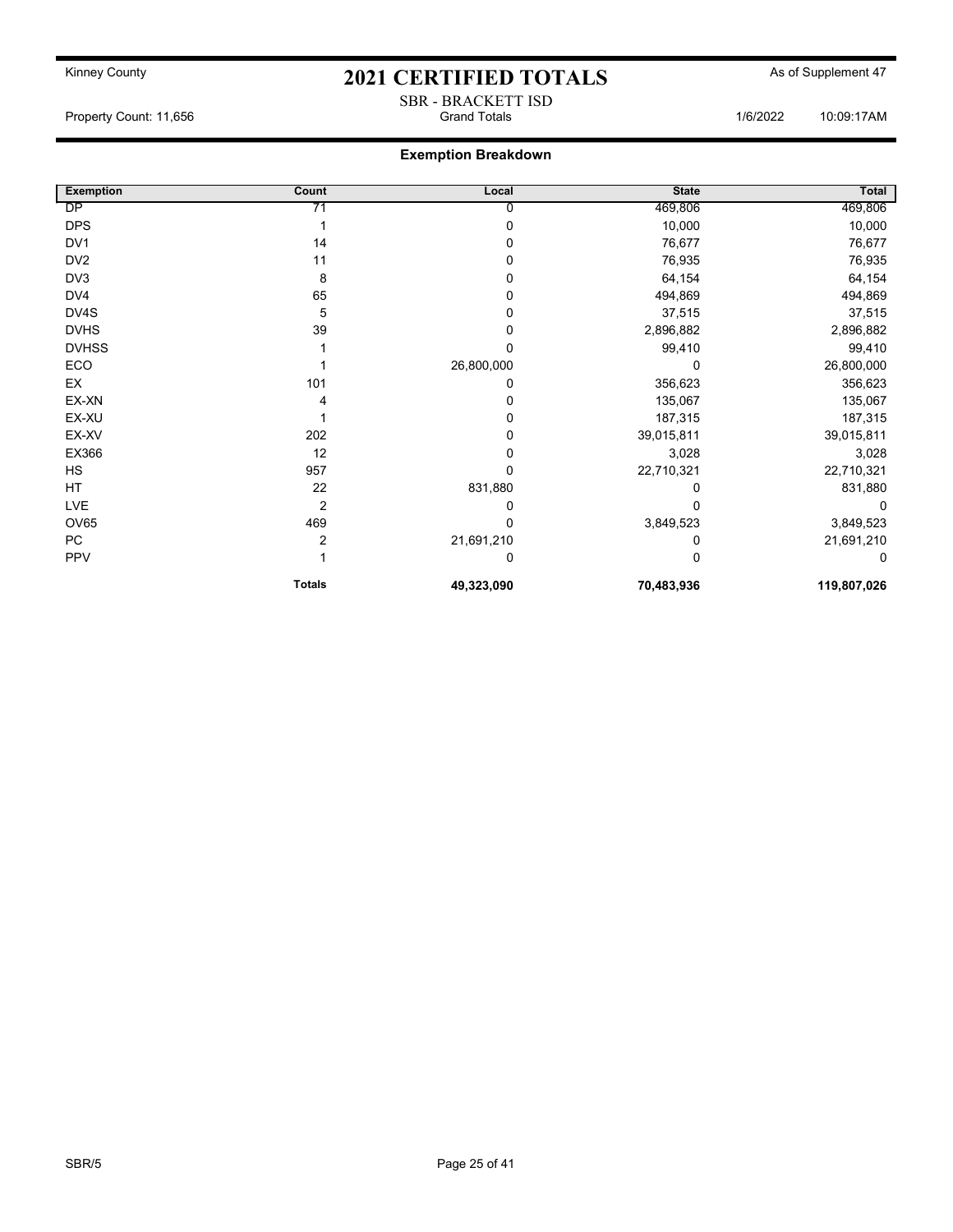#### SBR - BRACKETT ISD<br>Grand Totals Property Count: 11,656 **1/6/2022** 10:09:17AM

| <b>State Category Breakdown</b> |                                     |                |                |                  |                     |               |
|---------------------------------|-------------------------------------|----------------|----------------|------------------|---------------------|---------------|
|                                 | <b>State Code Description</b>       | Count          | Acres          | <b>New Value</b> | <b>Market Value</b> | Taxable Value |
| A                               | SINGLE FAMILY RESIDENCE             | 1,812          | 506.0881       | \$1,557,418      | \$107,733,607       | \$74,458,628  |
| B                               | <b>MULTIFAMILY RESIDENCE</b>        | 28             | 4.5896         | \$0              | \$1,668,412         | \$1,373,446   |
| C <sub>1</sub>                  | VACANT LOTS AND LAND TRACTS         | 5,094          | 170.6712       | \$0              | \$4,000,716         | \$3,987,616   |
| D <sub>1</sub>                  | QUALIFIED OPEN-SPACE LAND           | 3,442          | 833,911.3420   | \$0              | \$1,111,629,420     | \$53,239,121  |
| D <sub>2</sub>                  | <b>IMPROVEMENTS ON QUALIFIED OP</b> | 189            |                | \$0              | \$13,541,929        | \$13,541,929  |
| E                               | RURAL LAND, NON QUALIFIED OPE       | 960            | 27,142.9222    | \$90,730         | \$78,241,133        | \$76,097,682  |
| F <sub>1</sub>                  | <b>COMMERCIAL REAL PROPERTY</b>     | 138            | 82.5878        | \$0              | \$10,179,533        | \$9,931,829   |
| F <sub>2</sub>                  | INDUSTRIAL AND MANUFACTURIN         | 3              |                | \$0              | \$21,670            | \$21,670      |
| J3                              | ELECTRIC COMPANY (INCLUDING C       | 16             |                | \$1,490          | \$20,893,878        | \$20,893,878  |
| J4                              | TELEPHONE COMPANY (INCLUDI          | 26             | 0.5500         | \$0              | \$4,915,765         | \$4,915,765   |
| J5                              | <b>RAILROAD</b>                     | 8              |                | \$0              | \$44,139,570        | \$44,139,570  |
| J6                              | PIPELAND COMPANY                    | 10             |                | \$31,196,170     | \$360,719,200       | \$339,027,990 |
| J8                              | OTHER TYPE OF UTILITY               | $\overline{2}$ |                | \$0              | \$81,800,000        | \$55,000,000  |
| L1                              | <b>COMMERCIAL PERSONAL PROPE</b>    | 120            |                | \$2,500          | \$13,916,400        | \$13,916,400  |
| M1                              | TANGIBLE OTHER PERSONAL, MOB        | 8              |                | \$0              | \$64,671            | \$39,218      |
| S                               | SPECIAL INVENTORY TAX               |                |                | \$0              | \$8,325             | \$8,325       |
| X                               | <b>TOTALLY EXEMPT PROPERTY</b>      | 319            | 6,315.5932     | \$713,873        | \$39,697,844        | \$0           |
|                                 |                                     | Totals         | 868, 134. 3441 | \$33,562,181     | \$1,893,172,073     | \$710,593,067 |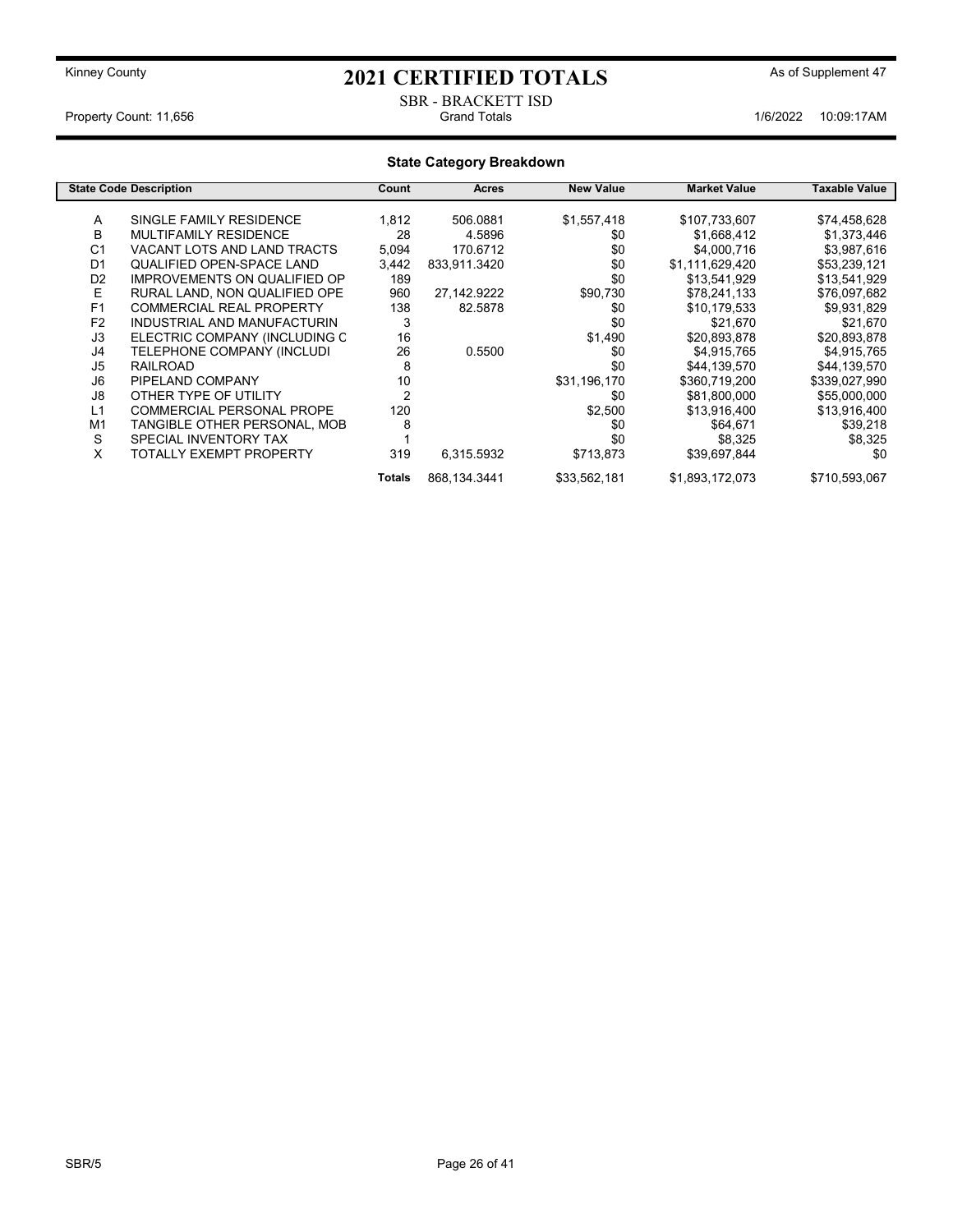#### SBR - BRACKETT ISD Property Count: 11,656 **Count: 11,656** Crand Totals 1/6/2022 10:09:17AM

### CAD State Category Breakdown

|                | <b>State Code Description</b>        | Count          | Acres          | <b>New Value</b> | <b>Market Value</b> | <b>Taxable Value</b> |
|----------------|--------------------------------------|----------------|----------------|------------------|---------------------|----------------------|
| A              | SINGLE FAMILY RESIDENCE              | 37             | 10.2215        | \$167,109        | \$1,118,533         | \$981,340            |
| A <sub>1</sub> | SINGLE FAMILY RESIDENTIAL            | 1,790          | 493.1193       | \$1,390,309      | \$106,450,314       | \$73,348,051         |
| A2             | SINGLE FAMILY RESIDENCE              | 22             | 2.7473         | \$0              | \$164,760           | \$129,237            |
| <b>B1</b>      | <b>MULTIFAMILY RESIDENCE</b>         | 28             | 4.5896         | \$0              | \$1,668,412         | \$1,373,446          |
| C <sub>1</sub> | <b>VACANT LOT</b>                    | 5,094          | 170.6712       | \$0              | \$4,000,716         | \$3,987,616          |
| D <sub>1</sub> | QUALIFIED AG LAND                    | 3,447          | 833,917.7170   | \$0              | \$1,111,638,345     | \$53,248,046         |
| D <sub>2</sub> | <b>IMPROVEMENTS ON QUALIFIED LAN</b> | 189            |                | \$0              | \$13,541,929        | \$13,541,929         |
| E1             | E1                                   | 78             | 710.1709       | \$0              | \$2,044,337         | \$1,859,258          |
| E <sub>2</sub> | <b>FARM AND RANCH IMPROVEMENT</b>    | 216            | 248.7900       | \$85,000         | \$23,974,676        | \$22,712,568         |
| E <sub>3</sub> | E <sub>3</sub>                       | 6              |                | \$0              | \$575,855           | \$525,882            |
| E <sub>4</sub> | RURAL LAND NON QUALIFIED             | 788            | 26,177.5863    | \$5,730          | \$51,637,340        | \$50,991,049         |
| F1             | <b>COMMERCIAL REAL PROPERTY</b>      | 138            | 82.5878        | \$0              | \$10,179,533        | \$9,931,829          |
| F <sub>2</sub> | <b>INDUSTRIAL REAL PROPERTY</b>      | 3              |                | \$0              | \$21,670            | \$21,670             |
| J3             | <b>ELECTRIC COMPANIES</b>            | 16             |                | \$1,490          | \$20,893,878        | \$20,893,878         |
| J4             | <b>TELEPHONE TRANSMISSION</b>        | 26             | 0.5500         | \$0              | \$4,915,765         | \$4,915,765          |
| J5             | RAILROAD TRACK                       | 8              |                | \$0              | \$44,139,570        | \$44,139,570         |
| J6             | PIPELINE COMPANY                     | 10             |                | \$31,196,170     | \$360,719,200       | \$339,027,990        |
| J8             | UTILITY, OTHER                       | $\overline{2}$ |                | \$0              | \$81,800,000        | \$55,000,000         |
| L1             | <b>COMMERCIAL PERSONAL PROPER</b>    | 120            |                | \$2,500          | \$13,916,400        | \$13,916,400         |
| M <sub>1</sub> | <b>TANGIBLE OTHER PERSONAL</b>       | 6              |                | \$0              | \$39,054            | \$33,967             |
| M <sub>3</sub> | M3                                   |                |                | \$0              | \$25,617            | \$5,251              |
| S              |                                      |                |                | \$0              | \$8,325             | \$8,325              |
| X              | <b>TOTALLY EXEMPT PROPERTY</b>       | 319            | 6,315.5932     | \$713,873        | \$39,697,844        | \$0                  |
|                |                                      | <b>Totals</b>  | 868, 134. 3441 | \$33,562,181     | \$1,893,172,073     | \$710,593,067        |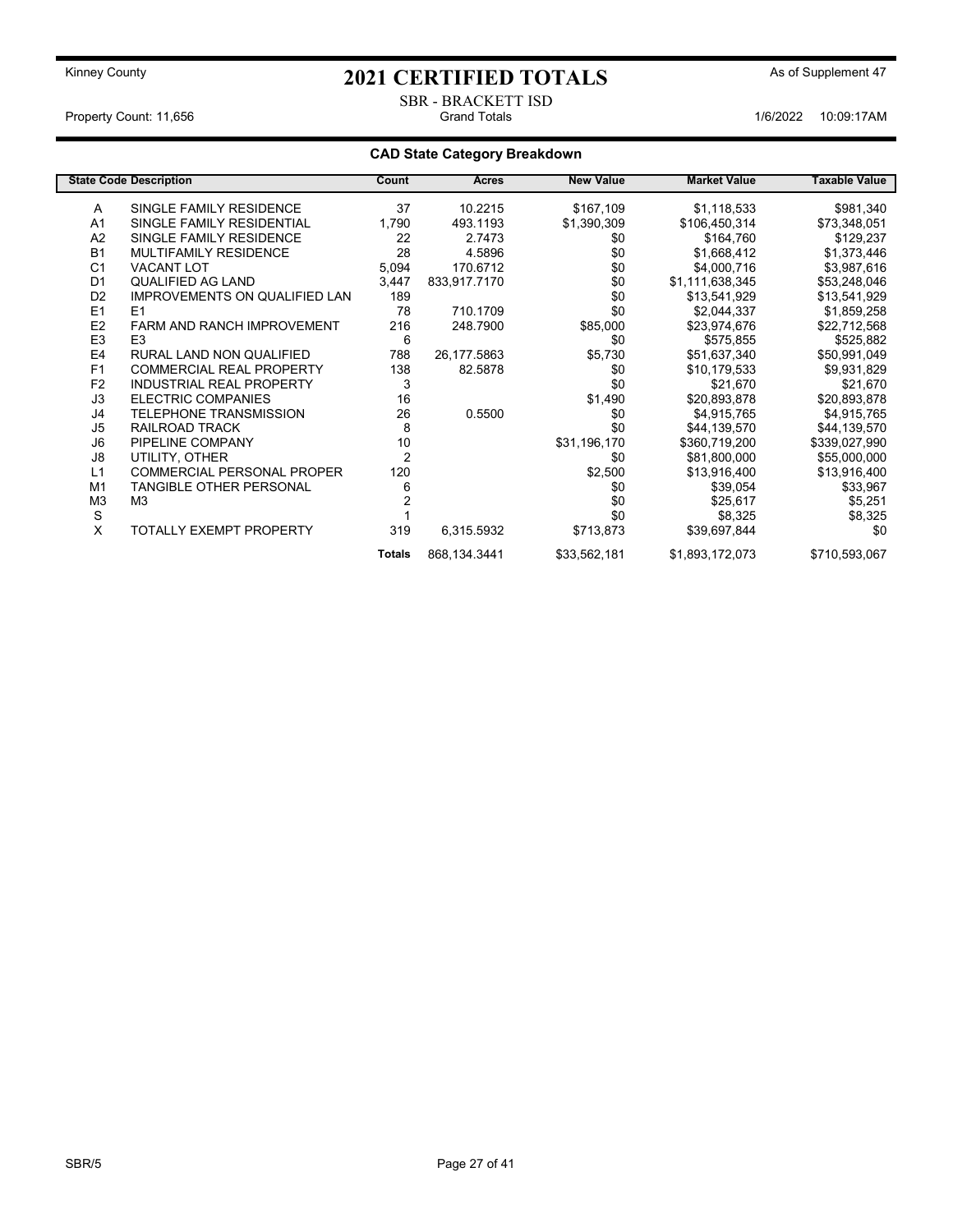| Kinney County |  |
|---------------|--|
|---------------|--|

## 2021 CERTIFIED TOTALS As of Supplement 47

SBR - BRACKETT ISD Property Count: 11,656 **10:09:17AM** Effective Rate Assumption 1/6/2022 10:09:17AM

#### New Value

TOTAL NEW VALUE MARKET: \$33,562,181<br>TOTAL NEW VALUE TAXABLE: \$32,737,106 TOTAL NEW VALUE TAXABLE:

|                  |                                               | <b>New Exemptions</b>             |                                    |                                   |
|------------------|-----------------------------------------------|-----------------------------------|------------------------------------|-----------------------------------|
| <b>Exemption</b> | <b>Description</b>                            | Count                             |                                    |                                   |
| <b>EX</b>        | <b>TOTAL EXEMPTION</b>                        | 33                                | 2020 Market Value                  | \$17,050                          |
| EX-XN            | 11.252 Motor vehicles leased for personal use | $\mathbf{1}$                      | 2020 Market Value                  | \$32,500                          |
| <b>EX366</b>     | <b>HOUSE BILL 366</b>                         | $\mathbf{1}$                      | 2020 Market Value                  | \$690                             |
|                  |                                               | ABSOLUTE EXEMPTIONS VALUE LOSS    |                                    | \$50,240                          |
| <b>Exemption</b> | <b>Description</b>                            |                                   | Count                              | <b>Exemption Amount</b>           |
| DP.              | <b>DISABILITY</b>                             |                                   | 3                                  | \$30,000                          |
| DV <sub>2</sub>  | Disabled Veterans 30% - 49%                   |                                   | $\overline{c}$                     | \$19,500                          |
| DV <sub>3</sub>  | Disabled Veterans 50% - 69%                   |                                   | 2                                  | \$20,000                          |
| DV4              | Disabled Veterans 70% - 100%                  |                                   | 8                                  | \$69,699                          |
| <b>DVHS</b>      | Disabled Veteran Homestead                    |                                   | $\overline{2}$                     | \$452,754                         |
| НS               | <b>HOMESTEAD</b>                              |                                   | 50                                 | \$1,154,266                       |
| <b>OV65</b>      | OVER <sub>65</sub>                            | PARTIAL EXEMPTIONS VALUE LOSS     | 22<br>89                           | \$195,156                         |
|                  |                                               |                                   |                                    | \$1,941,375                       |
|                  |                                               |                                   | <b>NEW EXEMPTIONS VALUE LOSS</b>   | \$1,991,615                       |
|                  |                                               | <b>Increased Exemptions</b>       |                                    |                                   |
| <b>Exemption</b> | <b>Description</b>                            |                                   | Count                              | <b>Increased Exemption Amount</b> |
|                  |                                               |                                   | <b>TOTAL EXEMPTIONS VALUE LOSS</b> | \$1,991,615                       |
|                  |                                               | <b>New Ag / Timber Exemptions</b> |                                    |                                   |
|                  |                                               | <b>New Annexations</b>            |                                    |                                   |
|                  |                                               | <b>New Deannexations</b>          |                                    |                                   |
|                  |                                               | <b>Average Homestead Value</b>    |                                    |                                   |
|                  |                                               | Category A and E                  |                                    |                                   |
|                  | <b>Count of HS Residences</b>                 | <b>Average Market</b>             | <b>Average HS Exemption</b>        | <b>Average Taxable</b>            |
|                  | 947                                           | \$83,225                          | \$28,370                           | \$54,855                          |
|                  |                                               | <b>Category A Only</b>            |                                    |                                   |
|                  | <b>Count of HS Residences</b>                 | <b>Average Market</b>             | <b>Average HS Exemption</b>        | <b>Average Taxable</b>            |
|                  | 897                                           | \$81,348                          | \$28,280                           | \$53,068                          |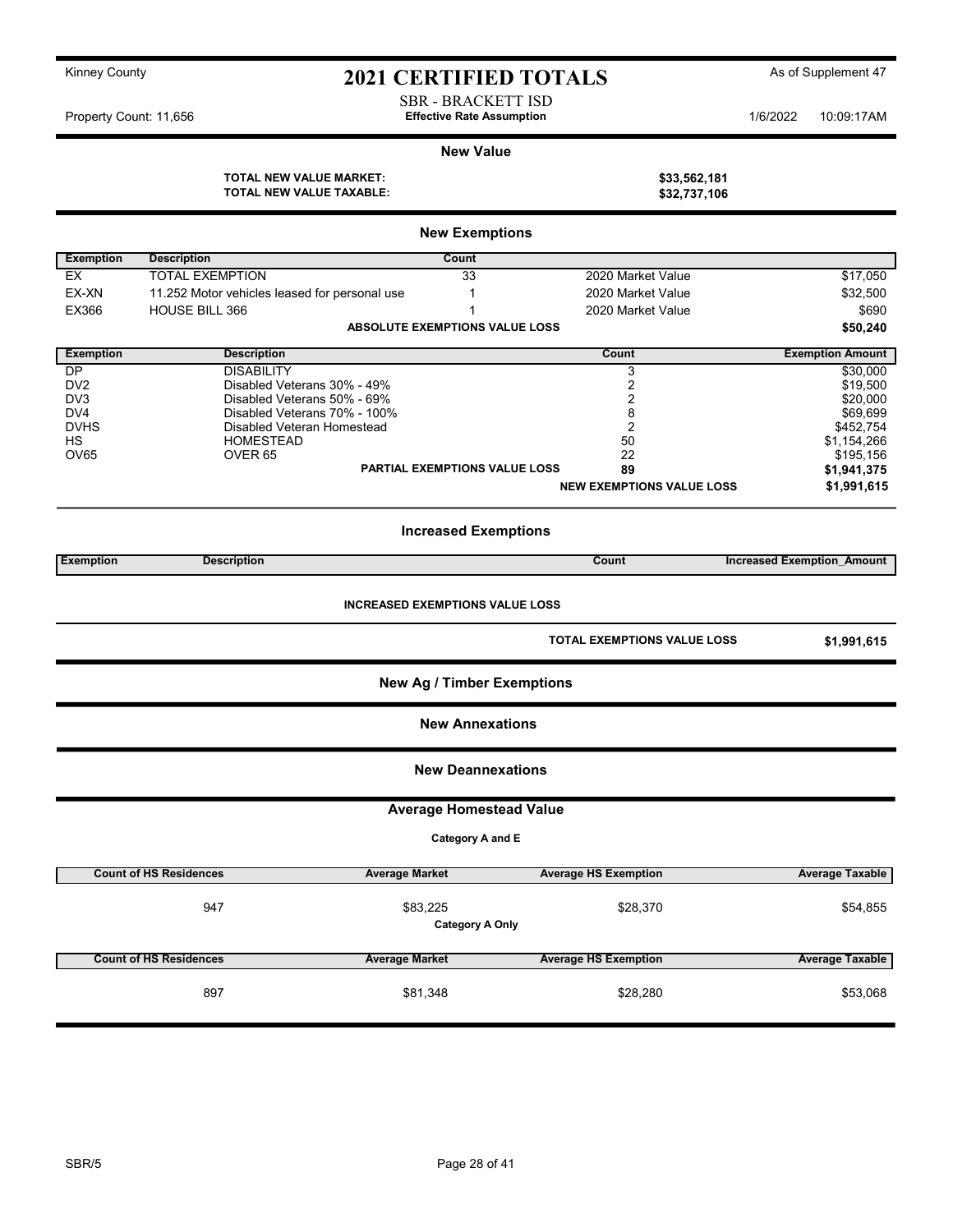| <b>Kinney County</b> |  |
|----------------------|--|
|----------------------|--|

# 2021 CERTIFIED TOTALS As of Supplement 47

#### SBR - BRACKETT ISD Lower Value Used

Count of Protested Properties Total Market Value Total Value Used 3 \$150,714.00 \$32,781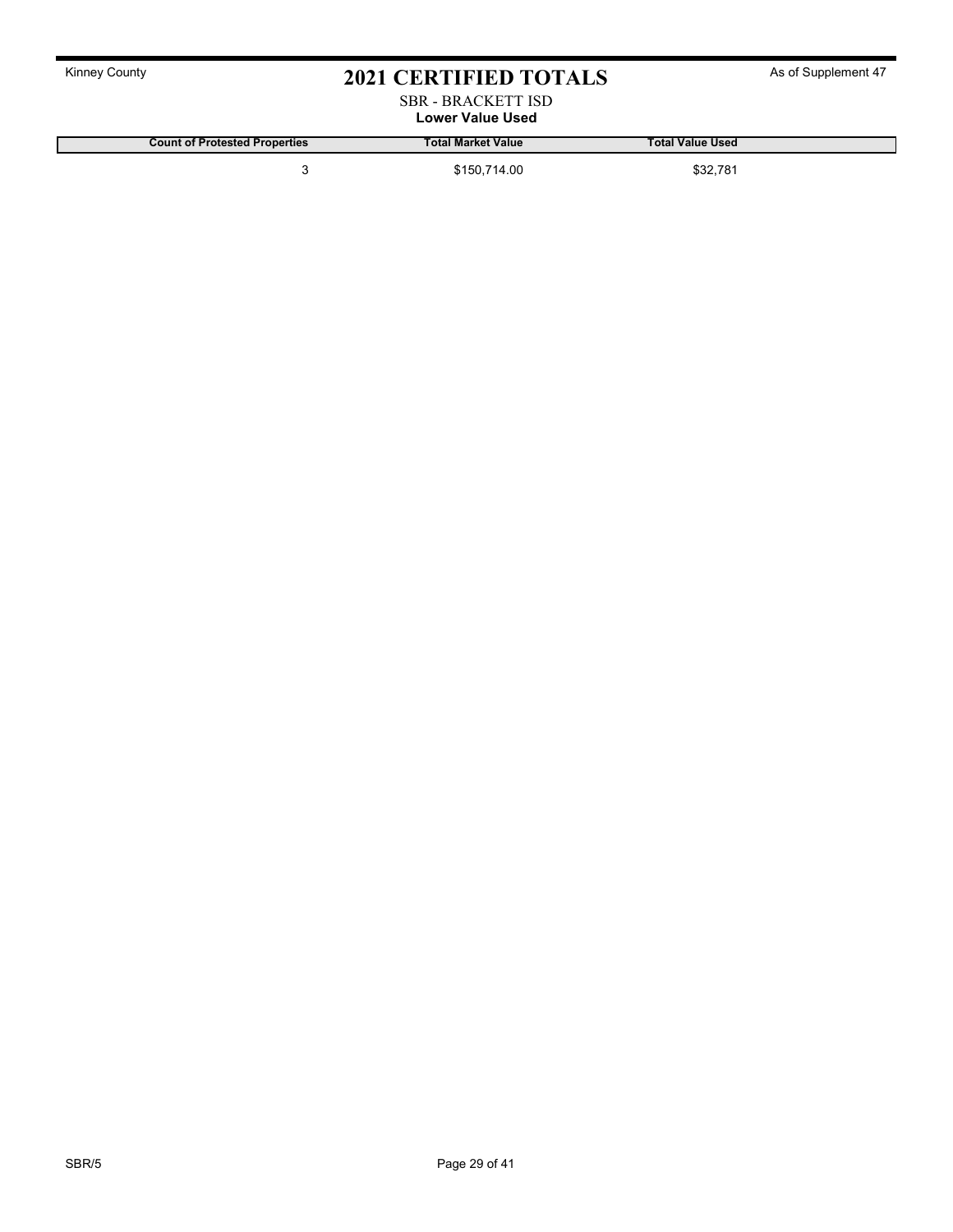| <b>Kinney County</b>              |                   | <b>2021 CERTIFIED TOTALS</b>                |                                                            |              | As of Supplement 47 |
|-----------------------------------|-------------------|---------------------------------------------|------------------------------------------------------------|--------------|---------------------|
| Property Count: 5,794             |                   | W01 - FORT CLARK MUD<br><b>Grand Totals</b> |                                                            | 1/6/2022     | 10:08:58AM          |
| Land                              |                   | Value                                       |                                                            |              |                     |
| Homesite:                         |                   | 4,372,548                                   |                                                            |              |                     |
| Non Homesite:                     |                   | 4,808,573                                   |                                                            |              |                     |
| Ag Market:                        |                   | 0                                           |                                                            |              |                     |
| <b>Timber Market:</b>             |                   | 0                                           | <b>Total Land</b>                                          | $^{(+)}$     | 9,181,121           |
| Improvement                       |                   | Value                                       |                                                            |              |                     |
| Homesite:                         |                   | 61,702,216                                  |                                                            |              |                     |
| Non Homesite:                     |                   | 9,911,462                                   | <b>Total Improvements</b>                                  | $^{(+)}$     | 71,613,678          |
| <b>Non Real</b>                   | Count             | Value                                       |                                                            |              |                     |
| Personal Property:                | 31                | 802,690                                     |                                                            |              |                     |
| Mineral Property:                 | 0                 | 0                                           |                                                            |              |                     |
| Autos:                            | $\mathbf 0$       | $\Omega$                                    | <b>Total Non Real</b>                                      | $^{(+)}$     | 802,690             |
|                                   |                   |                                             | <b>Market Value</b>                                        | $=$          | 81,597,489          |
| Ag                                | <b>Non Exempt</b> | <b>Exempt</b>                               |                                                            |              |                     |
| <b>Total Productivity Market:</b> | $\mathbf 0$       | 0                                           |                                                            |              |                     |
| Ag Use:                           | $\Omega$          | 0                                           | <b>Productivity Loss</b>                                   | $(\text{-})$ | $\Omega$            |
| Timber Use:                       | 0                 | 0                                           | <b>Appraised Value</b>                                     | ÷.           | 81,597,489          |
| Productivity Loss:                | 0                 | 0                                           |                                                            |              |                     |
|                                   |                   |                                             | <b>Homestead Cap</b>                                       | $(-)$        | 2,120,691           |
|                                   |                   |                                             | <b>Assessed Value</b>                                      | $\equiv$     | 79,476,798          |
|                                   |                   |                                             | <b>Total Exemptions Amount</b><br>(Breakdown on Next Page) | $(-)$        | 11,756,615          |
|                                   |                   |                                             | <b>Net Taxable</b>                                         | $=$          | 67,720,183          |

#### APPROXIMATE TOTAL LEVY = NET TAXABLE \* (TAX RATE / 100) 122,844.41 = 67,720,183 \* (0.181400 / 100)

| Certified Estimate of Market Value:<br>Certified Estimate of Taxable Value: | 81,597,489<br>67,720,183 |
|-----------------------------------------------------------------------------|--------------------------|
| Tax Increment Finance Value:                                                |                          |
| Tax Increment Finance Levy:                                                 | 0.00                     |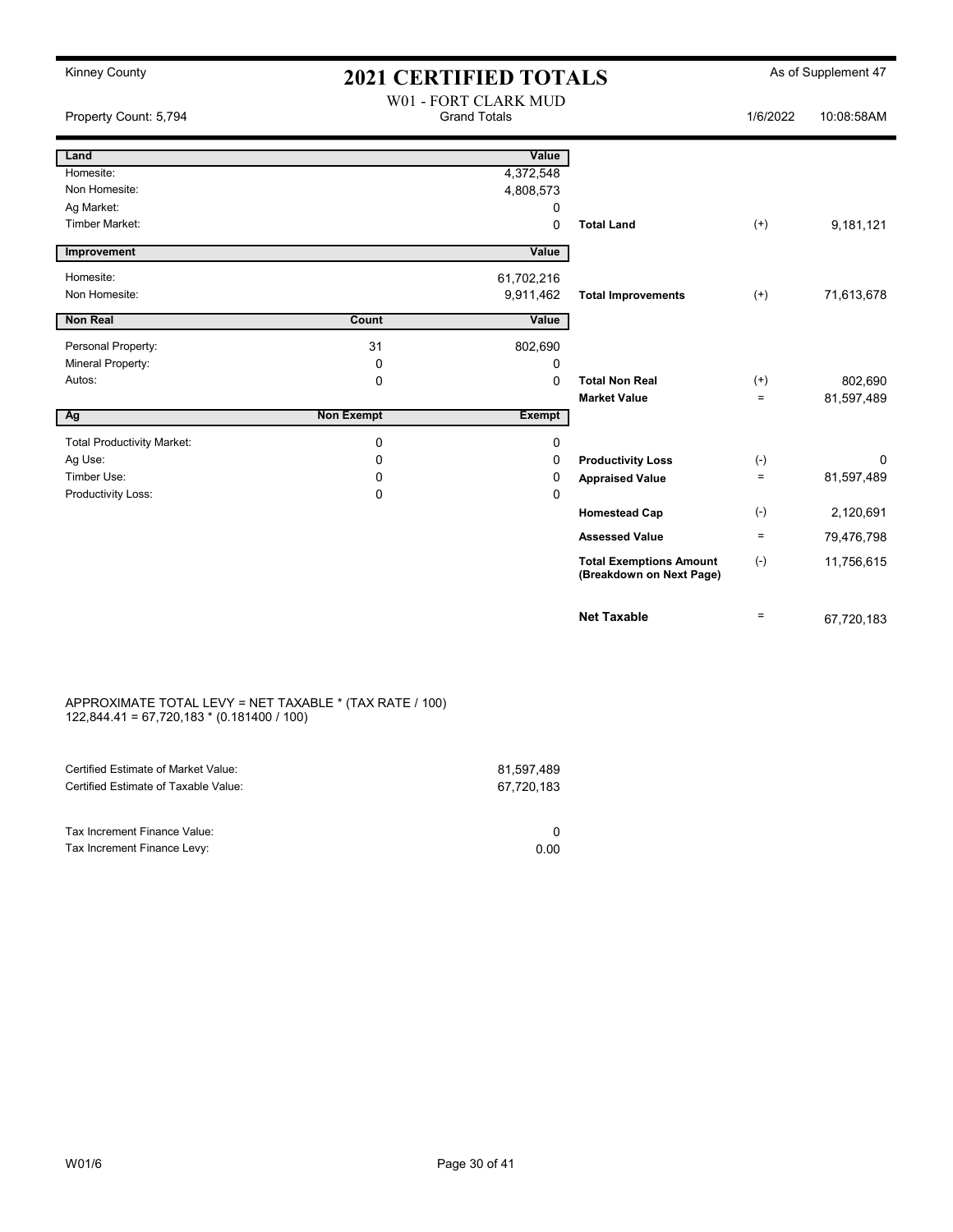## W01 - FORT CLARK MUD

Property Count: 5,794 **Crambuse 1/6/2022** 10:09:17AM

### Exemption Breakdown

| <b>Exemption</b> | Count         | Local     | <b>State</b> | Total      |
|------------------|---------------|-----------|--------------|------------|
| DP               | 26            | 72,000    |              | 72,000     |
| DV1              | 8             | 0         | 56,300       | 56,300     |
| DV <sub>2</sub>  | 6             | 0         | 63,000       | 63,000     |
| DV3              | 3             | 0         | 24,154       | 24,154     |
| DV4              | 48            | 0         | 446,182      | 446,182    |
| DV4S             | 4             | 0         | 48,000       | 48,000     |
| <b>DVHS</b>      | 34            | 0         | 3,641,350    | 3,641,350  |
| <b>DVHSS</b>     |               | 0         | 99,410       | 99,410     |
| EX               | 95            | 0         | 160,266      | 160,266    |
| EX-XN            | 2             | 0         | 59,120       | 59,120     |
| EX-XU            |               | 0         | 187,315      | 187,315    |
| EX-XV            | 49            | 0         | 4,889,424    | 4,889,424  |
| EX366            | 2             | 0         | 154          | 154        |
| HS               | 458           | 1,277,636 | 0            | 1,277,636  |
| HT               | 20            | 0         | 0            |            |
| <b>LVE</b>       |               | 0         | 0            |            |
| OV65             | 269           | 732,304   | 0            | 732,304    |
| <b>PPV</b>       |               | 0         | 0            | 0          |
|                  | <b>Totals</b> | 2,081,940 | 9,674,675    | 11,756,615 |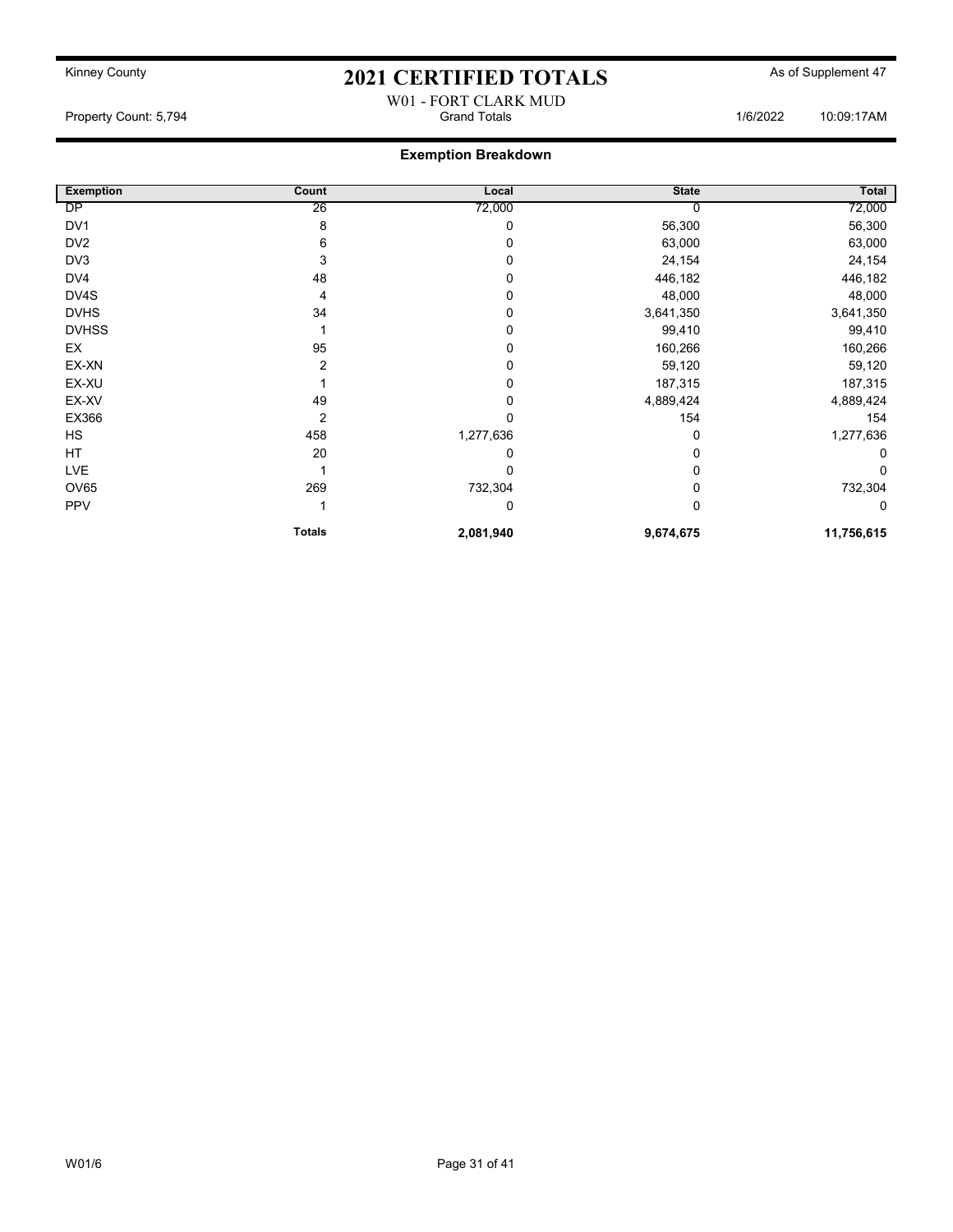#### W01 - FORT CLARK MUD<br>Grand Totals Property Count: 5,794 **1/6/2022 10:09:17AM** Grand Totals **Count: 5,794** 10:09:17AM

#### State Category Breakdown State Code Description **State Code Description** Count Acres New Value Market Value Taxable Value A SINGLE FAMILY RESIDENCE 863 186.8675 \$68,600 \$66,193,607 \$57,717,354<br>B MULTIFAMILY RESIDENCE 25 1.6718 \$0 \$1,341,527 \$1,248,353 MULTIFAMILY RESIDENCE 25<br>VACANT LOTS AND LAND TRACTS 4,682 C1 VACANT LOTS AND LAND TRACTS 4,682 76.1239 \$0 \$2,620,081 \$2,608,481<br>E RURAL LAND, NON QUALIFIED OPE 55 1,666.4903 \$0 \$1,681,595 \$1,681,595 RURAL LAND, NON QUALIFIED OPE F1 COMMERCIAL REAL PROPERTY 42 50.8522 \$0 \$3,826,530 \$3,826,530 \$3,826,530<br>F2 INDUSTRIAL AND MANUFACTURIN 2 \$0 \$19,670 \$19,670 \$19,670 F2 INDUSTRIAL AND MANUFACTURIN 2<br>  $\begin{array}{ccc} 2 & 4 & 519,670 \\ 3 & 519,670 & 519,670 \end{array}$  \$19,670 J3 ELECTRIC COMPANY (INCLUDING C 4 \$0 \$336,920 \$336,920 \$336,920<br>J4 TELEPHONE COMPANY (INCLUDI 1 1 \$0 \$29,530 \$29,530 \$29,530 J4 TELEPHONE COMPANY (INCLUDI 1 \$0 \$29,530 \$29,530 L1 COMMERCIAL PERSONAL PROPE 17 \$2,500 \$251,750 \$251,750 TOTALLY EXEMPT PROPERTY 149 87.7586 \$0 \$5,296,279 \$0 Totals 2,069.7643 \$71,100 \$81,597,489 \$67,720,183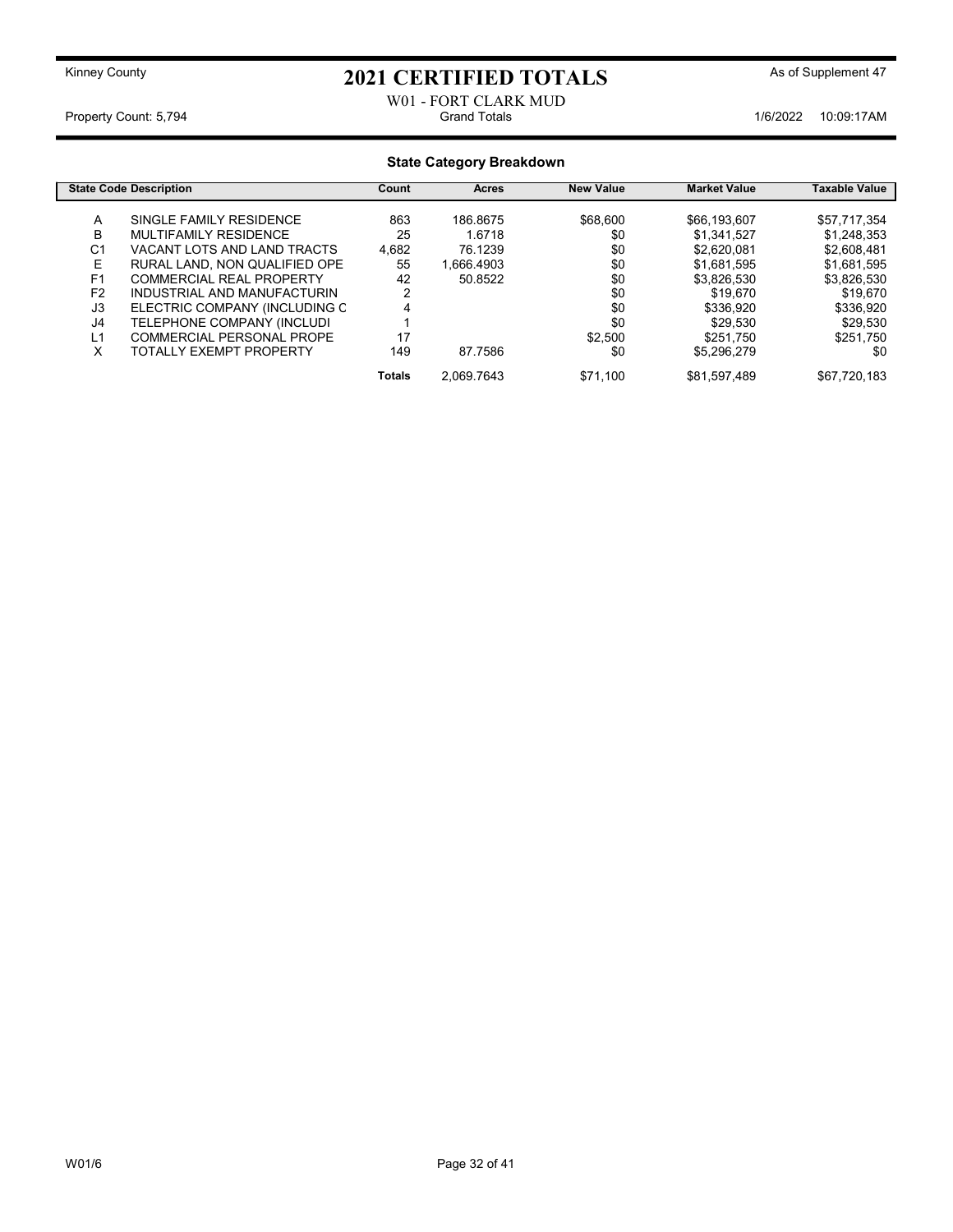#### W01 - FORT CLARK MUD Property Count: 5,794 **Crambuse 20:00:17AM** Crambuse 3.16/2022 10:09:17AM 1/6/2022 10:09:17AM

### CAD State Category Breakdown

|                | <b>State Code Description</b>     | Count  | <b>Acres</b> | <b>New Value</b> | <b>Market Value</b> | Taxable Value |
|----------------|-----------------------------------|--------|--------------|------------------|---------------------|---------------|
| A              | SINGLE FAMILY RESIDENCE           | 11     | 1.5903       | \$0              | \$346.617           | \$318,367     |
| A <sub>1</sub> | SINGLE FAMILY RESIDENTIAL         | 861    | 183.3789     | \$68,600         | \$65,778,086        | \$57,340,830  |
| A <sub>2</sub> | SINGLE FAMILY RESIDENCE           | 15     | 1.8983       | \$0              | \$68.904            | \$58,157      |
| B <sub>1</sub> | MULTIFAMILY RESIDENCE             | 25     | 1.6718       | \$0              | \$1,341,527         | \$1,248,353   |
| C <sub>1</sub> | <b>VACANT LOT</b>                 | 4,682  | 76.1239      | \$0              | \$2,620,081         | \$2,608,481   |
| E <sub>2</sub> | <b>FARM AND RANCH IMPROVEMENT</b> |        |              | \$0              | \$39.807            | \$39,807      |
| E4             | RURAL LAND NON QUALIFIED          | 54     | 1.666.4903   | \$0              | \$1,641,788         | \$1.641.788   |
| F <sub>1</sub> | <b>COMMERCIAL REAL PROPERTY</b>   | 42     | 50.8522      | \$0              | \$3,826,530         | \$3,826,530   |
| F <sub>2</sub> | INDUSTRIAL REAL PROPERTY          |        |              | \$0              | \$19,670            | \$19,670      |
| J3             | ELECTRIC COMPANIES                | 4      |              | \$0              | \$336,920           | \$336,920     |
| J4             | TELEPHONE TRANSMISSION            |        |              | \$0              | \$29.530            | \$29.530      |
| L1             | COMMERCIAL PERSONAL PROPER        | 17     |              | \$2,500          | \$251.750           | \$251.750     |
| X              | <b>TOTALLY EXEMPT PROPERTY</b>    | 149    | 87.7586      | \$0              | \$5,296,279         | \$0           |
|                |                                   | Totals | 2.069.7643   | \$71,100         | \$81,597,489        | \$67,720,183  |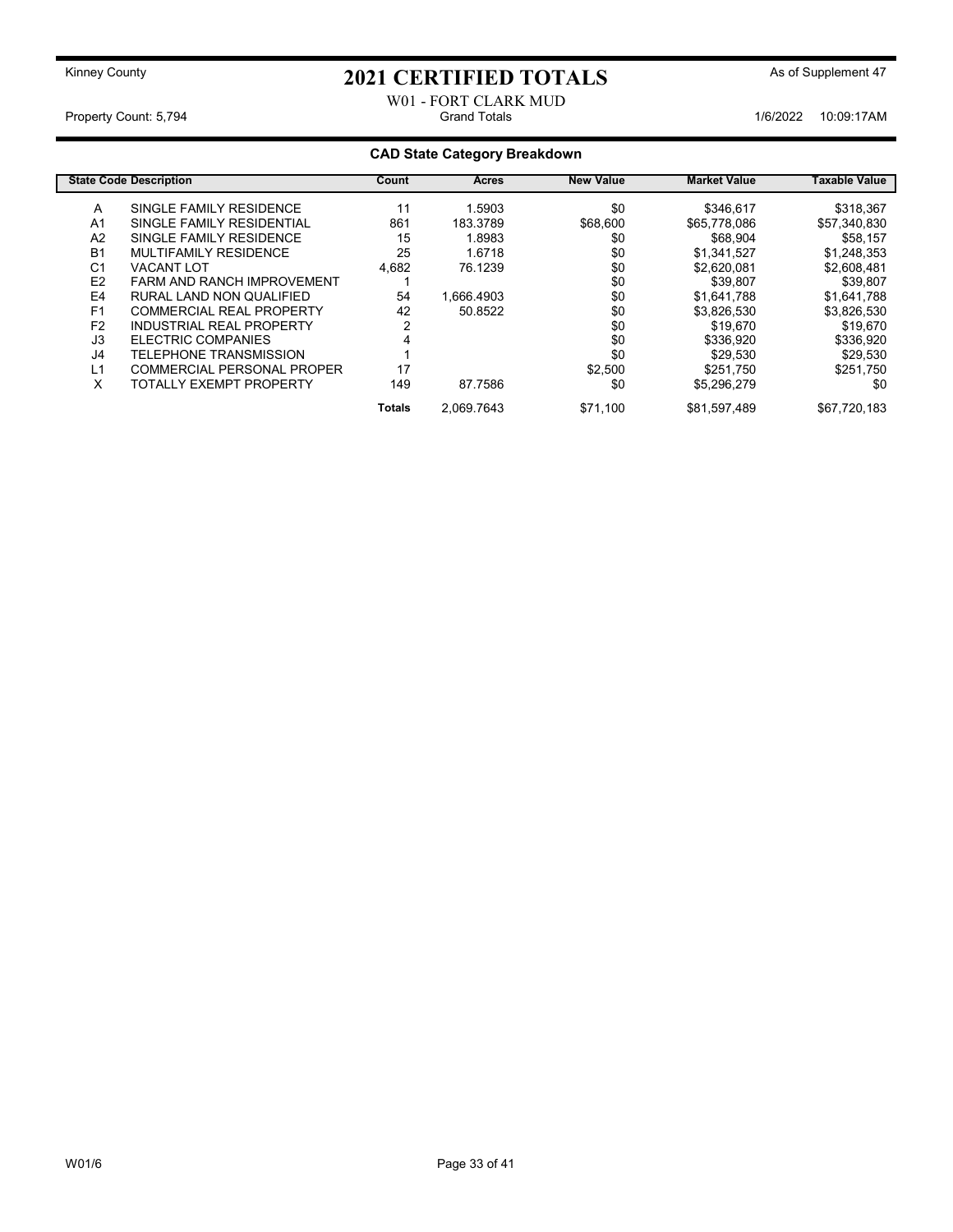### Kinney County **As of Supplement 47** 2021 CERTIFIED TOTALS As of Supplement 47 W01 - FORT CLARK MUD

Property Count: 5,794 **1/6/2022** 10:09:17AM

#### New Value

#### TOTAL NEW VALUE MARKET:<br>
TOTAL NEW VALUE TAXABLE: \$71,100<br>
\$71,100 TOTAL NEW VALUE TAXABLE:

|                  |                                               | <b>New Exemptions</b>                  |                                  |                                   |
|------------------|-----------------------------------------------|----------------------------------------|----------------------------------|-----------------------------------|
| <b>Exemption</b> | <b>Description</b>                            | Count                                  |                                  |                                   |
| EX               | <b>TOTAL EXEMPTION</b>                        | 33                                     | 2020 Market Value                | \$17,050                          |
| EX-XN            | 11.252 Motor vehicles leased for personal use | $\mathbf{1}$                           | 2020 Market Value                | \$32,500                          |
|                  |                                               | ABSOLUTE EXEMPTIONS VALUE LOSS         |                                  | \$49,550                          |
| <b>Exemption</b> | <b>Description</b>                            |                                        | Count                            | <b>Exemption Amount</b>           |
| DV <sub>2</sub>  |                                               | Disabled Veterans 30% - 49%            | $\mathbf{1}$                     | \$12,000                          |
| DV <sub>3</sub>  |                                               | Disabled Veterans 50% - 69%            | 1                                | \$10,000                          |
| DV4              |                                               | Disabled Veterans 70% - 100%           | 6                                | \$57,500                          |
| <b>DVHS</b>      |                                               | Disabled Veteran Homestead             | 2                                | \$512,754                         |
| HS               | <b>HOMESTEAD</b>                              |                                        | 28                               | \$78,000                          |
| <b>OV65</b>      | OVER <sub>65</sub>                            |                                        | 17                               | \$48,000                          |
|                  |                                               | <b>PARTIAL EXEMPTIONS VALUE LOSS</b>   | 55                               | \$718,254                         |
|                  |                                               |                                        |                                  |                                   |
|                  |                                               |                                        | <b>NEW EXEMPTIONS VALUE LOSS</b> | \$767,804                         |
|                  |                                               | <b>Increased Exemptions</b>            |                                  |                                   |
| <b>Exemption</b> | <b>Description</b>                            |                                        | Count                            | <b>Increased Exemption Amount</b> |
|                  |                                               | <b>INCREASED EXEMPTIONS VALUE LOSS</b> | TOTAL EXEMPTIONS VALUE LOSS      | \$767,804                         |
|                  |                                               |                                        |                                  |                                   |
|                  |                                               | <b>New Ag / Timber Exemptions</b>      |                                  |                                   |
|                  |                                               | <b>New Annexations</b>                 |                                  |                                   |
|                  |                                               |                                        | <b>New Deannexations</b>         |                                   |
|                  |                                               | <b>Average Homestead Value</b>         |                                  |                                   |
|                  |                                               | Category A and E                       |                                  |                                   |
|                  | <b>Count of HS Residences</b>                 | <b>Average Market</b>                  | <b>Average HS Exemption</b>      | <b>Average Taxable</b>            |
|                  |                                               |                                        |                                  |                                   |
|                  | 450                                           | \$99,729<br><b>Category A Only</b>     | \$7,499                          | \$92,230                          |
|                  | <b>Count of HS Residences</b>                 | <b>Average Market</b>                  | <b>Average HS Exemption</b>      | <b>Average Taxable</b>            |
|                  | 450                                           | \$99,729                               | \$7,499                          | \$92,230                          |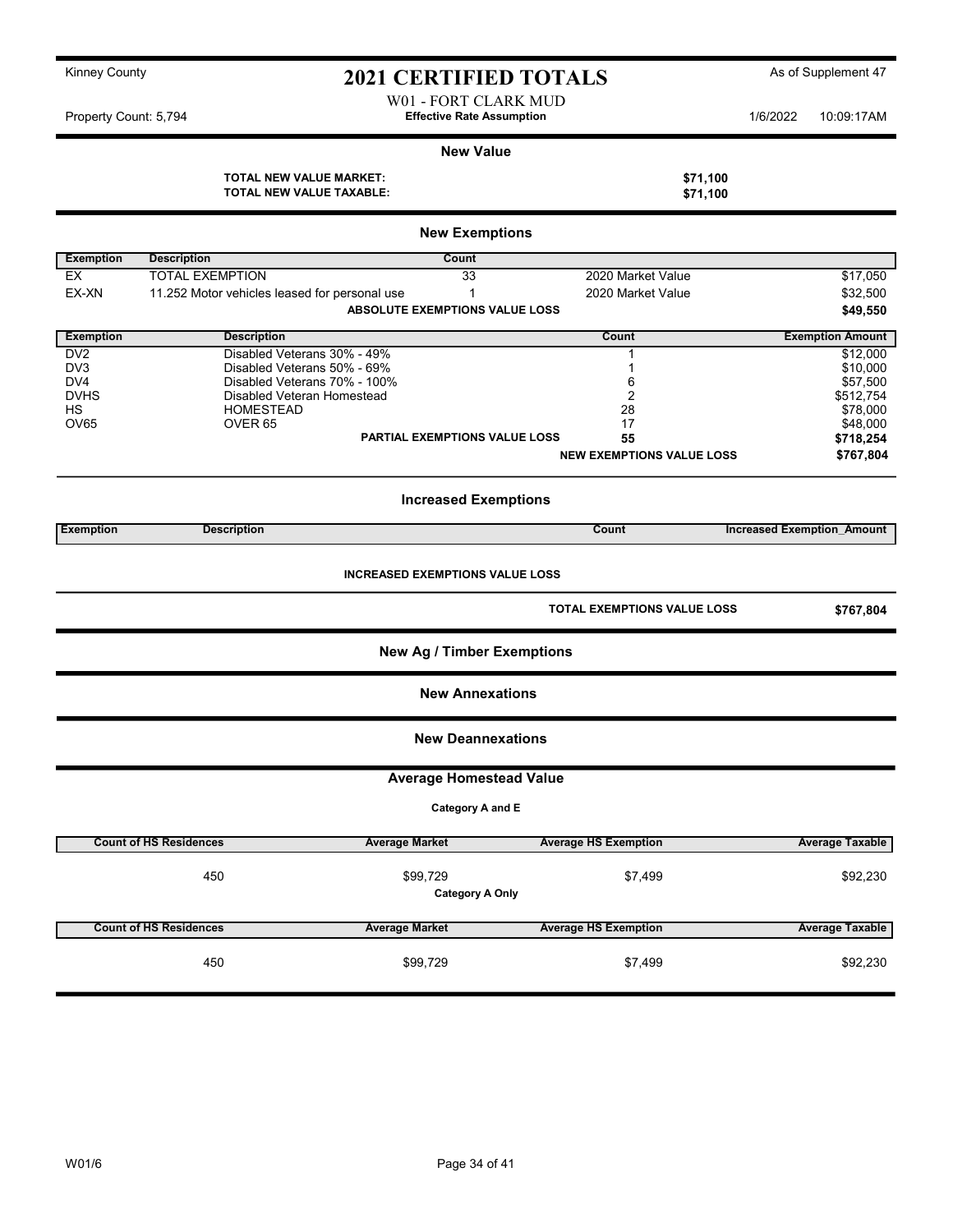W01 - FORT CLARK MUD Lower Value Used

Count of Protested Properties Total Market Value Total Market Value Total Value Used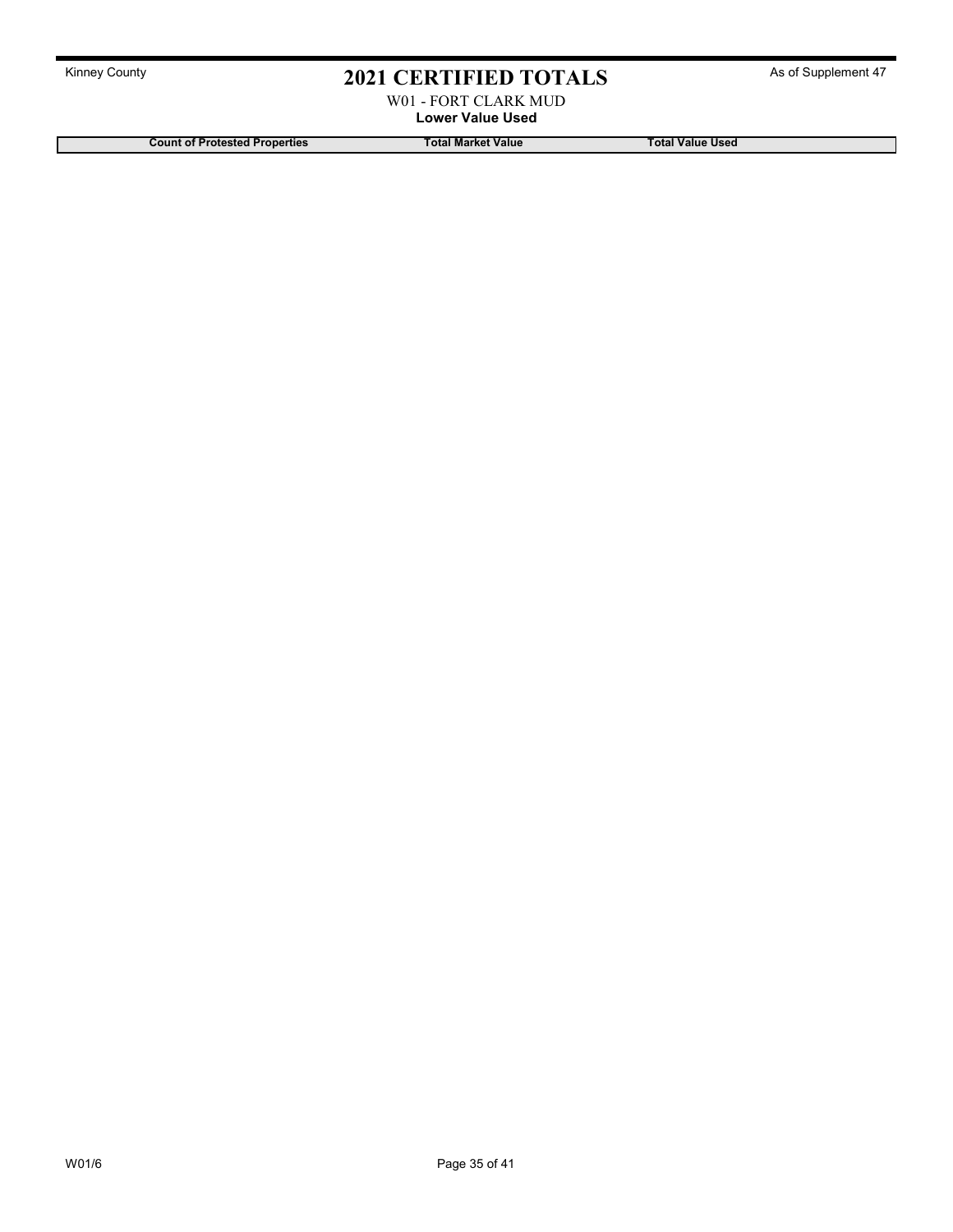| <b>Kinney County</b>              | <b>2021 CERTIFIED TOTALS</b>                          |                     |                                                            |          | As of Supplement 47 |
|-----------------------------------|-------------------------------------------------------|---------------------|------------------------------------------------------------|----------|---------------------|
| Property Count: 11,658            | WO2 - Kinney County Groundwater Conservation District | <b>Grand Totals</b> |                                                            | 1/6/2022 | 10:08:58AM          |
| Land                              |                                                       | Value               |                                                            |          |                     |
| Homesite:                         |                                                       | 8,037,043           |                                                            |          |                     |
| Non Homesite:                     |                                                       | 55,136,320          |                                                            |          |                     |
| Ag Market:                        |                                                       | 1,114,181,082       |                                                            |          |                     |
| <b>Timber Market:</b>             |                                                       | 41,760              | <b>Total Land</b>                                          | $^{(+)}$ | 1,177,396,205       |
| Improvement                       |                                                       | Value               |                                                            |          |                     |
| Homesite:                         |                                                       | 112,576,176         |                                                            |          |                     |
| Non Homesite:                     |                                                       | 77,879,537          | <b>Total Improvements</b>                                  | $(+)$    | 190,455,713         |
| <b>Non Real</b>                   | Count                                                 | Value               |                                                            |          |                     |
| Personal Property:                | 202                                                   | 525,496,979         |                                                            |          |                     |
| Mineral Property:                 | 0                                                     | $\Omega$            |                                                            |          |                     |
| Autos:                            | 0                                                     | $\Omega$            | <b>Total Non Real</b>                                      | $^{(+)}$ | 525,496,979         |
|                                   |                                                       |                     | <b>Market Value</b>                                        | $\equiv$ | 1,893,348,897       |
| Ag                                | <b>Non Exempt</b>                                     | <b>Exempt</b>       |                                                            |          |                     |
| <b>Total Productivity Market:</b> | 1,111,812,289                                         | 2,410,553           |                                                            |          |                     |
| Ag Use:                           | 53,245,466                                            | 94,166              | <b>Productivity Loss</b>                                   | $(-)$    | 1,058,566,006       |
| Timber Use:                       | 817                                                   | 0                   | <b>Appraised Value</b>                                     | $=$      | 834,782,891         |
| Productivity Loss:                | 1,058,566,006                                         | 2,316,387           |                                                            |          |                     |
|                                   |                                                       |                     | <b>Homestead Cap</b>                                       | $(-)$    | 4,381,681           |
|                                   |                                                       |                     | <b>Assessed Value</b>                                      | $=$      | 830,401,210         |
|                                   |                                                       |                     | <b>Total Exemptions Amount</b><br>(Breakdown on Next Page) | $(-)$    | 114,494,062         |
|                                   |                                                       |                     | <b>Net Taxable</b>                                         | $\equiv$ | 715,907,148         |

#### APPROXIMATE TOTAL LEVY = NET TAXABLE \* (TAX RATE / 100) 421,669.31 = 715,907,148 \* (0.058900 / 100)

| Certified Estimate of Market Value:  | 1.893.341.750 |
|--------------------------------------|---------------|
| Certified Estimate of Taxable Value: | 715.789.215   |
|                                      |               |
| Tax Increment Finance Value:         |               |
| Tax Increment Finance Levy:          | 0.00          |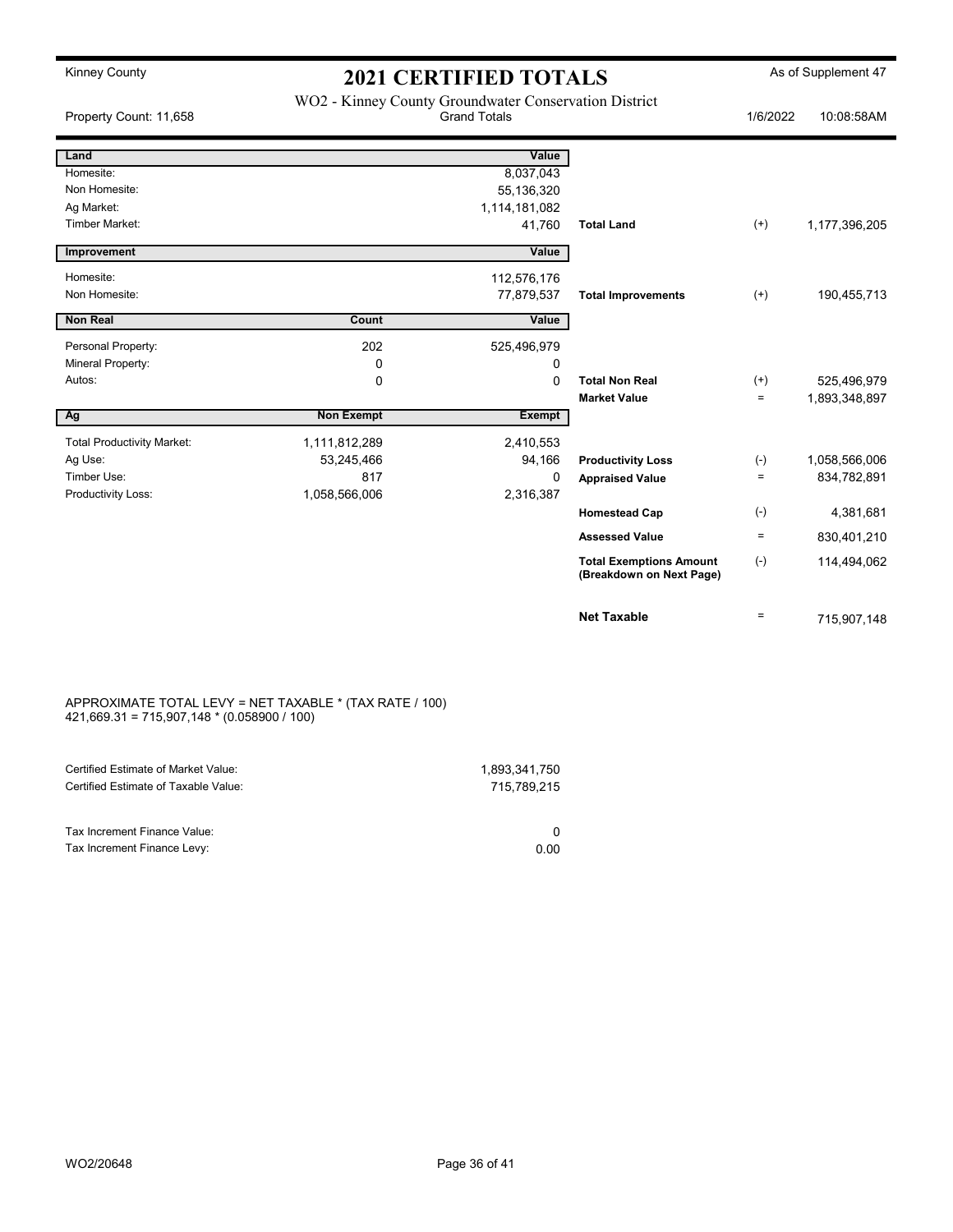WO2 - Kinney County Groundwater Conservation District Property Count: 11,658 **Count: 11,658** Crand Totals 1/6/2022 10:09:17AM

### Exemption Breakdown

| <b>Exemption</b> | Count          | Local       | <b>State</b> | Total       |
|------------------|----------------|-------------|--------------|-------------|
| AB               |                | 38,500,000  |              | 38,500,000  |
| <b>DP</b>        | 71             | 679,120     |              | 679,120     |
| <b>DPS</b>       |                | 10,000      |              | 10,000      |
| DV <sub>1</sub>  | 14             | 0           | 100,300      | 100,300     |
| DV <sub>2</sub>  | 11             | $\Omega$    | 100,500      | 100,500     |
| DV3              | 8              | $\Omega$    | 74,154       | 74,154      |
| DV4              | 65             | 0           | 626,182      | 626,182     |
| DV4S             | 5              | $\mathbf 0$ | 60,000       | 60,000      |
| <b>DVHS</b>      | 39             | 0           | 3,954,111    | 3,954,111   |
| <b>DVHSS</b>     |                | 0           | 99,410       | 99,410      |
| EX               | 101            | 0           | 356,623      | 356,623     |
| EX-XN            |                | 0           | 135,067      | 135,067     |
| EX-XU            |                | 0           | 187,315      | 187,315     |
| EX-XV            | 202            | 0           | 39,015,811   | 39,015,811  |
| EX366            | 12             | $\mathbf 0$ | 3,028        | 3,028       |
| HS               | 957            | 4,508,755   | 0            | 4,508,755   |
| HT               | 21             | 0           | 0            | O           |
| LVE              | $\overline{2}$ |             |              | ŋ           |
| <b>OV65</b>      | 469            | 4,392,476   | 0            | 4,392,476   |
| PC               | $\overline{2}$ | 21,691,210  | 0            | 21,691,210  |
| PPV              |                | 0           | 0            | 0           |
|                  | <b>Totals</b>  | 69,781,561  | 44,712,501   | 114,494,062 |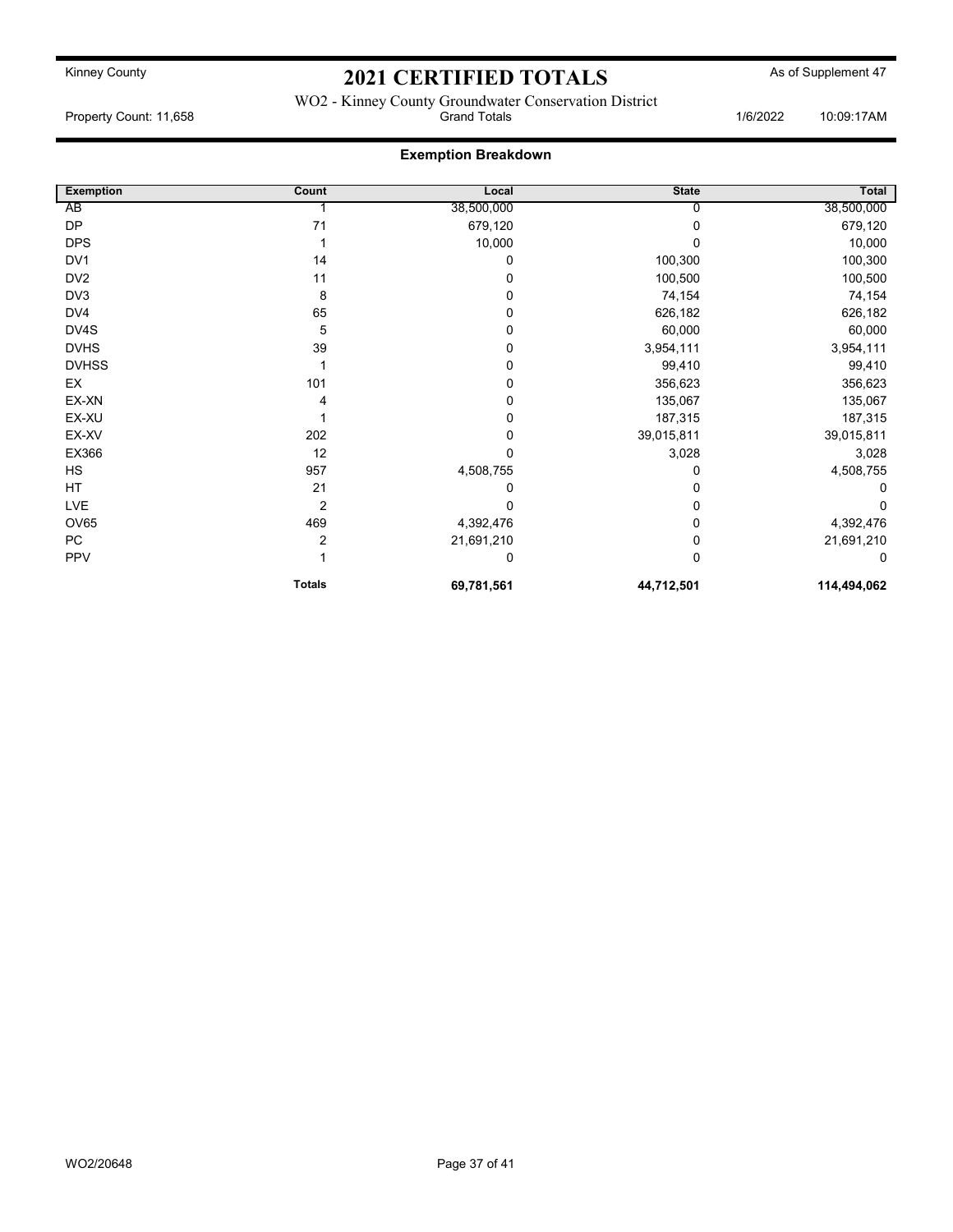WO2 - Kinney County Groundwater Conservation District Property Count: 11,658 **1/6/2022 10:09:17AM** Crand Totals **1/6/2022 10:09:17AM** 

|                | <b>State Category Breakdown</b>     |        |              |                  |                     |               |
|----------------|-------------------------------------|--------|--------------|------------------|---------------------|---------------|
|                | <b>State Code Description</b>       | Count  | Acres        | <b>New Value</b> | <b>Market Value</b> | Taxable Value |
| A              | SINGLE FAMILY RESIDENCE             | 1,812  | 506.0881     | \$1,557,418      | \$107,733,607       | \$90,161,352  |
| B              | MULTIFAMILY RESIDENCE               | 28     | 4.5896       | \$0              | \$1,668,412         | \$1,503,238   |
| C <sub>1</sub> | VACANT LOTS AND LAND TRACTS         | 5,094  | 170.6712     | \$0              | \$4,000,716         | \$3,989,116   |
| D <sub>1</sub> | QUALIFIED OPEN-SPACE LAND           | 3,444  | 834,059.8520 | \$0              | \$1,111,812,289     | \$53,246,283  |
| D <sub>2</sub> | <b>IMPROVEMENTS ON QUALIFIED OP</b> | 189    |              | \$0              | \$13,541,929        | \$13,541,929  |
| E              | RURAL LAND, NON QUALIFIED OPE       | 960    | 27,142.9222  | \$90,730         | \$78,241,133        | \$77,036,947  |
| F <sub>1</sub> | <b>COMMERCIAL REAL PROPERTY</b>     | 138    | 82.5878      | \$0              | \$10,179,533        | \$10,167,937  |
| F <sub>2</sub> | INDUSTRIAL AND MANUFACTURIN         | 3      |              | \$0              | \$21,670            | \$21,670      |
| J3             | ELECTRIC COMPANY (INCLUDING C       | 16     |              | \$1,490          | \$20,893,878        | \$20,893,878  |
| J4             | TELEPHONE COMPANY (INCLUDI          | 26     | 0.5500       | \$0              | \$4,915,765         | \$4,915,765   |
| J <sub>5</sub> | <b>RAILROAD</b>                     | 8      |              | \$0              | \$44,139,570        | \$44,139,570  |
| J6             | PIPELAND COMPANY                    | 10     |              | \$31,196,170     | \$360,719,200       | \$339,027,990 |
| J8             | OTHER TYPE OF UTILITY               |        |              | \$0              | \$81,800,000        | \$43,300,000  |
| L1             | <b>COMMERCIAL PERSONAL PROPE</b>    | 120    |              | \$2,500          | \$13,910,355        | \$13,910,355  |
| M1             | TANGIBLE OTHER PERSONAL, MOB        | 8      |              | \$0              | \$64,671            | \$42,793      |
| S              | SPECIAL INVENTORY TAX               |        |              | \$0              | \$8,325             | \$8,325       |
| X              | <b>TOTALLY EXEMPT PROPERTY</b>      | 319    | 6,315.5932   | \$713,873        | \$39,697,844        | \$0           |
|                |                                     | Totals | 868,282.8541 | \$33,562,181     | \$1,893,348,897     | \$715,907,148 |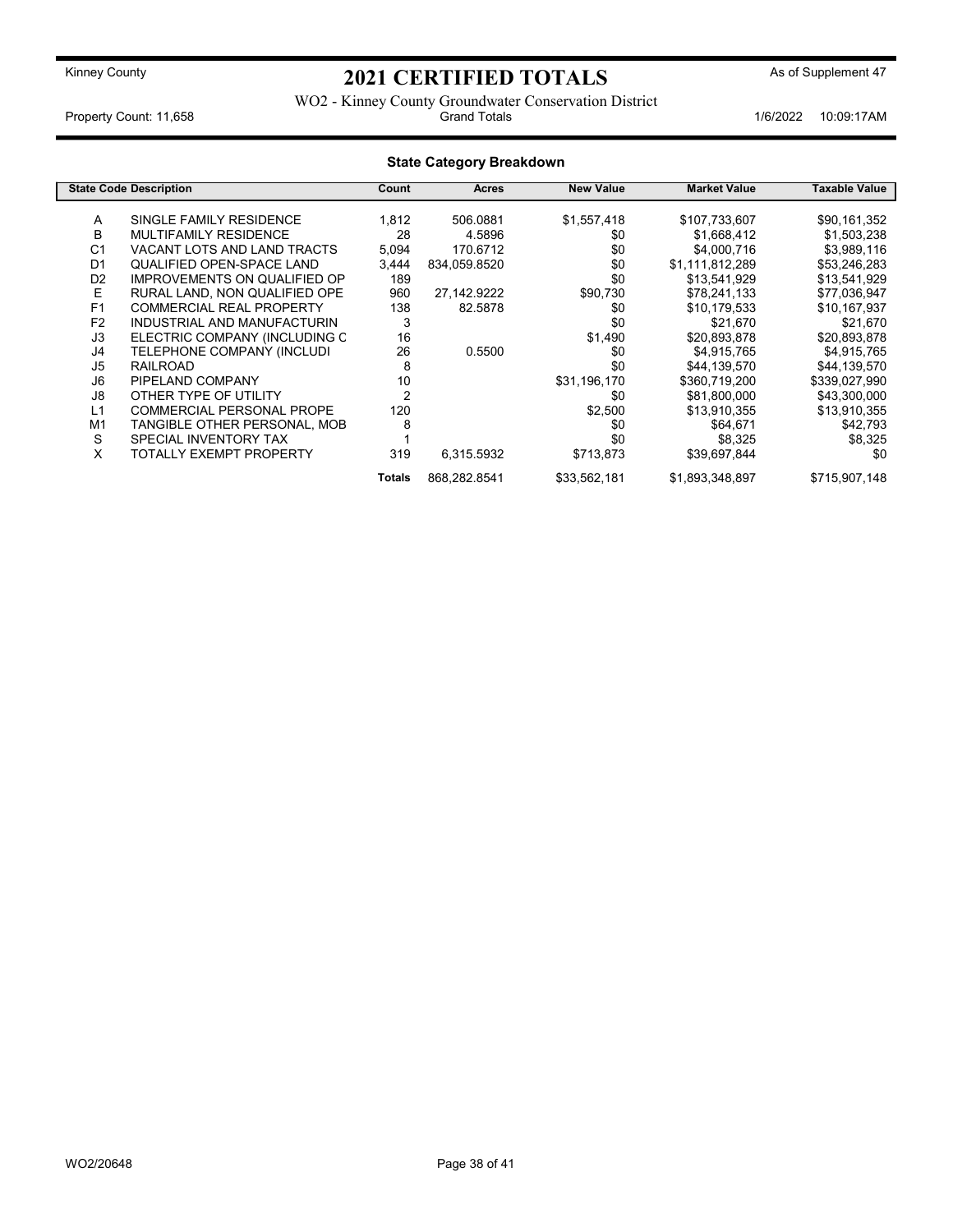WO2 - Kinney County Groundwater Conservation District Property Count: 11,658 **Count: 11,658** Crand Totals 1/6/2022 10:09:17AM

### CAD State Category Breakdown

|                | <b>State Code Description</b>        | Count          | Acres        | <b>New Value</b> | <b>Market Value</b> | <b>Taxable Value</b> |
|----------------|--------------------------------------|----------------|--------------|------------------|---------------------|----------------------|
| A              | SINGLE FAMILY RESIDENCE              | 37             | 10.2215      | \$167,109        | \$1,118,533         | \$1,067,335          |
| A <sub>1</sub> | SINGLE FAMILY RESIDENTIAL            | 1,790          | 493.1193     | \$1,390,309      | \$106,450,314       | \$88,948,845         |
| A2             | SINGLE FAMILY RESIDENCE              | 22             | 2.7473       | \$0              | \$164,760           | \$145,172            |
| <b>B1</b>      | MULTIFAMILY RESIDENCE                | 28             | 4.5896       | \$0              | \$1,668,412         | \$1,503,238          |
| C <sub>1</sub> | <b>VACANT LOT</b>                    | 5,094          | 170.6712     | \$0              | \$4,000,716         | \$3,989,116          |
| D <sub>1</sub> | QUALIFIED AG LAND                    | 3,449          | 834,066.2270 | \$0              | \$1,111,821,214     | \$53,255,208         |
| D <sub>2</sub> | <b>IMPROVEMENTS ON QUALIFIED LAN</b> | 189            |              | \$0              | \$13,541,929        | \$13,541,929         |
| E1             | E1                                   | 78             | 710.1709     | \$0              | \$2,044,337         | \$1,917,312          |
| E <sub>2</sub> | <b>FARM AND RANCH IMPROVEMENT</b>    | 216            | 248.7900     | \$85,000         | \$23,974,676        | \$23,326,632         |
| E <sub>3</sub> | E <sub>3</sub>                       | 6              |              | \$0              | \$575,855           | \$547,260            |
| E <sub>4</sub> | RURAL LAND NON QUALIFIED             | 788            | 26,177.5863  | \$5,730          | \$51,637,340        | \$51,236,818         |
| F <sub>1</sub> | <b>COMMERCIAL REAL PROPERTY</b>      | 138            | 82.5878      | \$0              | \$10,179,533        | \$10,167,937         |
| F <sub>2</sub> | <b>INDUSTRIAL REAL PROPERTY</b>      | 3              |              | \$0              | \$21,670            | \$21,670             |
| J3             | <b>ELECTRIC COMPANIES</b>            | 16             |              | \$1,490          | \$20,893,878        | \$20,893,878         |
| J4             | <b>TELEPHONE TRANSMISSION</b>        | 26             | 0.5500       | \$0              | \$4,915,765         | \$4,915,765          |
| J5             | RAILROAD TRACK                       | 8              |              | \$0              | \$44,139,570        | \$44,139,570         |
| J6             | PIPELINE COMPANY                     | 10             |              | \$31,196,170     | \$360,719,200       | \$339,027,990        |
| J8             | UTILITY, OTHER                       | $\overline{2}$ |              | \$0              | \$81,800,000        | \$43,300,000         |
| L1             | <b>COMMERCIAL PERSONAL PROPER</b>    | 120            |              | \$2,500          | \$13,910,355        | \$13,910,355         |
| M1             | <b>TANGIBLE OTHER PERSONAL</b>       | 6              |              | \$0              | \$39,054            | \$34,054             |
| M <sub>3</sub> | M <sub>3</sub>                       |                |              | \$0              | \$25,617            | \$8,739              |
| S              |                                      |                |              | \$0              | \$8,325             | \$8,325              |
| Χ              | TOTALLY EXEMPT PROPERTY              | 319            | 6,315.5932   | \$713,873        | \$39,697,844        | \$0                  |
|                |                                      | <b>Totals</b>  | 868,282.8541 | \$33,562,181     | \$1,893,348,897     | \$715,907,148        |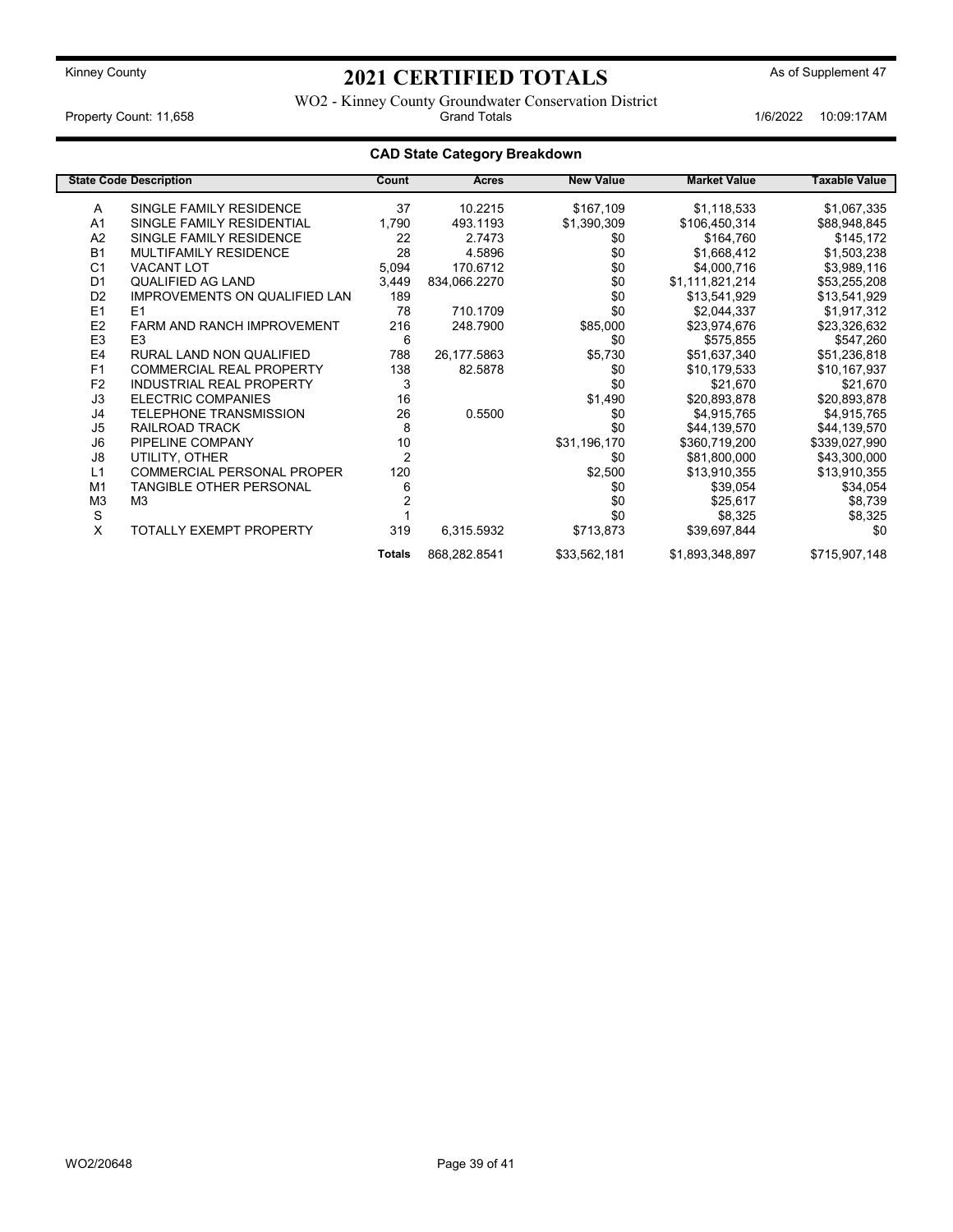WO2 - Kinney County Groundwater Conservation District Property Count: 11,658 **10:09:17AM** Effective Rate Assumption **1/6/2022 10:09:17AM** 

#### New Value

AL NEW VALUE MARKET:  $$33,562,181$ 

| TOTAL NEW VALUE MARKET:         |  |
|---------------------------------|--|
| <b>TOTAL NEW VALUE TAXABLE:</b> |  |

| 400,004,101  |
|--------------|
| \$32,818,308 |
|              |
|              |

|                  |                                               | <b>New Exemptions</b>                  |                                  |                                   |
|------------------|-----------------------------------------------|----------------------------------------|----------------------------------|-----------------------------------|
| <b>Exemption</b> | <b>Description</b>                            | <b>Count</b>                           |                                  |                                   |
| <b>EX</b>        | <b>TOTAL EXEMPTION</b>                        | 33                                     | 2020 Market Value                | \$17,050                          |
| EX-XN            | 11.252 Motor vehicles leased for personal use | $\mathbf{1}$                           | 2020 Market Value                | \$32,500                          |
| EX366            | HOUSE BILL 366                                | $\mathbf{1}$                           | 2020 Market Value                | \$690                             |
|                  |                                               | ABSOLUTE EXEMPTIONS VALUE LOSS         |                                  | \$50,240                          |
|                  |                                               |                                        |                                  |                                   |
| <b>Exemption</b> | <b>Description</b>                            |                                        | Count                            | <b>Exemption Amount</b>           |
| DP               | <b>DISABILITY</b>                             |                                        | 3                                | \$30,000                          |
| DV <sub>2</sub>  | Disabled Veterans 30% - 49%                   |                                        | 2                                | \$19,500                          |
| DV <sub>3</sub>  | Disabled Veterans 50% - 69%                   |                                        | 2                                | \$20,000                          |
| DV4              | Disabled Veterans 70% - 100%                  |                                        | 8                                | \$81,500                          |
| <b>DVHS</b>      | Disabled Veteran Homestead                    |                                        | $\overline{2}$                   | \$512,754                         |
| <b>HS</b>        | <b>HOMESTEAD</b>                              |                                        | 50                               | \$237,800                         |
| OV65             | OVER <sub>65</sub>                            |                                        | 22                               | \$207,600                         |
|                  |                                               | <b>PARTIAL EXEMPTIONS VALUE LOSS</b>   | 89                               | \$1,109,154                       |
|                  |                                               |                                        | <b>NEW EXEMPTIONS VALUE LOSS</b> | \$1,159,394                       |
|                  |                                               | <b>Increased Exemptions</b>            |                                  |                                   |
| <b>Exemption</b> | <b>Description</b>                            |                                        | Count                            | <b>Increased Exemption Amount</b> |
|                  |                                               | <b>INCREASED EXEMPTIONS VALUE LOSS</b> | TOTAL EXEMPTIONS VALUE LOSS      | \$1,159,394                       |
|                  |                                               | <b>New Ag / Timber Exemptions</b>      |                                  |                                   |
|                  |                                               | <b>New Annexations</b>                 |                                  |                                   |
|                  |                                               | <b>New Deannexations</b>               |                                  |                                   |
|                  |                                               | <b>Average Homestead Value</b>         |                                  |                                   |
|                  |                                               | Category A and E                       |                                  |                                   |
|                  |                                               |                                        |                                  |                                   |
|                  | <b>Count of HS Residences</b>                 | <b>Average Market</b>                  | <b>Average HS Exemption</b>      | <b>Average Taxable</b>            |
|                  | 947                                           | \$83,225<br><b>Category A Only</b>     | \$9,333                          | \$73,892                          |
|                  | <b>Count of HS Residences</b>                 | <b>Average Market</b>                  | <b>Average HS Exemption</b>      | <b>Average Taxable</b>            |
|                  | 897                                           | \$81,348                               | \$9,197                          | \$72,151                          |